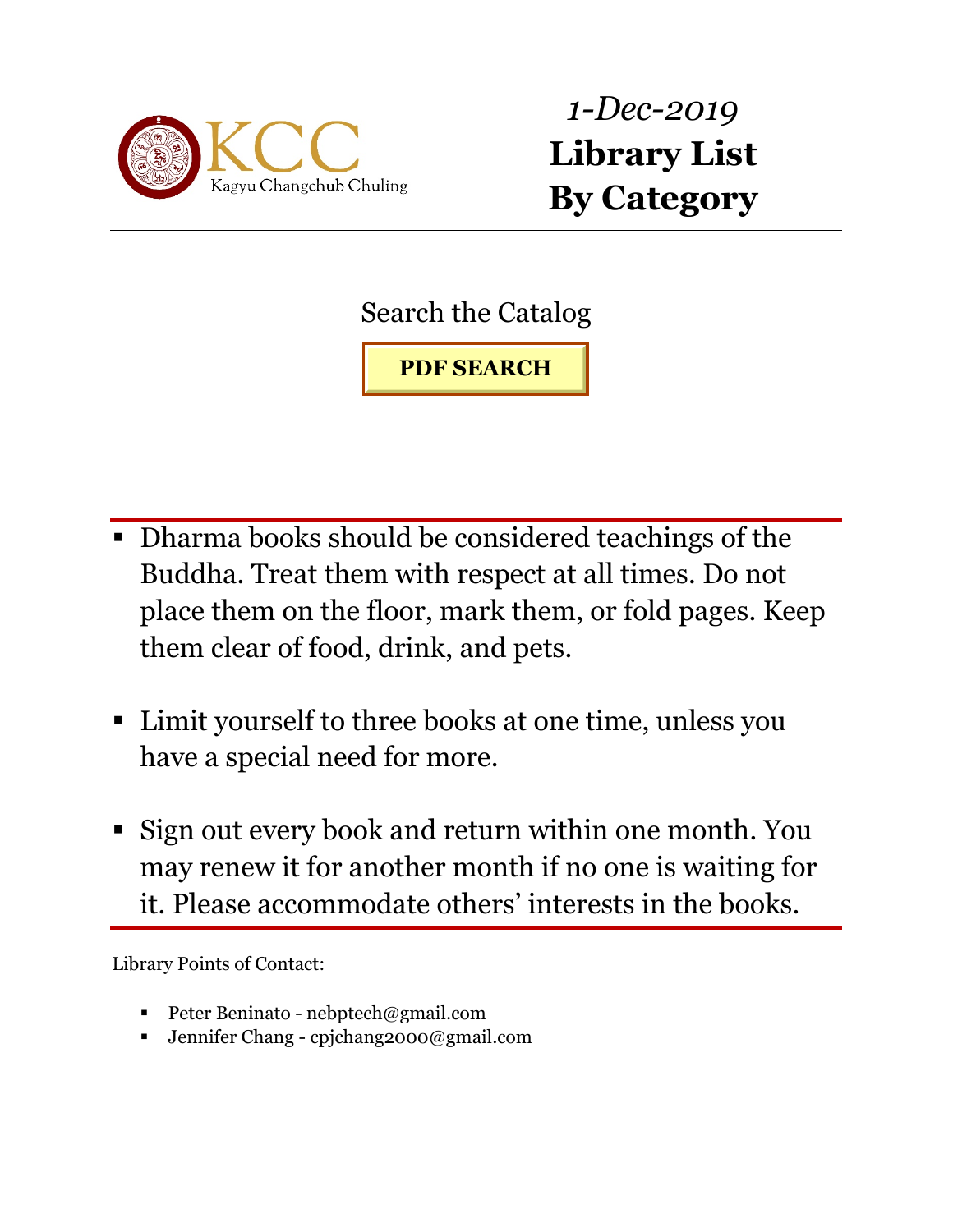#### **TABLE OF CONTENTS**

| Page         |                | Category                                              |
|--------------|----------------|-------------------------------------------------------|
| $\mathbf{1}$ | $\mathbf{1}$   | <b>MAHAYANA CLASSICS</b>                              |
| 6            | $\mathbf{2}$   | CONTEMPORARY TIBETAN BUDDHIST TEACHINGS               |
| 13           | 3              | VAJRAYANA (TANTRA) AND PRELIMINARY PRACTICES          |
| 16           | 4              | INTRODUCTORY BUDDHIST TEACHINGS                       |
| 18           | $\overline{5}$ | MEDITATION PRACTICE                                   |
| 21           | 6              | MIND TRAINING (LOJONG)                                |
| 22           | 7              | MAHAMUDRA AND DZOGCHEN                                |
| 24           | 8              | SPIRITUAL BIOGRAPHIES                                 |
| 27           | $\mathbf Q$    | <b>ZEN TEACHINGS</b>                                  |
| 29           | 10             | THERAVADAN TEACHINGS                                  |
| 30           | 11             | INSIGHT MEDITATION / MINDFULNESS TEACHINGS            |
| 31           | 12             | POST-BUDDHIST THOUGHT                                 |
| 32           | 13             | DEATH AND DYING, BARDO, REINCARNATION                 |
| 34           | 14             | CONTEMPORARY ISSUES IN BUDDHISM, BUDDHISM IN THE WEST |
| 36           | 15             | <b>BUDDHISM AND SCIENCE</b>                           |
| 37           | 16             | TIBETAN MEDICINE; MEDICINE AND BUDDHISM               |
| 38           | 17             | WOMEN IN BUDDHISM                                     |
| 39           | 18             | LARGE ART AND PHOTOGRAPHY BOOKS                       |
| 41           | 19             | PILGRIMAGE/TRAVEL                                     |
| 42           | 20             | POETRY/FICTION                                        |
| 42           | 21             | <b>CHILDREN'S BOOKS</b>                               |
| 43           | 22             | TIBETAN LANGUAGE, PALI LANGUAGE                       |
| 44           | 23             | REFERENCE WORKS                                       |
| 44           | 24             | <b>MISCELLANEOUS</b>                                  |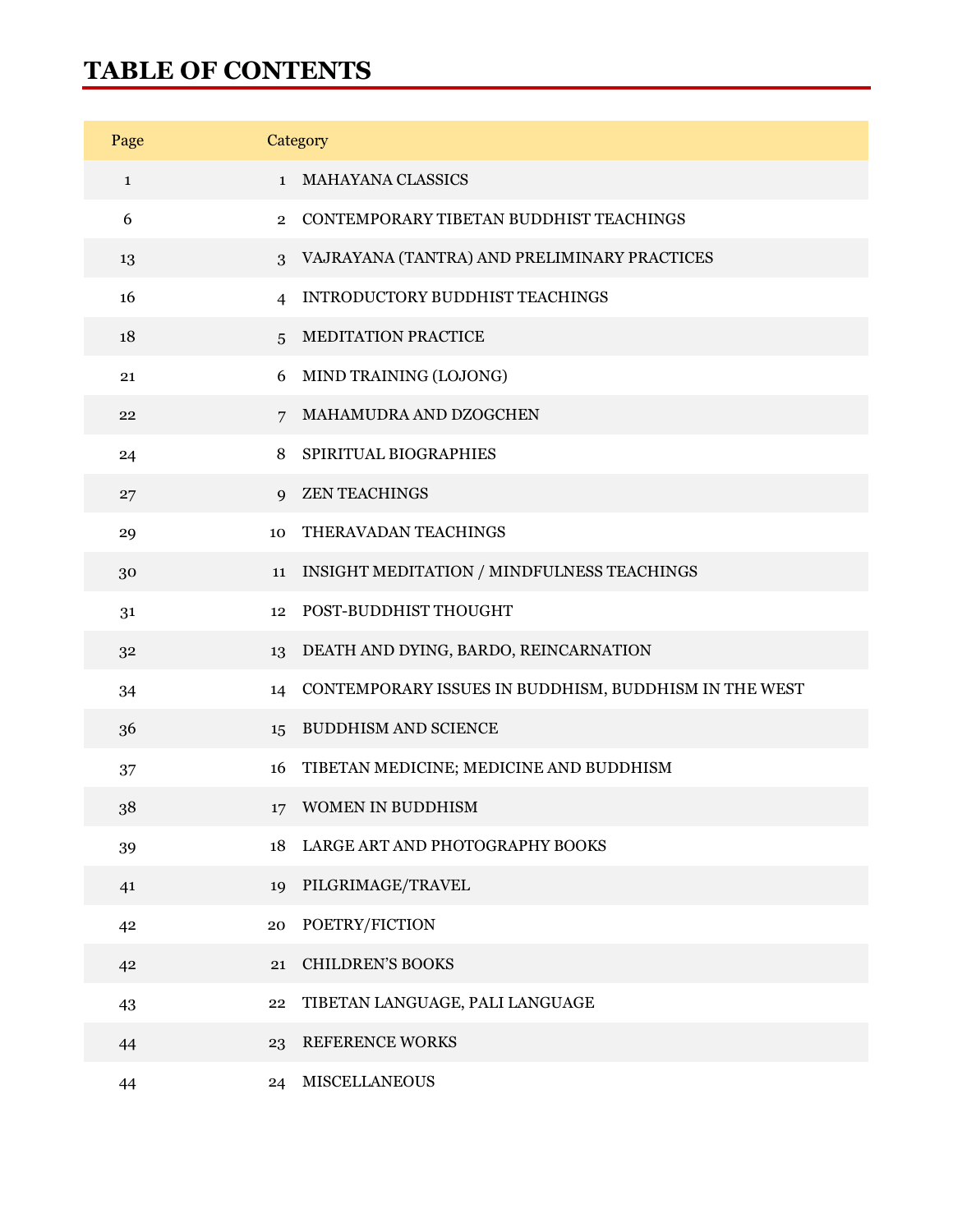| <b>Book</b>   | <b>Title</b>                                                                                                                                | <b>Author</b> / Translator                                               |
|---------------|---------------------------------------------------------------------------------------------------------------------------------------------|--------------------------------------------------------------------------|
| 01-ATIS-00001 | Atisha's Lamp for the Path to Enlightenment,                                                                                                | Commentary by Geshe Sonam<br>Rinchen, Transl Ruth Sonam                  |
| 01-BEAU-00002 | Beautiful Way of Life: A Meditation on Shantideva's<br>Bodhisattva Path, The.                                                               | Shantideva, Transl Rene Feusi                                            |
| 01-BOOK-00003 | Book of Kadam: Core Texts attributed to Atisa and<br>Dromtonpa, The.                                                                        | Transl Thubten Jinpa                                                     |
| 01-BRID-00004 | Bridging the Sutras & Tantras, incl Notes on<br>Kalachakra                                                                                  | By Gendun Drub, the First Dalai<br>Lama. Transl Glenn H Mullin           |
| 01-BUDD-00005 | Buddha from Dolpo: A Study of the Life and<br>Thought Of the Tibetan Master Dolpopa Sherab<br>Gyaltsen, revised and enlarged edition, The.  | <b>Cyrus Stearns</b>                                                     |
| 01-BUDD-00006 | Buddhist Wisdom Books: The Diamond Sutra and<br>The Heart Sutra                                                                             | <b>Transl Edward Conze</b>                                               |
| 01-BUTO-00007 | Buton's History of Buddhism in India and It's<br>Spread to Tibet: A Treasury of Priceless Scripture                                         | Transl Lisa Stein & Ngawang<br>Zangpo                                    |
| 01-CATA-00008 | Catalog of the Treasury of Precious Instructions,<br>The.                                                                                   | Jamgon Kongtrul Lodro Taye<br>Transl Richard Barron (Chokyi<br>Nyima)    |
| 01-CHAN-00009 | Changeless Nature: Mahayana Uttara Tantra<br>Shastra by Arya Maitreya and Acarya Asanga<br>Kenneth & Katia Holmes, The.                     | transl 14th Thrangu Rinpoche,<br>Tsultrim Gyamtso Rinpoche               |
| 01-CHOD-00010 | Chod Practice Manual and Commentary by the<br>Fourteenth Karmapa, Thekchok Dorje, and Jamgon<br>Kongtrul Lodo Taye                          | Transl Lama Lodo Rinpoche                                                |
| 01-CLAR-00011 | Clarifying the Natural State: A Principal Guidance<br>Manual for Mahamudra                                                                  | Dakpo Tashi Namgyal Transl Erik<br>Pema Kunsang                          |
| 01-CLEA-00012 | Clear Mirror: A Traditional Account of Tibet's<br>Golden Age: Sakyapa Sonam Gyeltsen's Clear Mirror<br>on Royal Geneology, The.             | Transl McComas Taylor and Lama<br>Choedak Yuthok                         |
| 01-CREA-00013 | Creation and Completion: Essential Points of<br>Tantric Meditation by Jamgon Kongtrul, Transl<br>Sarah Harding, Commentary Thrangu Rinpoche | Jamgon Kongtrul, Transl Sarah<br>Harding, Commentary Thrangu<br>Rinpoche |
| 01-DHAM-00014 | Dhammapada, Translation of Dharma Verses with                                                                                               | Gendun Chophel Transl from                                               |
|               | the Tibetan Text, Transl from Pali by Gendun<br>Chophel                                                                                     | Tibetan by Dharma Pub Staff                                              |
| 01-DOOR-00015 | Door of Liberation: Essential Teachings of the<br>Tibetan Buddhist Tradition, The.                                                          | <b>Transl Geshe Wangyal</b>                                              |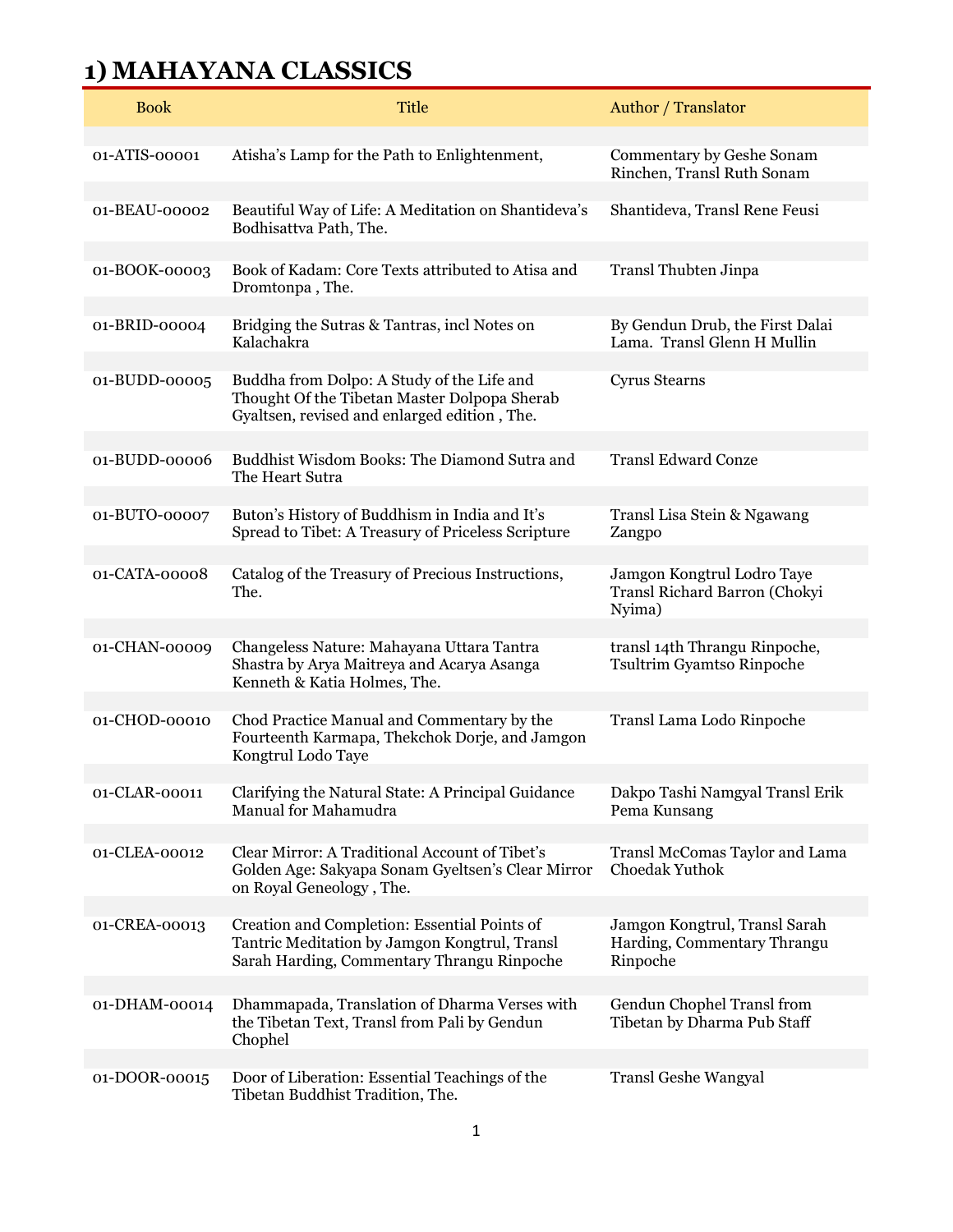| <b>Book</b>   | <b>Title</b>                                                                                                                                 | Author / Translator                                                              |
|---------------|----------------------------------------------------------------------------------------------------------------------------------------------|----------------------------------------------------------------------------------|
| 01-ELEG-00016 | Elegant Sayings: The Staff of Wisdom by Nigarjuna,<br>and A Precious Treasury of Elegant Sayings                                             | Sakya Pandit                                                                     |
| 01-GATH-00017 | Gathering the Meanings: Essential Teachings of the<br>Buddha: The Arthaviniscaya Sutra and its<br>Commentary. Nibandhana, Transl N H Samtani | Nibandhana, Transl N H Samtani                                                   |
| 01-GIFT-00018 | Gift of Dharma to Kublai Khan by Chogyal Phagpa,<br>Seventh Patriarch of Sakya, A.                                                           | Chogyal Phagpa, Transl Acharya<br>Lobsang Jamspal And Acharya<br>Manjusiddhartha |
| 01-GOLD-00019 | Golden Zephyr: Nagarjuna's A Letter to a Friend,<br>and Mipham Jamyang Namgyal Gyatso's<br>commentary on Nagarjuna's A Letter to a Friend    | Transl Leslie Kawamura                                                           |
| 01-GREA-00020 | Great Path of Awakening: A Commentary on the<br>Mahayana Teaching of the Seven Points of Mind<br>Training, The.                              | Jamgon Kongtrul, Transl Ken<br>McLeod                                            |
| 01-GREA-00021 | Great Treatise on the Stages of the Path to<br>Enlightenment: Lam Rim Chen Mo-TsangKhaPa,<br>Vol 1, The.                                     | The Lamrim Chenmo Translation<br>Committee                                       |
| 01-GREA-00022 | Great Treatise on the Stages of the Path to<br>Enlightenment: Lam Rim Chen Mo-TsangKhaPa,<br>Vol 2, The.                                     | The Lamrim Chenmo Translation<br>Committee                                       |
| 01-GREA-00023 | Great Treatise on the Stages of the Path to<br>Enlightenment: Lam Rim Chen Mo-TsangKhaPa,<br>Vol 3, The.                                     | The Lamrim Chenmo Translation<br>Committee                                       |
| 01-HEAR-00024 | Heart Lamp: Lamp of Mahamudra & The Heart of<br>the Matter                                                                                   | Tsele Natsok Rangdrol Transl Erik<br>Pema Kunsang                                |
| 01-HUND-00025 | Hundred Thousand Songs of Milarepa, The.                                                                                                     | Transl Garma C C Chang                                                           |
| 01-ILLU-00026 | Illuminations: A Guide to Essential Buddhist<br>Practices                                                                                    | Sakya Pandita, Transl Geshe<br>Wangyal and Brian Cutillo                         |
| 01-INTR-00027 | Introduction to Tantra: A Vision of Totality                                                                                                 | Lama Yeshe                                                                       |
| 01-JAMG-00028 | Jamgon Kongrulul's Retreat Manual                                                                                                            | Transl Ngawang Zangpo                                                            |
| 01-JAMG-00029 | Jamgon Kongtrul's Retreat Manual                                                                                                             | <b>Transl Ngawang Zangpo</b>                                                     |
| 01-JEWE-00030 | Jewel Ornament of Liberation, The.                                                                                                           | Gampopa. Transl Herbert V<br>Guenther                                            |
| 01-JEWE-00031 | Jewel Ornament of Liberation: The Wish-Fulfilling<br>Gem of the Noble Teachings, The.                                                        | Gampopa. Transl Khenpo Konchog<br>Gyaltsen Rinpoche                              |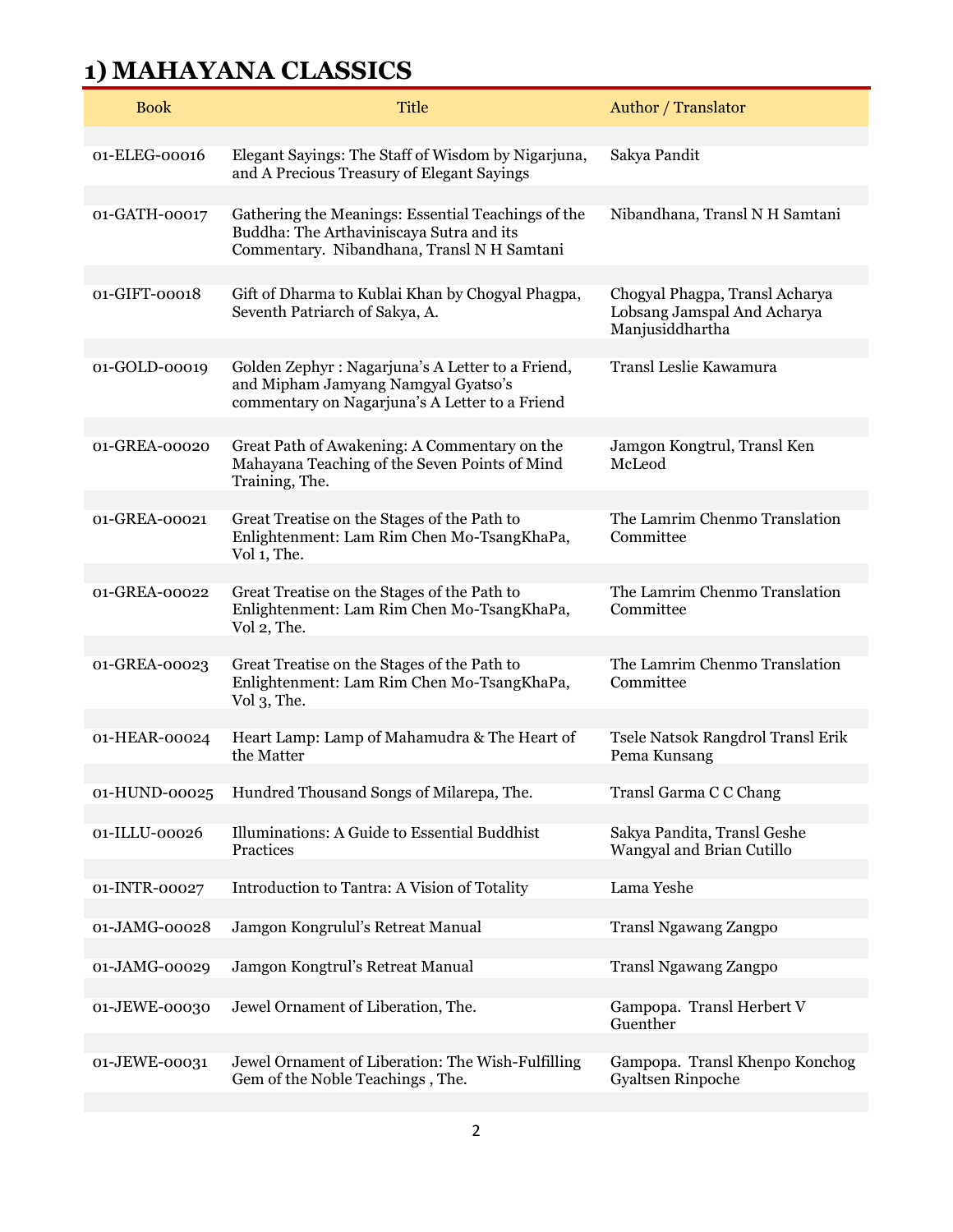| <b>Book</b>   | <b>Title</b>                                                                                                                                                                                                                            | <b>Author</b> / Translator                              |
|---------------|-----------------------------------------------------------------------------------------------------------------------------------------------------------------------------------------------------------------------------------------|---------------------------------------------------------|
| 01-JEWE-00032 | Jewel Ornament of Liberation: The Wish-Fulfilling<br>Gem of the Noble Teachings, The.                                                                                                                                                   | Gampopa. Transl Khenpo Konchog<br>Gyaltsen Rinpoche     |
| 01-LEAV-00033 | Leaves of the Heaven tree: The Great Compassion<br>Of the Buddha                                                                                                                                                                        | Transl Deborah Black and Tarthang<br>Tulku Rinpoche     |
| 01-LEGE-00034 | Legend of the Great Stupa and the Life Story of the<br>Lotus Born Guru, The.                                                                                                                                                            | <b>Transl Keith Dowman</b>                              |
| 01-LIBE-00035 | Liberation in the Palm of Your Hand: A Concise<br>Discourse On the Path to Enlightenment by<br>Pabongka Rinpoche                                                                                                                        | Ed by Trijang Rinpoche                                  |
| 01-LIKE-00036 | Like an Illusion: Lives of the Shangpa Masters                                                                                                                                                                                          | Nichole Riggs                                           |
| 01-MACH-00037 | Machik's Complete Explanation: Clarifying the<br>Meaning Of Chod                                                                                                                                                                        | <b>Transl Sarah Harding</b>                             |
| 01-MAHA-00038 | Mahamudra and Related Instructions: Core<br>Teachings Of the Kagyu Schools                                                                                                                                                              | <b>Transl Peter Alan Roberts</b>                        |
| 01-MAHA-00039 | Mahamudra teachings of the Supreme Siddhas: the<br>Eighth Situpa Tenpa'I Nyinchog on the Third<br>Gyalwa Karmapa Rangjung Dorje's "Aspiration<br>Prayer of Mahamudra of Definitive Meaning" -<br>intro by Ven Khenchen Thrangu Rinpoche | Transl Lama Sherab Dorje                                |
| 01-MAHA-00040 | Mahamudra, The Quintessence of Mind and<br>Meditation                                                                                                                                                                                   | By Takpo Tashi Namgyal. Transl<br>Lobsang P Lhalungpa   |
| 01-MAHA-00041 | Mahamudra: Eliminating the Darkness of Ignorance<br>by the 9th Karmapa, Wangchuk Dorje, and Fifty<br>Stanzas of Guru-Devotion by Asvaghosa.<br>Commentary by Beru Khyentse Rinpoche, The.                                               | <b>Transl Alexander Berzin</b>                          |
| 01-MIND-00042 | Mind in Buddhist Psychology: A Translation of<br>Yeshe Gyaltsen's The Necklace of Clear<br>Understanding                                                                                                                                | Transl Herbert V Guenther and<br>Leslie S Kawamura      |
| 01-MIPH-00043 | Mipham's Beacon of Certainty: Illuminating the<br>View of Dzogchen, the Great Perfection                                                                                                                                                | John Whitney Pettit                                     |
| 01-NAKE-00044 | Naked Awareness: Practical Instructions on the<br>Union of Mahamudra and Dzogchen - Karma<br>Chagme, commentary by Gyatrul Rinpocohe                                                                                                    | <b>Transl B Alan Wallace</b>                            |
| 01-NECT-00045 | Nectar of Manjushri's Speech: A Detailed<br>Commentary on Shantideva's Way of the<br>Bodhisattva, The.                                                                                                                                  | Kunzang Pelden, transl Padmakara<br><b>Transl Group</b> |
| 01-NIGU-00046 | Niguma: Lady of Illusion                                                                                                                                                                                                                | Sara Harding                                            |
|               |                                                                                                                                                                                                                                         |                                                         |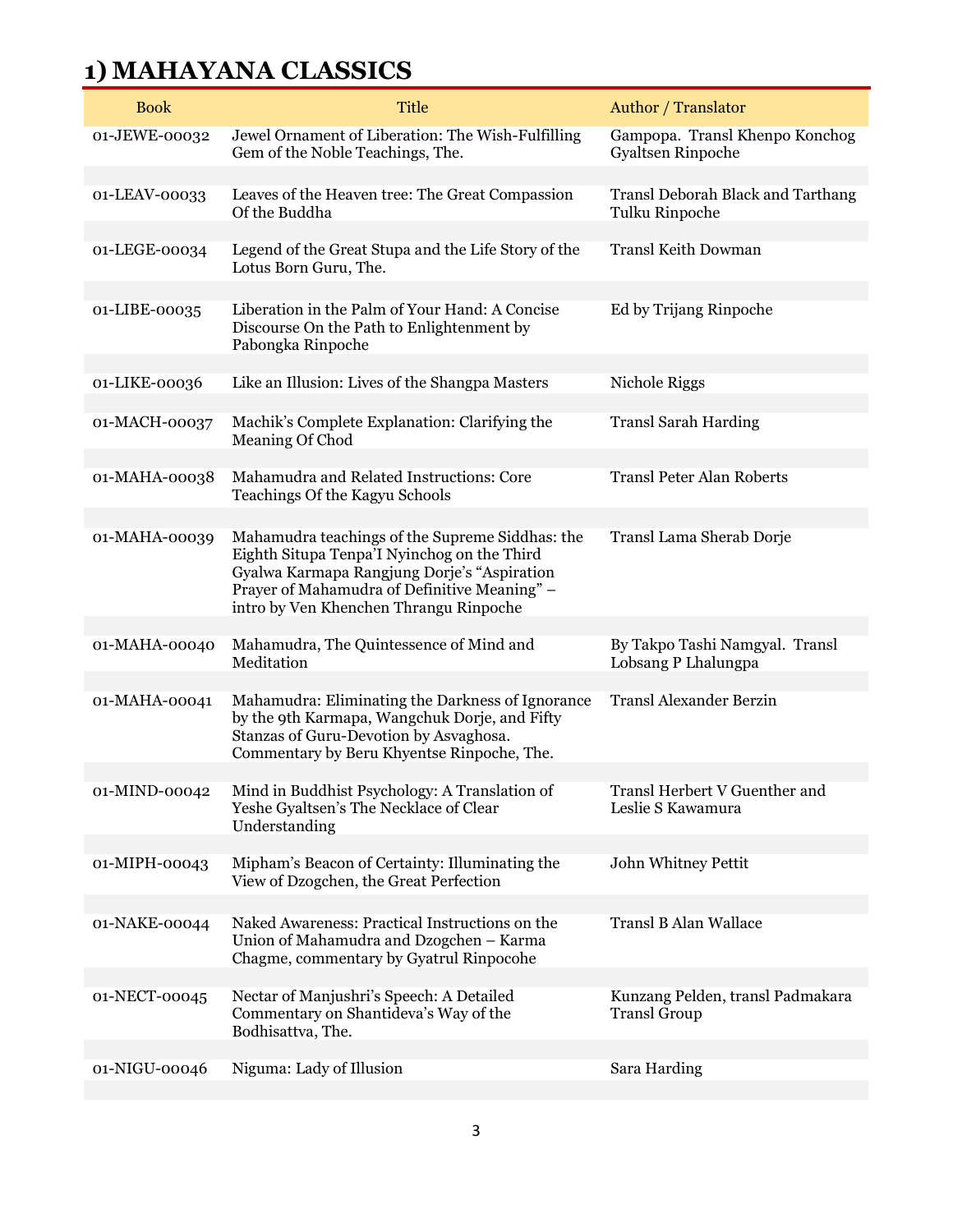| <b>Book</b>   | <b>Title</b>                                                                                                                                                                                                               | Author / Translator                                    |
|---------------|----------------------------------------------------------------------------------------------------------------------------------------------------------------------------------------------------------------------------|--------------------------------------------------------|
| 01-NOW -00047 | Now that I Come to Die: Intimate Guidance from<br>one of Tibet's greatest masters, Longchenpa<br><b>Tarthang Tulku</b>                                                                                                     | Longchenpa Tarthang Tulku                              |
| 01-OF A-00048 | Of a Classic Introduction to Tibetan Buddhism                                                                                                                                                                              | Patrul Rinpoche, Padmakara<br><b>Translation Group</b> |
| 01-OPEN-00049 | Opening the Treasure of the Profound: Teachings on<br>the Songs of Jigten Sumgon and Milarepa                                                                                                                              | Khenchen Konchog Gyaltshen                             |
| 01-PATH-00050 | Path of Heroes: Birth of Enlightenment Vol. 1 by<br>Zechen Gyaltsab & Padma Gyurmed Namgyal, with<br>Practice instructions and reflections of Tarthang<br>Tulku                                                            | <b>Transl Deborah Black</b>                            |
| 01-PRAC-00051 | Practice of Mahamudra: The Teachings of HH the<br>Drikung Kyabgon, Chetsang Rinpoche, The.                                                                                                                                 | <b>Transl Robert Clark</b>                             |
| 01-PREC-00052 | Precious Garland and The Song of Four<br>Mindfulnesses by Nagarjuna and Kaysang Gyatso,<br>the Seventh Dalai Lama, The.                                                                                                    | Transl Jeffrey Hopkins, Lati<br>Rimpoche, & Anne Klein |
| 01-PREC-00053 | Precious Garland and the Song of the Four<br>Mindfulnesses by Nagarjuna and Kaysang Gyatso,<br>7th Dalai Lama, The.                                                                                                        | transl Jeffrey Hopkins, Lati<br>Rinpoche, Anne Klein   |
| 01-PRIN-00054 | Principal Teachings of Buddhism - Tsongkapa<br>Classics of Middle Asia Series, The.                                                                                                                                        | (blank)                                                |
| 01-PROF-00055 | Profound Inner Principles, by Rangjung Dorje, the<br>Third Karmapa, with Jangon Kongtrul Lodro Taye's<br>Commentary Illuminating "The Profound<br>Principles", The.                                                        | Transl Elizabeth Callahan                              |
| 01-RAIN-00056 | Rain of Wisdom: The Essence of the Ocean of True<br>Meaning: The Vajra Songs of the Kagyu Gurus, The.                                                                                                                      | Nalanda Translation Committee                          |
| 01-RAIN-00057 | Rain of Wisdom: The Essence of the the Rain of<br>Wisdom, The Spontaneous Self-Liberation, The<br>Blazing Great Bliss, The Quick Path to Realization of<br>the Supreme Siddhi, The Vajra Songs of the Kagyu<br>Gurus, The. | transl Nalanda Transl Committee                        |
| 01-SONG-00586 | Songs of Shabkar: The Path of a Tibetan Yogi,<br><b>Inspired by Nature</b>                                                                                                                                                 | Victoria Sujata                                        |
| 01-STEP-00058 | Steps on the Path to Enlightenment: A Commentary<br>on Tsongkhapa's Lamrim Chenmo - Geshe<br>Lhundrub Sopa Vol 1: The Foundation Practices                                                                                 | Geshe Lhundrub Sopa                                    |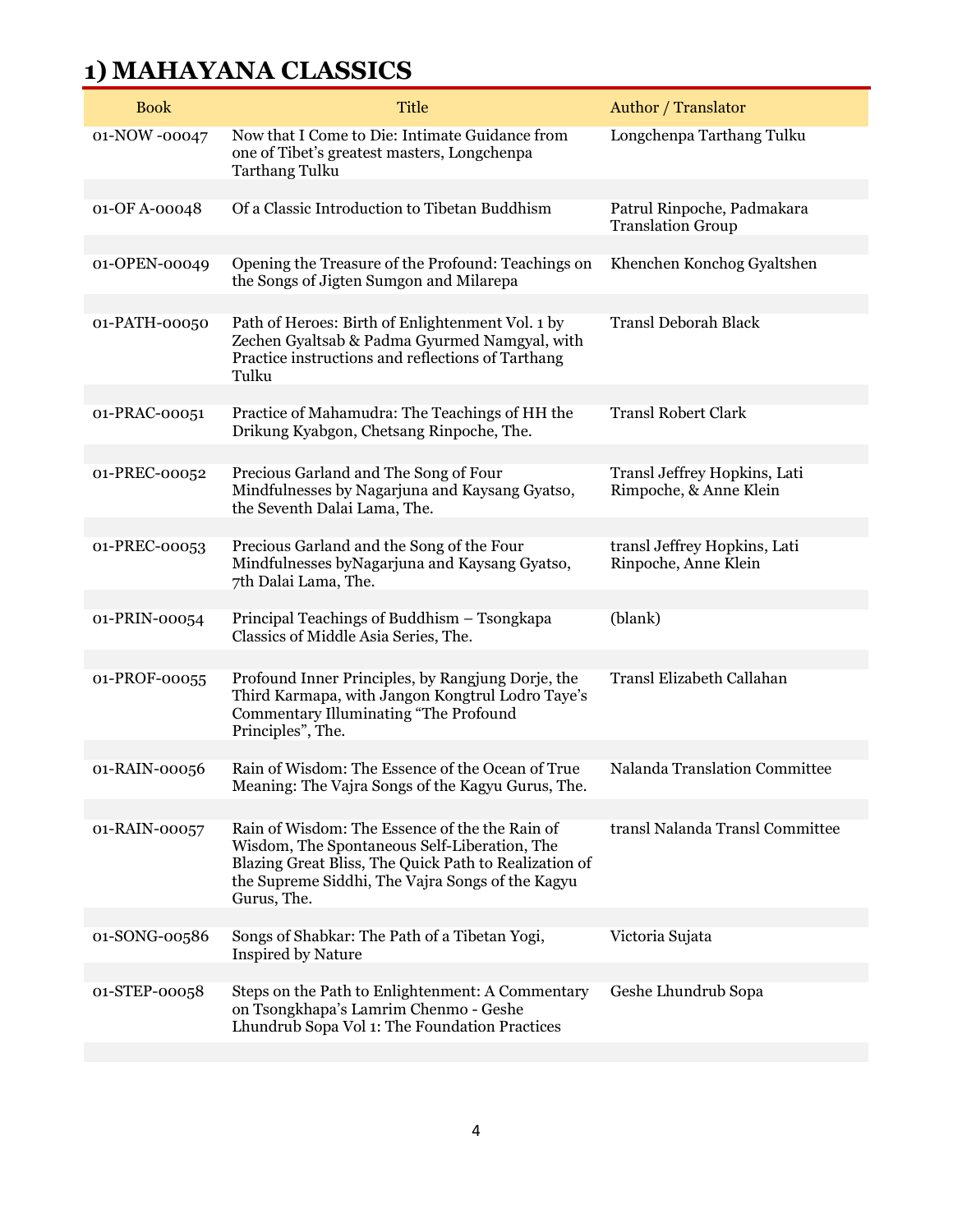| <b>Book</b>   | <b>Title</b>                                                                                                                                                                                                                                                                                                                                                                            | Author / Translator                                           |
|---------------|-----------------------------------------------------------------------------------------------------------------------------------------------------------------------------------------------------------------------------------------------------------------------------------------------------------------------------------------------------------------------------------------|---------------------------------------------------------------|
| 01-STEP-00059 | Steps on the Path to Enlightenment: A Commentary<br>on Tsongkhapa's Lamrim Chenmo - Geshe<br>Lhundrub Sopa Vol 2: Karma                                                                                                                                                                                                                                                                 | Geshe Lhundrub Sopa                                           |
|               |                                                                                                                                                                                                                                                                                                                                                                                         |                                                               |
| 01-STEP-00060 | Steps on the Path to Enlightenment: A Commentary<br>on Tsongkhapa's Lamrim Chenmo - Geshe<br>Lhundrub Sopa Vol 3: The Way of the Bodhisattva                                                                                                                                                                                                                                            | Geshe Lhundrub Sopa                                           |
|               |                                                                                                                                                                                                                                                                                                                                                                                         |                                                               |
| 01-TANT-00061 | Tantra in Tibet: The Great Exposition of Secret<br>Mantra Vol. 1 – Tsongkapa – Wisdom of Tibet<br><b>Series</b>                                                                                                                                                                                                                                                                         | (blank)                                                       |
|               |                                                                                                                                                                                                                                                                                                                                                                                         |                                                               |
| 01-THE-00062  | The Ninth Karmapa, Wangchuk Dorje's Ocean of<br>Certainty Commentary by Traleg Kyabdon, The.                                                                                                                                                                                                                                                                                            | Commentary by Traleg Kyabdon                                  |
|               |                                                                                                                                                                                                                                                                                                                                                                                         |                                                               |
| 01-THE-00063  | The Song of the Vajra: An Oral Commentary by<br>Namkhai Norbu Rinpoche, The.                                                                                                                                                                                                                                                                                                            | Namkhai Norbu Rinpoche                                        |
|               |                                                                                                                                                                                                                                                                                                                                                                                         |                                                               |
| 01-THIR-00064 | Thirty-Seven Practices of a Bodhisattva (in<br>English/Chinese/Tibetan), The.                                                                                                                                                                                                                                                                                                           | <b>Transl Marpa Foundation</b>                                |
| 01-THRE-00065 | Three Visions: Fundamental Teachings of the Sakya<br>Lineage of Tibetan Buddhism: The Beautiful<br>Ornament Of the Three Visions: An Exposition of<br>the preliminary Practices of the path which<br>extensively explains the Instructions of the "Path<br>Including its Result" in Accordance with the Root<br>Treatise of the Vajra Verses of Virupa, by Ngorchen<br>Konchog Lhundrub | Transl Lobsang Dagpa and Jay<br>Goldberg                      |
|               |                                                                                                                                                                                                                                                                                                                                                                                         |                                                               |
| 01-TILO-00066 | Tilopa's Mahamudra Upadesha: The Gangama<br>Instructions with Commentary by Sangyes Nyenpa                                                                                                                                                                                                                                                                                              | <b>Transl David Molk</b>                                      |
|               |                                                                                                                                                                                                                                                                                                                                                                                         |                                                               |
| 01-TORC-00067 | Torch of Certainty, The.                                                                                                                                                                                                                                                                                                                                                                | <b>Transl Judith Hanson</b>                                   |
| 01-TREA-00068 | Treasury of Knowledge, Book Six, Parts One and<br>Two: Indo-Tibetan Classic Learning and Buddhist<br>Phenomenology by Jamgon Kongtrul Lodro Taye,<br>The.                                                                                                                                                                                                                               | Transl Gyurme Dorje, Kalu Rinoche<br><b>Translation Group</b> |
| 01-VIMA-00069 | Vimalakirti Nirdesa Sutra, The.                                                                                                                                                                                                                                                                                                                                                         | <b>Transl Charles Luk</b>                                     |
|               |                                                                                                                                                                                                                                                                                                                                                                                         |                                                               |
| 01-WALK-00070 | Walking Through Walls: A Presentation of Tibetan<br>Meditation                                                                                                                                                                                                                                                                                                                          | Geshe Gedun Lodro, Transl Jeffrey<br>Hopkins                  |
|               |                                                                                                                                                                                                                                                                                                                                                                                         |                                                               |
| 01-WAY-00071  | Way of the Bodhisattva by Shantideva, The.                                                                                                                                                                                                                                                                                                                                              | Shantideva. Padmakara<br><b>Translation Group</b>             |
|               |                                                                                                                                                                                                                                                                                                                                                                                         |                                                               |
| 01-WORD-00072 | Words of My Perfect Teacher, The.                                                                                                                                                                                                                                                                                                                                                       | Patrul Rinpoche, Padmakara<br><b>Translation Group</b>        |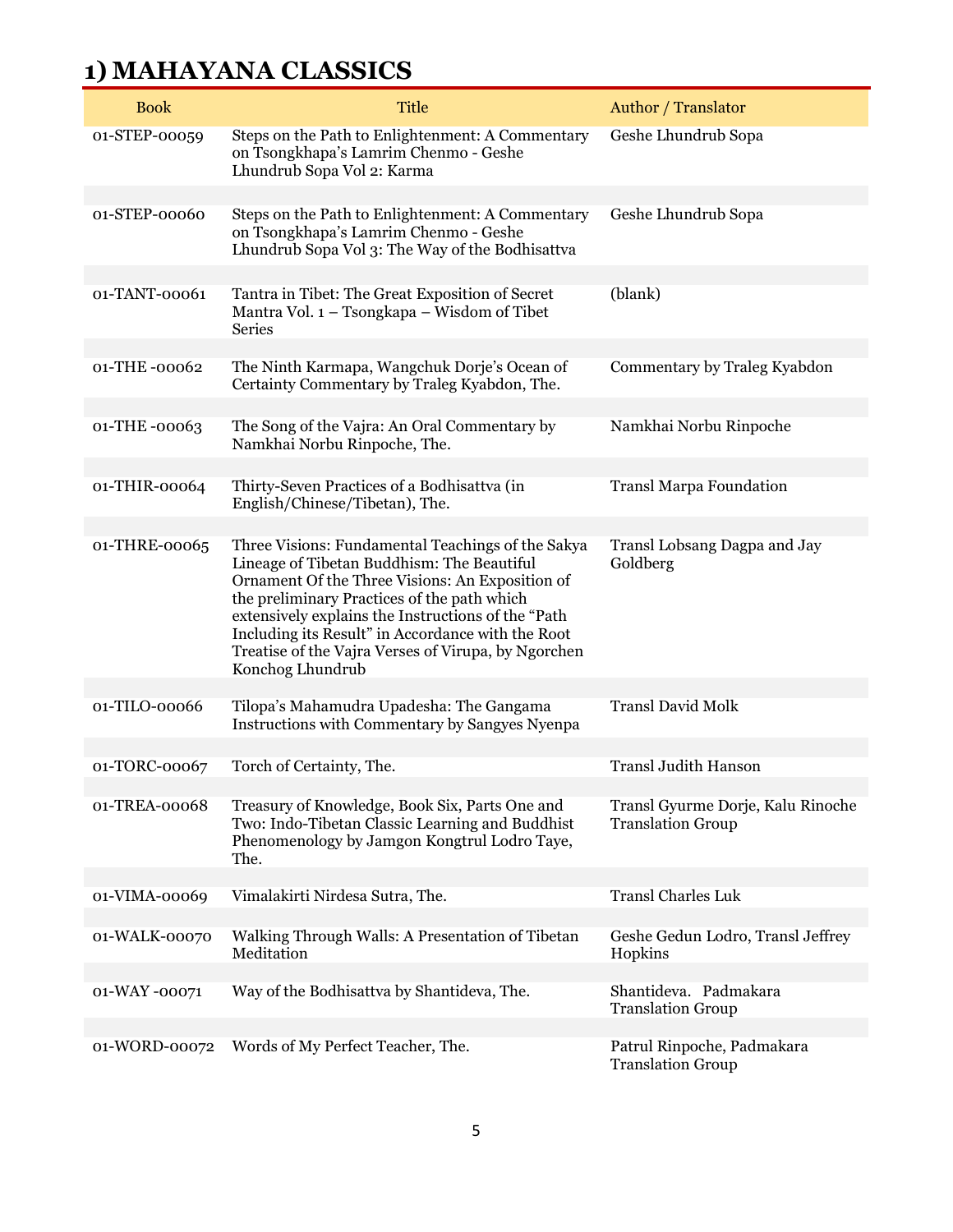| <b>Book</b>   | <b>Title</b>                                                                                                                                              | <b>Author</b> / Translator                      |
|---------------|-----------------------------------------------------------------------------------------------------------------------------------------------------------|-------------------------------------------------|
| 02-ABAN-00073 | Abandoning What is Not Worthwhile                                                                                                                         | Ven Khenpo Karthar Rinpoche                     |
| 02-ADVI-00074 | Advice from the Lotus-Born: A Collection of<br>Padmasambhava's Advice to the Dakini Yeshe<br>Tsogyal - introductory teachings by Tulku Urgyen<br>Rinpoche | Transl Erik Pema Kunsang                        |
| 02-ARRO-00075 | Arrow to the Heart: A Commentary on the Heart<br>Sutra, An.                                                                                               | Ken McLeod                                      |
| 02-ATTE-00076 | Attention Revolution: Unlocking the Power Of the<br>Focused Mind, The.                                                                                    | B. Alan Wallace, PhD                            |
| 02-AWAK-00077 | Awakening Through Love: Unveiling Your Deepest<br>Goodness                                                                                                | John Makransky                                  |
| 02-BEAU-00078 | Beautiful Song of Marpa the Translator                                                                                                                    | Khenpo Tsultrim Gyamtso Rinoche                 |
| 02-BECO-00079 | Becoming Your Own Therapist: An Introduction To<br>the Buddhist Way of Thought                                                                            | Lama Yeshe                                      |
| 02-BODH-00080 | Bodhicitta: Cultivating the Compassionate Mind of<br>Enlightenment                                                                                        | Ven Lobsang Gyatso, transl Ven<br>Sherab Gyatso |
| 02-BODH-00081 | Bodhisattva Vow, The.                                                                                                                                     | Geshe Sonam Rinchen. Transl Ruth<br>Sonam       |
| 02-BOUN-00082 | Boundless Heart: The Cultivation of the Four<br>Immeasurables                                                                                             | B. Alan Wallace, PhD                            |
| 02-BUDD-00083 | Buddha Nature: Ten Teachings on the Uttara<br>Tantra Shastra                                                                                              | Thrangu Rinpoche                                |
| 02-BUDD-00084 | <b>Buddhist Acts of Compassion</b>                                                                                                                        | Pamela Bloom                                    |
| 02-CENT-00583 | Center of the Sunlit Sky, The: Madhyamaka in the<br>Kagyu Tradition                                                                                       | Karl Brunnholzl                                 |
| 02-CHAN-00085 | Change of Heart: The Bodhisattva Peace Training<br>Of Chagdud Tulku                                                                                       | Lama Shenpen Drolma                             |
| 02-COMP-00086 | Compassion in Tibetan Buddhism (Tsongkapa text<br>and Kensur Lekden's Meditations of a Tantric<br>Abbot)                                                  | <b>Transl Jeffrey Hopkins</b>                   |
| 02-COMP-00087 | <b>Compassion Without Illusions</b>                                                                                                                       | Ven Khenpo Karthar Rinpoche                     |
| 02-CRAZ-00088 | Crazy Wisdom                                                                                                                                              | Chogyam Trungpa                                 |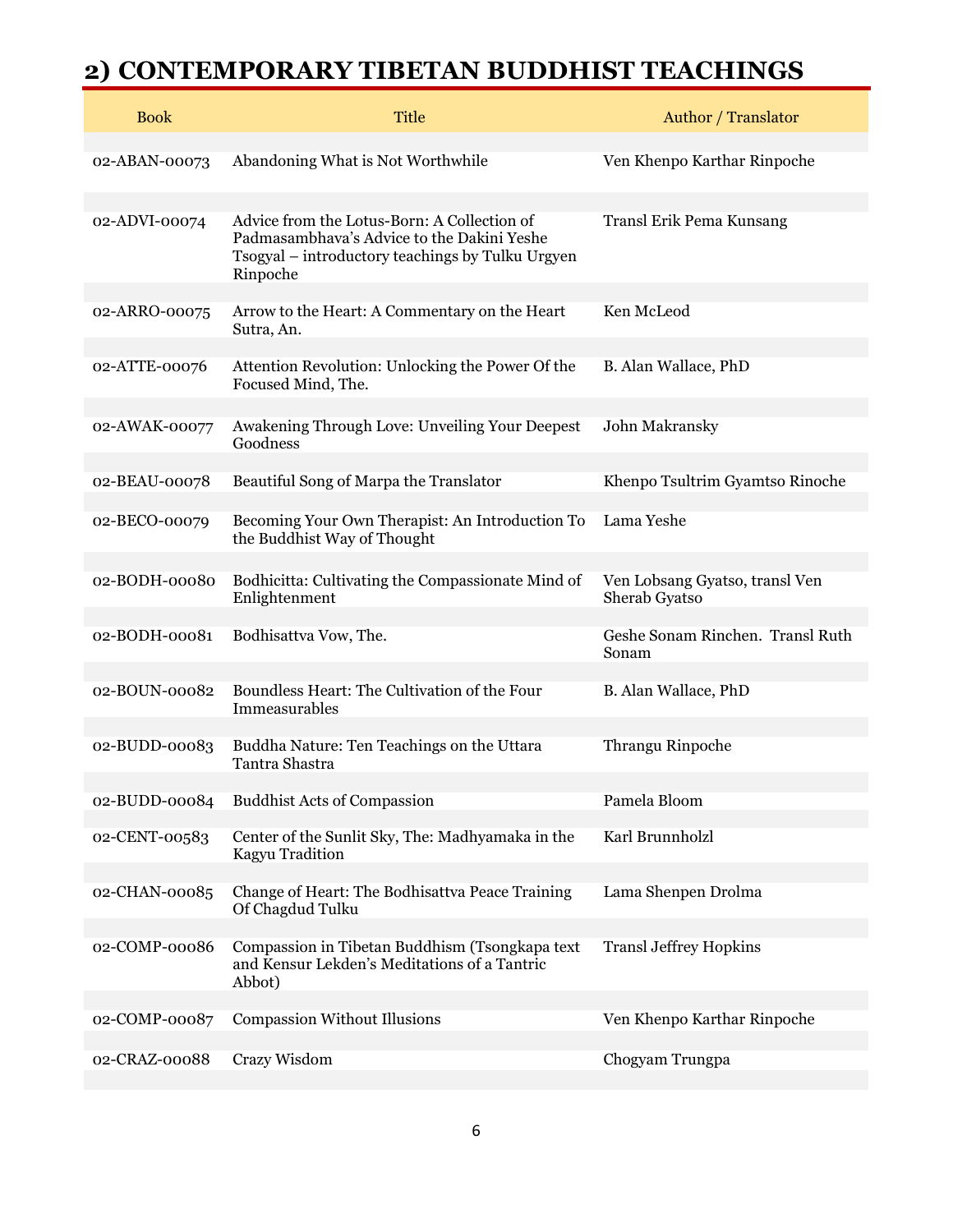| <b>Book</b>   | <b>Title</b>                                                                                                 | Author / Translator                                                |
|---------------|--------------------------------------------------------------------------------------------------------------|--------------------------------------------------------------------|
| 02-CUTT-00089 | Cutting Through Appearances: Practice and Theory<br>Of Tibetan Buddhism Of Tibetan Buddhism                  | Geshe Lhundup Sopa and Jeffrey<br>Hopkins                          |
|               |                                                                                                              |                                                                    |
| 02-CUTT-00090 | <b>Cutting Through Spiritual Materialism</b>                                                                 | Chogyam Trungpa                                                    |
| 02-DAY-00091  | Day of a Buddhist Practitioner, The.                                                                         | Bokar Rinpoche Transl Christiane<br><b>Buchet</b>                  |
| 02-DEST-00092 | Destructive Emotions: How Can We Overcome<br>Them?                                                           | The Dalai Lama and Daniel Goleman                                  |
| 02-DHAR-00093 | Dharma Paths                                                                                                 | Ven Khenpo Karthar Rinpoche                                        |
|               |                                                                                                              |                                                                    |
| 02-DRIN-00094 | Drinking the Mountain Stream: New Stories and<br>Songs by Milarepa                                           | Transl Lama Kunga Rinpoche and<br>Brian Cutillo                    |
| 02-EMBR-00095 | <b>Embracing What is Genuine</b>                                                                             | Ven Khenpo Karthar Rinpoche                                        |
|               |                                                                                                              |                                                                    |
| 02-ESSE-00096 | Essence of Tibetan Buddhism: The Three Principal<br>Aspects of the Path and Introduction to Tantra,<br>The.  | Lama Thubten Yeshe                                                 |
|               |                                                                                                              |                                                                    |
| 02-ESSE-00097 | Essential Practice: Lectures on Kamashila's Stages<br>of Meditation in the Middle Way School                 | Khenchen Thrangu Rinpoche.<br><b>Transl Jules Levinson</b>         |
| 02-ESSE-00098 | Essential Teachings - HH the Dalai Lama                                                                      | HH the Dalai Lama                                                  |
|               |                                                                                                              |                                                                    |
| 02-EVER-00581 | Everyday Consciousness and Primordial Awareness                                                              | Khenchen Thrangu Rinpoche                                          |
| 02-EXCE-00099 | Excellent at the Beginning: Discovering the<br><b>Buddhist Way</b>                                           | Ven Khenpo Karthar Rinpoche                                        |
| 02-EXCE-00100 | Excellent Path to Enlightenment, The.                                                                        | Dilgo Khyentse Rinpoche                                            |
|               |                                                                                                              |                                                                    |
| 02-FEED-00101 | Feeding Your Demons: Ancient Wisdom for<br>Resolving Inner Conflict                                          | <b>Tsultrim Allione</b>                                            |
|               |                                                                                                              |                                                                    |
| 02-FIVE-00102 | Five Buddha Families and the Eight<br>Consciousnesses, The.                                                  | Khenchen Thrangu Rinpoche. Transl<br>Peter Roberts                 |
| 02-FIVE-00103 | Five Buddha Families, The.                                                                                   | Ven Khenpo Karthar Rinpoche                                        |
|               |                                                                                                              |                                                                    |
| 02-FIVE-00104 | Five Wisdom Energies: A Buddhist Way of<br>Understanding Personalities, Emotions, and<br>Relationships, The. | Irina Rockwell                                                     |
|               |                                                                                                              |                                                                    |
| 02-FLAS-00105 | Flash of Lightning in the Dark of Night: A Guide to<br>the Boddhisattva's Way of Life, A.                    | Tenzin Gyatso the 14th Dalai Lama<br>transl Padmakara Transl Group |
| 02-FLAS-00106 | Flash of Lightning in the Dark of Night: A Guide To<br>the Bodhisattva's Way of Life, A.                     | HH the Dalai Lama                                                  |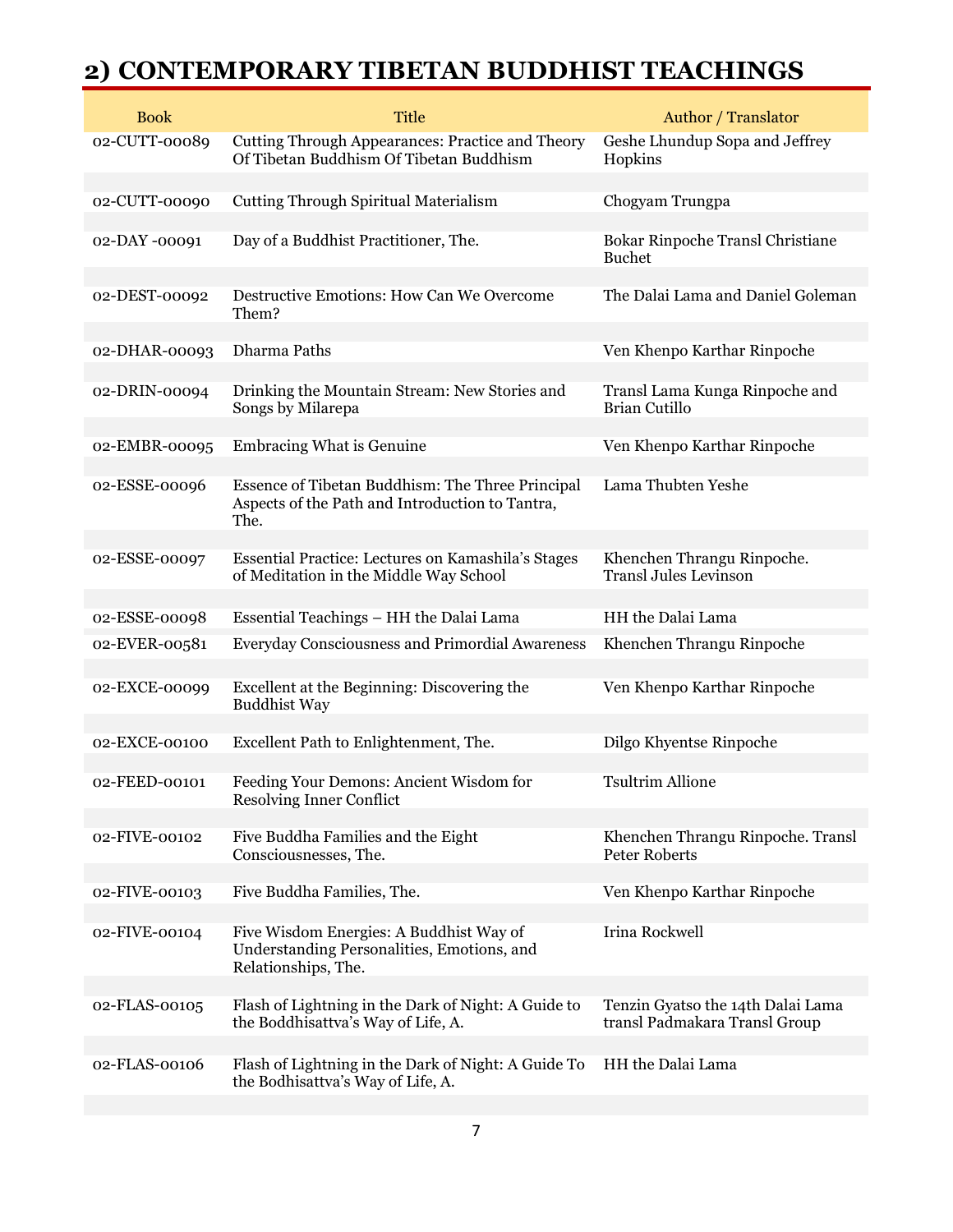| <b>Book</b>   | Title                                                                                                                                                                               | Author / Translator                                                                          |
|---------------|-------------------------------------------------------------------------------------------------------------------------------------------------------------------------------------|----------------------------------------------------------------------------------------------|
| 02-FOUR-00107 | Four Dharmas of Gampopa                                                                                                                                                             | Ven Khenpo Karthar Rinpoche                                                                  |
| 02-GADE-00108 | Gaden Lha Gyama: The Hundreds of Deities of the<br>Land of Joy - commentary by Lama Zopa<br>Rinpoche                                                                                | Lama Zopa Rinpoche                                                                           |
| 02-GEM-00109  | Gem Ornament of Manifold Instructions which<br>Benefit, The.                                                                                                                        | (blank)                                                                                      |
| 02-GEM -00588 | Gem Ornament of Manifold Instructions which<br>Benefit, The.                                                                                                                        | Kalu Rinpoche                                                                                |
| 02-GENT-00110 | Gently Whispered: Oral Teachings by the Very<br>Venerable Kalu Rinpoche                                                                                                             | Kalu Rinpoche                                                                                |
| 02-GEST-00111 | Gesture of Balance: A Guide to Awareness, Self-<br>healing, and Meditation                                                                                                          | <b>Tarthang Tulku</b>                                                                        |
| 02-GLIM-00112 | Glimpses of Abhiddharma                                                                                                                                                             | Chogyam Trungpa                                                                              |
| 02-GREA-00113 | Great Eastern Sun: The Wisdom of Shambhala                                                                                                                                          | Chogyam Trungpa                                                                              |
| 02-GUID-00114 | Guide to the Bodhisattva's Way of Life by<br>Shantideva, A Commentary by Ven Khenchen<br>thrangu Rinpoche, A.                                                                       | <b>Transl Ken Holmes and Thomas</b><br>Doctor                                                |
| 02-HARM-00115 | Harmony of Emptiness and Dependent-Arising: A<br>Commentary to Tsongkhapa's The Essence of<br>Eloquent Speech Praise to the Buddha for Teaching<br>Profound Dependent-Arising, The. | Ven Lobsang Gyatso                                                                           |
| 02-HEAL-00116 | Healing Anger: The Power of Patience from a<br>Buddhist Perspective - the Dalai Lama                                                                                                | HH the Dalai Lama                                                                            |
| 02-HEAR-00117 | Heart Advice of the Karmapa                                                                                                                                                         | His Holiness the 17th Gyalwang<br>Karmapa                                                    |
| 02-HEAR-00118 | Heart Attack Sutra: a new commentary on the<br>Heart Sutra, The.                                                                                                                    | Karl Brunnholzl                                                                              |
| 02-HEAR-00119 | Heart of Compassion: The Thirty-Seven Verses on<br>the Practice of a Bodhisattva, The.                                                                                              | Dilgo Khyentse. Padmakara<br><b>Translation Group</b>                                        |
| 02-HEAR-00120 | Heart Treasure of the Enlightened Ones: The<br>Practice of View, Meditation, and Action: A<br>Discourse Virtuous in the Beginning, Middle, and<br>End, The.                         | Patrul Rinpoche, with commentary<br>by Dilgo Khyentse, Padmakara<br><b>Translation Group</b> |
| 02-HOW -00121 | How to Be Compassionate: A Handbook for<br>Creating Inner Peace and a Happier World                                                                                                 | HH the Dalai Lama, transl Jeffrey<br>Hopkins                                                 |
| 02-HOW-00122  | How to Be Happy                                                                                                                                                                     | Lama Zopa Rinpoche                                                                           |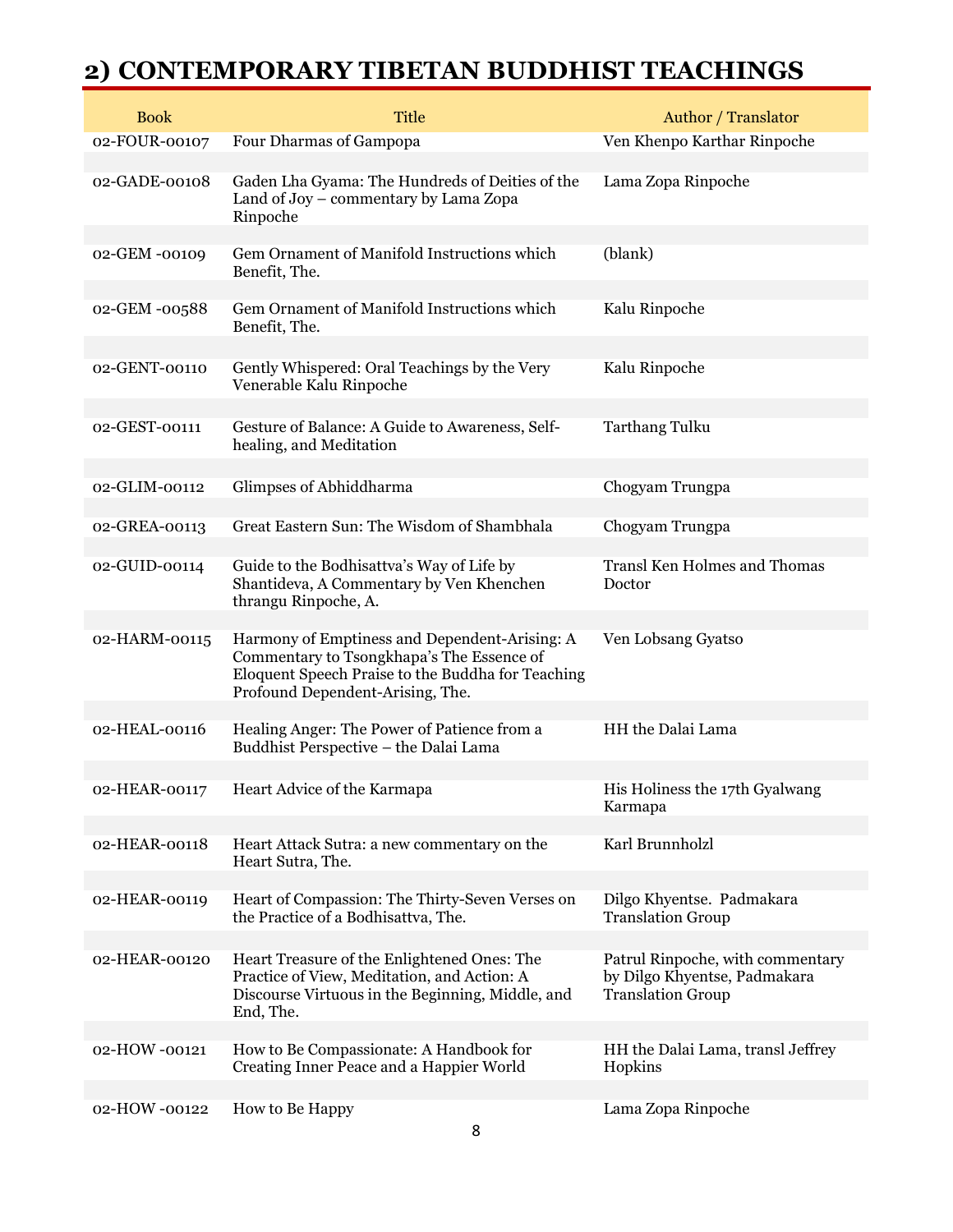| <b>Book</b>   | <b>Title</b>                                                                                          | Author / Translator                                      |
|---------------|-------------------------------------------------------------------------------------------------------|----------------------------------------------------------|
| 02-ILLU-00123 | Illuminating the Path to Enlightenment                                                                | HH the Dalai Lama                                        |
| 02-INDO-00124 | Indo-Tibetan Buddhism: Indian Buddhists and<br>Their Tibetan Successors                               | David Snellgrove                                         |
| 02-INST-00125 | Instructions of Gampopa: A Precious Garland Of<br>the Supreme Path - Khenpo Karthar Rinpoche,<br>The. | Transl Lama Yeshe Gyamtso                                |
| 02-INTE-00126 | Interconnected: Embracing Life in Our Global<br>Society                                               | The Karmapa Ogyen Trinley Dorje                          |
| 02-IT'S-00127 | It's Up to You: The Practice of Self-Reflection On<br>the Buddhist Path                               | Dzigar Kongtrul                                          |
| 02-JEWE-00128 | Jewel in the Lotus: A Guide to the Buddhist<br>Traditions of Tibet, The.                              | Ed. Stephen Batchelor                                    |
| 02-KARM-00129 | Karma: What it is, What it isn't, Why it matters                                                      | <b>Traleg Kyabgon</b>                                    |
| 02-KYAB-00130 | Kyabje Kalu Rinpoche Enthronement Celebration                                                         | (blank)                                                  |
| 02-LIGH-00131 | Light Comes through: Buddhist Teachings on<br>Awakening to Our Natural Intelligence                   | Dzigar Kongtrul                                          |
| 02-LIVI-00132 | Living Wisdom with His Holiness the Dalai Lama<br>(Books and cards)                                   | Don Farber and HH the Dalai Lama                         |
| 02-LUMI-00133 | Luminous Mind: The Way of the Buddha                                                                  | Kalu Rinpoche                                            |
| 02-MEAN-00134 | Meaning of Life from a Buddhist Perspective, The.                                                     | The Dalai Lama, transl Jeffrey<br>Hopkins                |
| 02-MILA-00135 | Milarepa, Songs on the Spot                                                                           | <b>Transl Nichole Riggs</b>                              |
| 02-MIND-00136 | Mind and its Functions, The.                                                                          | Geshe Rabten                                             |
| 02-MIND-00137 | Minding Closely: The Four Applications of<br>Mindfulness                                              | <b>B.</b> Alan Wallace PhD                               |
| 02-MIRR-00138 | Mirror of Wisdom: Teachings on Emptiness                                                              | Geshe Tsultrim Gyeltsen, transl<br>Lotsawa Tenzin Dorjee |
| 02-MOTH-00139 | Mother of the Buddhas: Meditation on the<br>Prajnaparamita Sutra                                      | Lex Hixon                                                |
| 02-MYTH-00140 | Myth of Freedom and the Way of Meditation, The.                                                       | Chogyam Trungpa                                          |
| 02-NGAR-00141 | Ngari Panchen Pema Wangyi Gyalpo, commentary<br>By HH Dudjom Rinpoche, transl Khenps Gyurme           | transl Khenps Gyurme Sandrub and<br>Sangye Khandro       |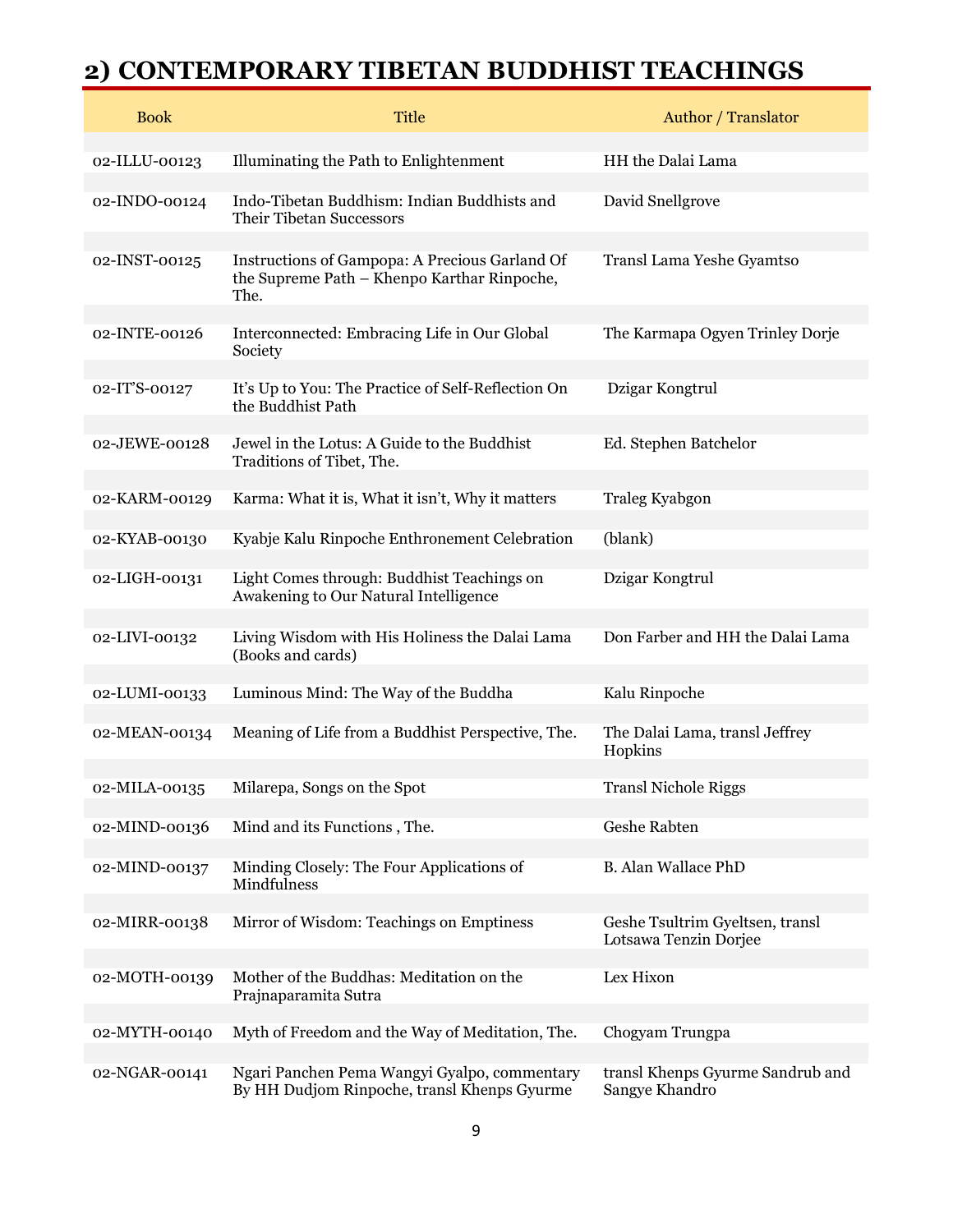| <b>Book</b>   | <b>Title</b>                                                                                                                                   | Author / Translator                                       |
|---------------|------------------------------------------------------------------------------------------------------------------------------------------------|-----------------------------------------------------------|
| 02-NO T-00142 | No Time to Lose: A Guide to the Way of the<br>Bodhisattva                                                                                      | Pema Chodron                                              |
| 02-ON B-00143 | On Buddha-essence: A Commentary on Rangjung<br>Dorje's Treatise                                                                                | Khenchen Thrangu Rinpoche. Transl<br><b>Peter Roberts</b> |
| 02-OPEN-00144 | Open Door to Emptiness: A Discussion of<br>Madhyamaka Logic (based on a part of Mipham<br>Rinpoche's Gateway to Knowledge), The.               | Thrangu Rinpoche Transl Shakya<br>Dore                    |
| 02-OPEN-00145 | Open Heart, Clear Mind                                                                                                                         | Thubton Chodron                                           |
| 02-OPEN-00146 | Open Heart: Practicing Compassion in Everyday<br>Life, An.                                                                                     | HH the Dalai Lama                                         |
| 02-OPEN-00147 | Open-hearted Life: Transformative Methods for<br>Compassionate Living from a Clinical Psychologist<br>and a Buddhist Nun, An.                  | Russell Kolts & Thubten Chodron                           |
| 02-OPEN-00148 | Opening of the Lotus: Developing Clarity and<br>Kindness, The.                                                                                 | Lama Sherab Gyaltsen Amipa                                |
| 02-OPEN-00587 | Open Heart, Open Mind: Awakening the Power of<br><b>Essence Love</b>                                                                           | Tsonknyi Rinpoche with Eric<br>Swanson                    |
| 02-PASS-00149 | Passage from Solitude: Training the Mind in a Life<br>Embracing the World, A.                                                                  | <b>B.</b> Alan Wallace PhD                                |
| 02-PATH-00150 | Path to Buddhahood: Teachings on Gampopa's<br>Jewel Ornament of Liberation                                                                     | Ringu Tulku Rinpoche                                      |
| 02-PERF-00151 | Perfect Conduct: Ascertaining the Three Vows by<br>Ngari Panchen Pema Wangyi Gyalpo, commentary<br>by HH Dudjom Rinpoche, transl Khenps Gyurme | transl Khenps Gyurme Sandrub and<br>Sangye Khandro        |
| 02-PLAC-00152 | Places that Scare You: A Guide to Fearlessness In<br>Difficult Times, The.                                                                     | Pema Chodron                                              |
| 02-POWE-00153 | Power and the Pain: Transforming Spiritual<br>Hardship into Joy, The.                                                                          | <b>Andrew Holecek</b>                                     |
| 02-PRAC-00154 | Practice of Loving-Kindness and Compassion                                                                                                     | Ven Khenpo Karthar Rinpoche                               |
| 02-PROF-00155 | Profound Buddhism: From Hinayana to Vajrayana                                                                                                  | Kalu Rinpoche, transl Christiane<br><b>Buchet</b>         |
| 02-PROF-00156 | Profound Wisdom of the Heart Sutra and Other<br>Teachings                                                                                      | Bokar Rinpoche, Khenpo Donyo                              |
| 02-QUIN-00157 | Quintessence of the Animate and Inanimate: A<br>Discourse on the Holy Dharma, The.                                                             | Ven Lama Lodo                                             |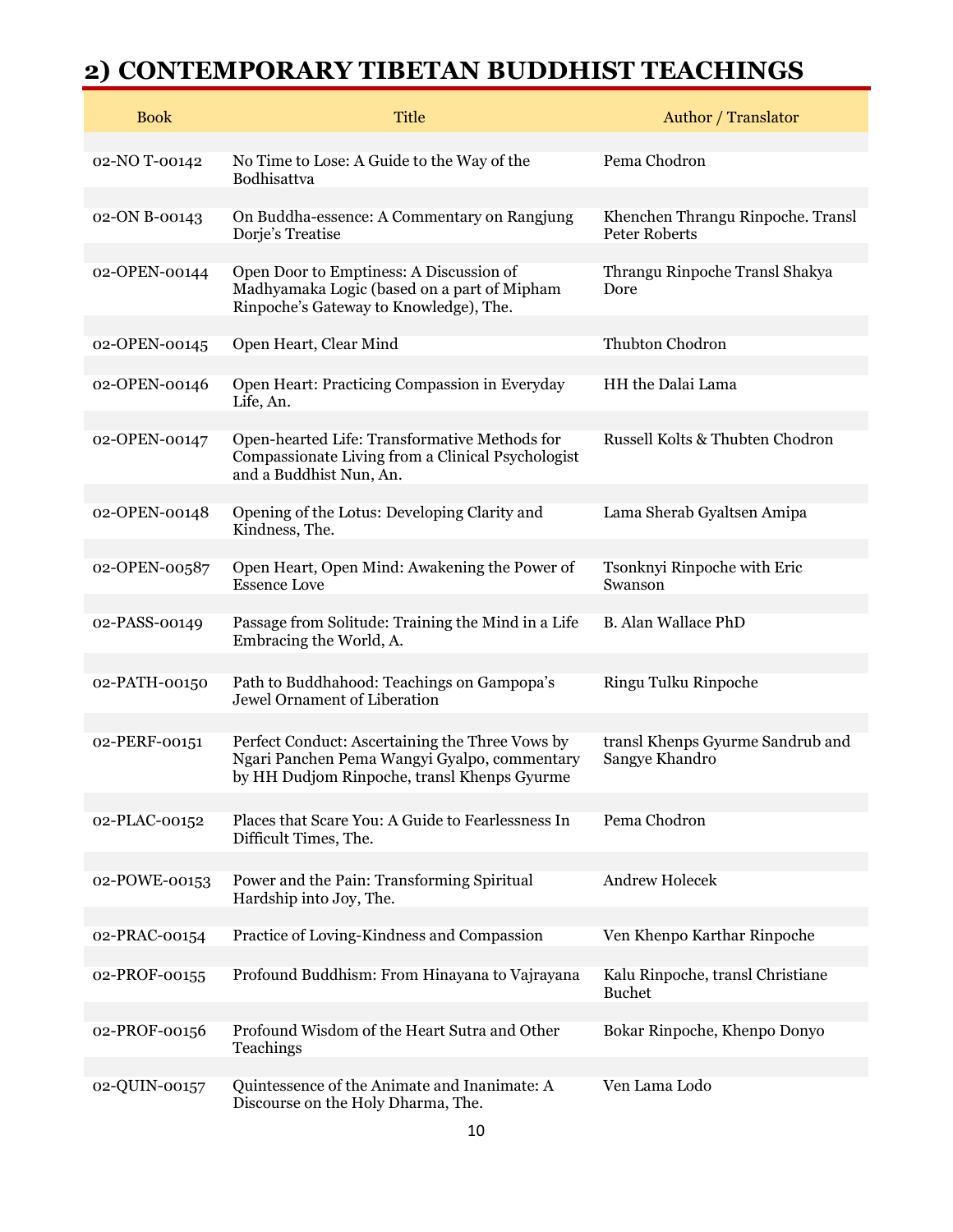| <b>Book</b>   | <b>Title</b>                                                                                                       | Author / Translator                                              |
|---------------|--------------------------------------------------------------------------------------------------------------------|------------------------------------------------------------------|
| 02-REFL-00158 | Reflections on a Mountain Lake: Teachings on<br><b>Practical Buddhism</b>                                          | Ani Tenzin Palmo                                                 |
| 02-REFU-00159 | Refuge Part 1: Sections of the Refuge in the gradual<br>Path of Liberation                                         | Akong Rinpoche                                                   |
| 02-REFU-00160 | Refuge Part 2: Short and useful sections of Dharma<br>Clearly lighting the right Path                              | Akong Rinpoche                                                   |
| 02-RI-M-00161 | Ri-Me Philosophy of Jamgon Kongrtul: A Study of<br>The Buddhist Lineages of Tibet, The.                            | Ringu Tulku Rinpoche                                             |
| 02-SILE-00162 | Silent Mind, Holy Mind: A Tibetan Lama's<br>reflections On Christmas                                               | <b>Thubten Yeshe</b>                                             |
| 02-SKIL-00163 | <b>Skillful Means: Patterns for Success</b>                                                                        | <b>Tarthang Tulku</b>                                            |
| 02-SUN -00164 | Sun of Wisdom: Teachings on the Noble<br>Nagarjuna's Fundamental Wisdom of the Middle<br>Way, The.                 | Khenpo Tsultrim Gyamtso                                          |
| 02-SURV-00165 | Survey of Buddhism: It's Doctrines and Methods<br>Through the Ages, A.                                             | Sangharakshita                                                   |
| 02-TAKI-00587 | Taking the Bodhisattva Vow                                                                                         | Bokar Rinpoche. Transl Christiane<br><b>Buchet</b>               |
| 02-TAKI-00166 | Taking the Bodhisattva Vow                                                                                         | Bokar Rinpoche. Transl Christiane<br><b>Buchet</b>               |
| 02-TAKI-00167 | Taking the Leap: Freeing Ourselves from Old<br><b>Habits and Fears</b>                                             | Pema Chodron                                                     |
| 02-TEAC-00168 | Teaching on Family and the Dharma                                                                                  | Ven Khenpo Karthar Rinpoche                                      |
| 02-TEAC-00169 | Teaching on Interdependence and Emptiness, A.                                                                      | Ven Khenpo Karthar Rinpoche                                      |
| 02-TIBE-00170 | Tibetan Buddhism from the Ground Up: A<br>Practical Approach for Modern Life                                       | <b>B.</b> Alan Wallace PhD                                       |
| 02-TIBE-00171 | Tibetan Buddhist Companion, A.                                                                                     | Transl Erik Pema Kunsang                                         |
| 02-TIBE-00172 | Tibetan Yogas of Dream and Sleep, The.                                                                             | Tenzin Wangyal Rinpoche                                          |
| 02-TRAN-00173 | Transcendent Wisdom: A Teaching on the Wisdom<br>Section of Shantideva's Guide to the Bodhisattva<br>Way of Living | Tenzin Gyatso, the Dalai Lama of<br>Tibet, transl B Alan Wallace |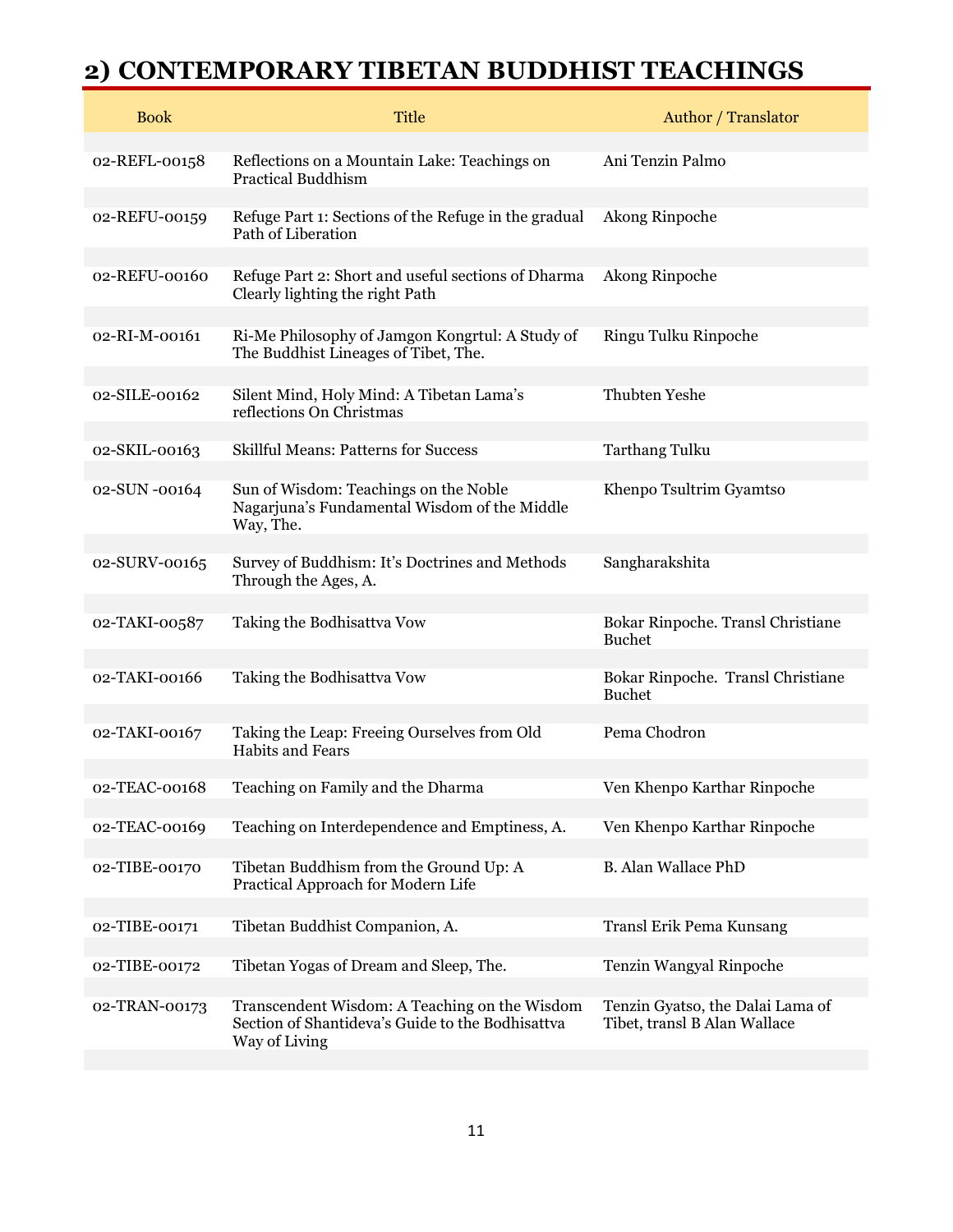| <b>Book</b>   | <b>Title</b>                                                                                                                                                                       | Author / Translator                                                           |
|---------------|------------------------------------------------------------------------------------------------------------------------------------------------------------------------------------|-------------------------------------------------------------------------------|
| 02-TRAN-00174 | Transcending Ego: Distinguishing Consciousness<br>from Wisdom, A Treatise of the Third KarmapaV                                                                                    | Ven Khenchen Thrangu Rinpoche,<br>Geshe Lharampa transl Peter Alan<br>Roberts |
| 02-TRAN-00175 | Transcending Ego: Distinguishing Consciousness<br>From Wisdom: A Treatise of the Third Karmapa                                                                                     | The Ven Khenchen Thrangu Rinoche                                              |
| 02-TRAN-00176 | Transforming our Daily Activities: A Practical<br>Guide to Practising Buddhism in Daily Life                                                                                       | Ven Thubten Chodron                                                           |
| 02-TREA-00177 | Treatise on Buddha-nature, the Commentary that<br>Teaches Buddha-nature of the Third Karmapa,<br>Rangjung Dorje, with commentary by the<br>Venerable Khenchen Thrangu Rinpoche, A. | Geshe Lharampa. Transl. Peter<br>Roberts                                      |
| 02-TURN-00178 | Turning the Mind into and Ally                                                                                                                                                     | Sakyong Mipham                                                                |
| 02-TWO -00179 | Two Accumulations                                                                                                                                                                  | Ven Khenpo Karthar Rinpoche                                                   |
| 02-UNCO-00180 | Uncommon Happiness: The Path of the<br>Compassionate Warrior                                                                                                                       | Dzigar Kongtrul Rinpoche                                                      |
| 02-WAKE-00181 | Wake Up to Your Life: Discovering the Buddhist<br>Path of Attention                                                                                                                | Ken McLeod                                                                    |
| 02-WAY-00182  | Way to Go: Sowing the Seed of Buddha                                                                                                                                               | Khentin Tai Situ Pa                                                           |
| 02-WAYS-00183 | Ways of Enlightenment: Buddhist Studies at<br>Nyingma Institute                                                                                                                    | Dharma Pub 1993 paper                                                         |
| 02-WHEN-00184 | When Things Fall Apart: Heart Advice for Difficult<br><b>Times</b>                                                                                                                 | Pema Chodron                                                                  |
| 02-WISD-00185 | Wisdom Energy: Basic Buddhist Teachings                                                                                                                                            | Lama Yeshe and Lama Zopa<br>Rinpoche                                          |
| 02-WISD-00186 | Wisdom of No Escape and the Path of Loving-<br>Kindness, The.                                                                                                                      | Pema Chodron                                                                  |
| 02-WRIT-00187 | Writings of Kalu Rinpoche                                                                                                                                                          | <b>Transl Kenneth McLeod</b>                                                  |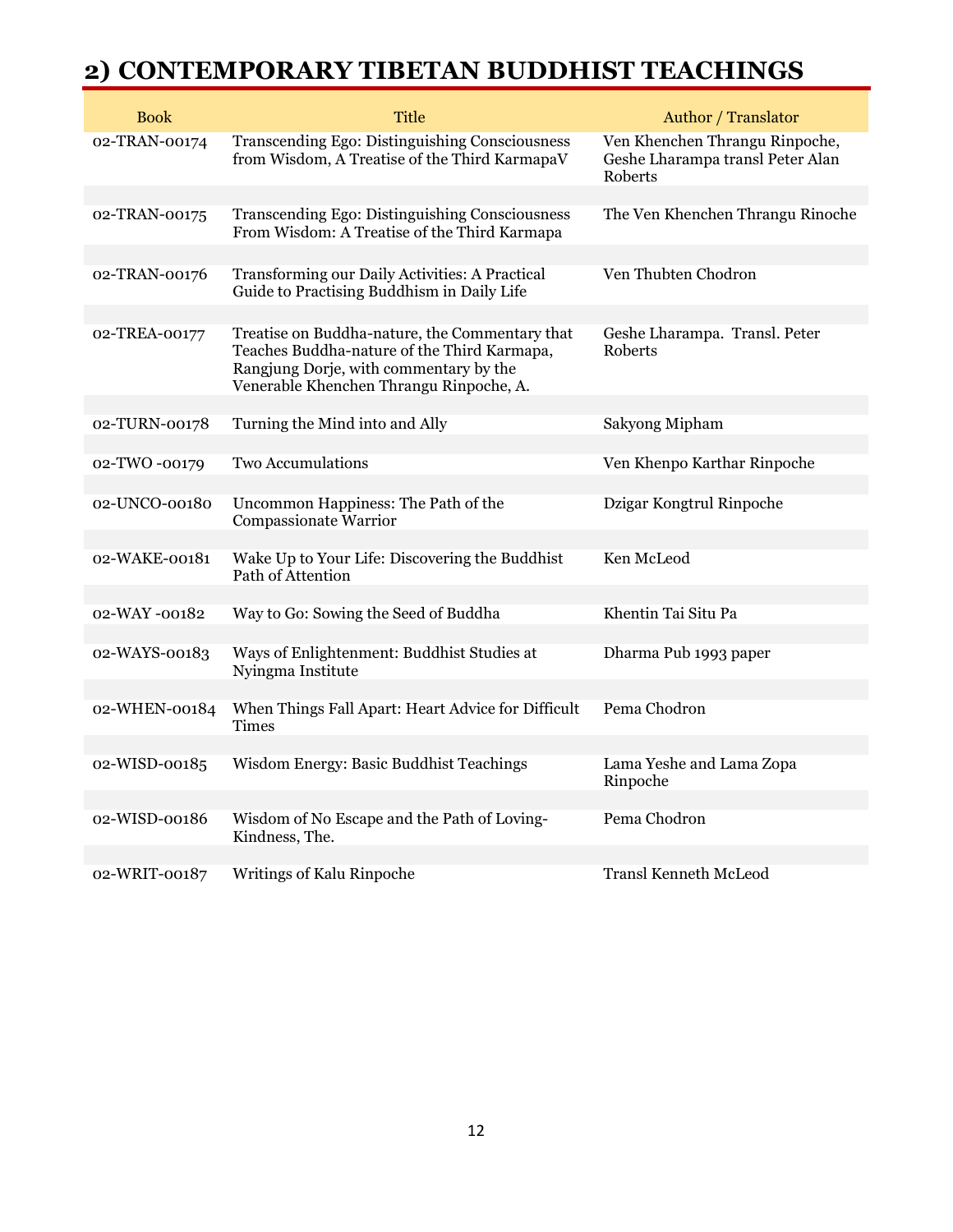## **3) VAJRAYANA (TANTRA) AND PRELIMINARY PRACTICES**

| <b>Book</b>   | <b>Title</b>                                                                                                                                                           | Author / Translator                                |
|---------------|------------------------------------------------------------------------------------------------------------------------------------------------------------------------|----------------------------------------------------|
| 03-ALL--00188 | All-Pervading Benefit of Beings: The Meditation<br>And Recitation of the Great Compassionate One                                                                       | (blank)                                            |
| 03-AMIT-00189 | Amitabha, The Practice of: The Means of<br>Accomplishing the Perfect Light in the Land of<br><b>Great Bliss</b>                                                        | Ven Lama Karma Samten Gyatso                       |
| 03-BRIE-00190 | Brief Recitations for the Four Preliminary Practices                                                                                                                   | HH the 17th Karmapa                                |
| 03-CHAT-00191 | Chat about Heruka, A.                                                                                                                                                  | Lama Zopa Rinpoche                                 |
| 03-CHEN-00192 | Chenrezig Lord of Love: Principles and Methods of<br>Deity Meditation                                                                                                  | Bokar Rinpoche. Transl Christiane<br><b>Buchet</b> |
| 03-COMM-00193 | Commentary of Guru Yoga & Offering the Mandala,<br>А.                                                                                                                  | Sermey Geshe Lobsang Tharchin                      |
| 03-COMM-00194 | Commentary on the Ngondro Practice                                                                                                                                     | Ven Khenpo Karthar Rinpoche                        |
| 03-DAKI-00195 | Dakini Teachings: Padmasambhava's Oral<br>Instructions To Lady sogyal, Recorded and<br>concealed by Yeshe Tsogyal, Revealed by Nyang<br>Ral Nyima Oser & Sangye Lingpa | Transl by Erik Pema Kunsang                        |
| 03-DANG-00196 | Dangerous Friend: The Teacher-Student<br>Relationship In Vajrayana Buddhism                                                                                            | Rig'dzin Dorje                                     |
| 03-DAWN-00197 | Dawn of Tantra, The.                                                                                                                                                   | Herbert V Guenther and Chogyam<br>Trungpa          |
| 03-DIAM-00198 | Diamond Light of the Eastern Dawn: A Collection<br>Of Tibetan Buddhist Meditations, The.                                                                               | Janice Dean Willis                                 |
| 03-EMPO-00199 | Empowerment (Karmapa in US)                                                                                                                                            | (blank)                                            |
| 03-EMPO-00200 | Empowerment and the Path of Liberation                                                                                                                                 | Tsele Ntsok Rangdrol transl Erik<br>Pema Kunsang   |
| 03-EXPL-00201 | Explanation of the Long Amitabha Sadhana                                                                                                                               | Ven Khenpo Karthar Rinpoche                        |
| 03-FOUN-00202 | Foundations of Tibetan Buddhism (Ngondro)                                                                                                                              | H E Kalu Rinpoche                                  |
| 03-FULF-00203 | Fulfillment of All Hopes: Guru devotion in Tibetan<br>Buddhism, The.                                                                                                   | Tsongkhapa, transl Gareth Sparham                  |
| 03-GODS-00204 | Gods of Northern Buddhist: Their History and<br>Iconography, The.                                                                                                      | Alice Getty                                        |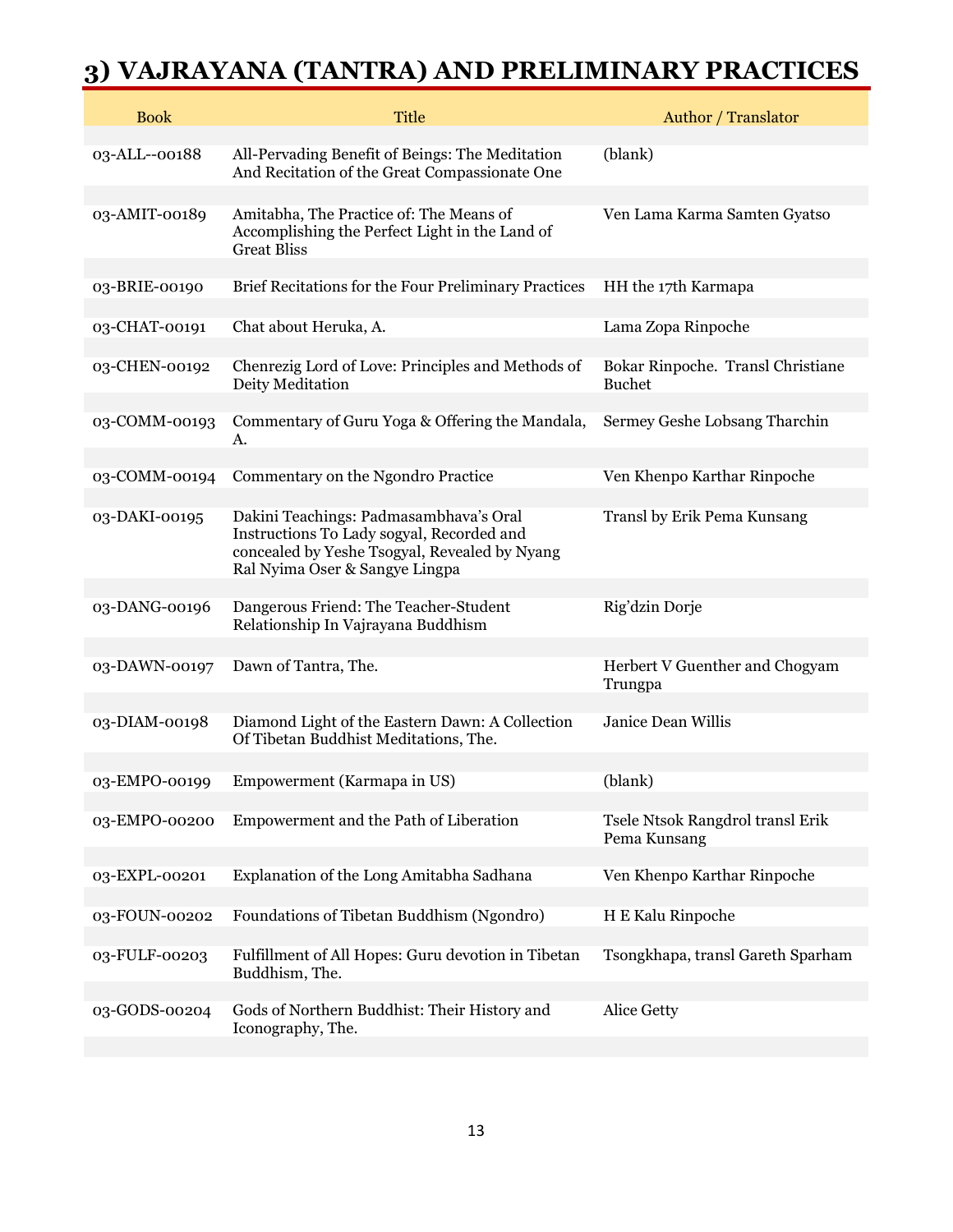## **3) VAJRAYANA (TANTRA) AND PRELIMINARY PRACTICES**

| <b>Book</b>   | <b>Title</b>                                                                                                                                                                                                                                                                                                                          | Author / Translator                          |
|---------------|---------------------------------------------------------------------------------------------------------------------------------------------------------------------------------------------------------------------------------------------------------------------------------------------------------------------------------------|----------------------------------------------|
| 03-GREA-00205 | Great Perfection: Buddha in the Palm of the Hand:<br>The Lama's Oral Instructions on the recitation and<br>Visualization of the Preliminary Practices<br>(Nyingma), The.                                                                                                                                                              | (blank)                                      |
|               |                                                                                                                                                                                                                                                                                                                                       |                                              |
| 03-IN P-00206 | In Praise of Tara: Songs to the Saviouress                                                                                                                                                                                                                                                                                            | Martin Wilson                                |
| 03-JOUR-00207 | Journey without Goal: The Tantric Wisdom of the<br>Buddha                                                                                                                                                                                                                                                                             | Chogyam Trungpa                              |
| 03-KALA-00208 | Kalachakra Tantra: Rite of Initiation                                                                                                                                                                                                                                                                                                 | HH the Dalai Lama, transl Jeffrey<br>Hopkins |
| 03-LIGH-00209 | Light of Wisdom, Vol II: The Root Text of Lamrim<br>Yeshe Nyingpo by Padmasambhava as recorded by<br>Yeshe Tsogyal; The Commentary The Light of<br>Wisdom By Jamgon Kongtrul the First; The Notes:<br>Entering the Path of Wisdom by Jamyang Drakpa,<br>commentary by Kyabje Dilgo Khyentse and Kyabje<br>Tulku Urgyen Rinpoche, The. | Transl Erik Pema Kundang                     |
| 03-LOTU-00210 | Lotus Ocean: Seeds of the Sublime Dharma                                                                                                                                                                                                                                                                                              | <b>Chokling Rinpoche</b>                     |
|               |                                                                                                                                                                                                                                                                                                                                       |                                              |
| 03-MEDI-00211 | Meditation and Recitation of Solitary Vajrasattva                                                                                                                                                                                                                                                                                     | Geshe Kelsang Gyatso Rinpoche                |
| 03-NGON-00212 | Ngondro: Mandala Offerings from Chariot of<br>Deliverance, The Supreme Path by the 9th<br>Gyalwang Karmapa                                                                                                                                                                                                                            | Ven Lama Karma Samten                        |
| 03-NGON-00213 | Ngondro: The Four Foundational Practices of<br>Tibetan Buddhism                                                                                                                                                                                                                                                                       | Ole Nydahl                                   |
| 03-NOT-00214  | Not for Happiness: A Guide to the So-Called<br><b>Preliminary Practices</b>                                                                                                                                                                                                                                                           | Dzongsar Jamyang Khyentse                    |
| 03-PRAC-00215 | Practice of Kalachakra, Including translations of<br>important texts on the Kalachakra Tantra, The.                                                                                                                                                                                                                                   | <b>Glenn H Mullin</b>                        |
| 03-PRAY-00595 | Prayers and Meditation of Avalokiteshvara, the<br>Great Compassionate One - DVD (7)                                                                                                                                                                                                                                                   | Ogyen Trinley Dorje                          |
| 03-PSYC-00216 | Psychology of Buddhist Tantra, The.                                                                                                                                                                                                                                                                                                   | <b>Bob Preece</b>                            |
|               |                                                                                                                                                                                                                                                                                                                                       |                                              |
| 03-QUIN-00217 | Quintessence of the Animate and Inanimate: A<br>Discourse on the Holy Dharma, The.                                                                                                                                                                                                                                                    | Ven Lama Lodo                                |
| 03-READ-00218 | Readings on the Six Yogas of Naropa                                                                                                                                                                                                                                                                                                   | transl Glenn H Mullin                        |
|               |                                                                                                                                                                                                                                                                                                                                       |                                              |
| 03-RED-00219  | Red Tara Commentary: Instructions for the<br>Concise Practice Known as Red Tara: An Open<br>Door to Bliss and Untimate Awareness (teachings<br>of Chagdud Tulku)                                                                                                                                                                      | Jane Tromge                                  |
|               |                                                                                                                                                                                                                                                                                                                                       |                                              |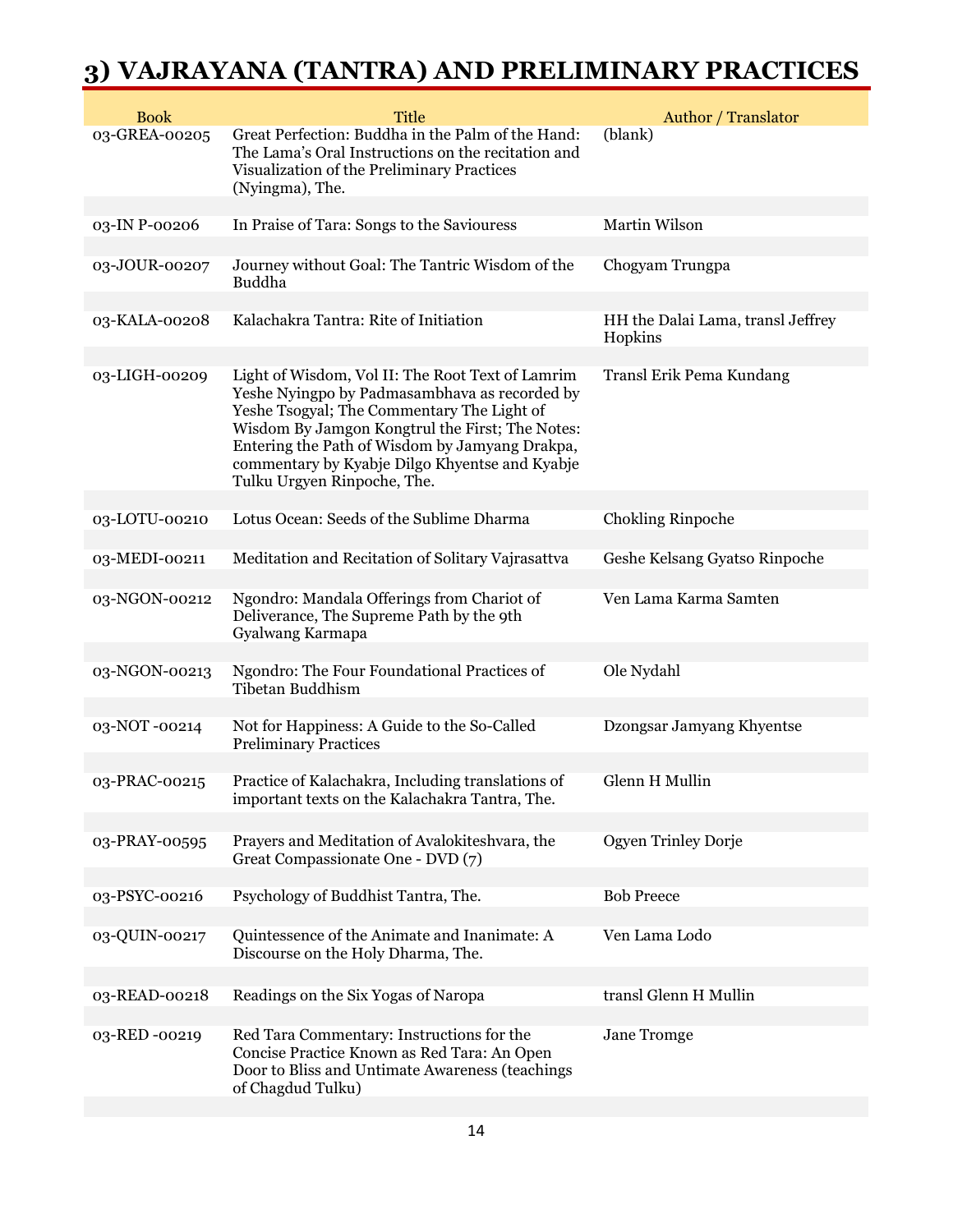## **3) VAJRAYANA (TANTRA) AND PRELIMINARY PRACTICES**

| <b>Title</b>                                                                                  | Author / Translator                                                                                                                                                                                                                                                                |
|-----------------------------------------------------------------------------------------------|------------------------------------------------------------------------------------------------------------------------------------------------------------------------------------------------------------------------------------------------------------------------------------|
| Red Tara: An Open Door to Bliss and Ultimate<br>Awareness                                     | Transl Chagdud Gonpa                                                                                                                                                                                                                                                               |
| Relating to a Spiritual Teacher: Building a Healthy<br>Relationship                           | Alexander Berzin                                                                                                                                                                                                                                                                   |
| Secret Buddhism: Vajrayana Practices                                                          | H E Kalu Rinpoche                                                                                                                                                                                                                                                                  |
| <b>Shower of Blessings</b>                                                                    | Jamgon Mipham. Lama Yeshe<br>Gyamtso                                                                                                                                                                                                                                               |
| Stairway to Liberation: Instructions on Ngondro<br>Namkhai Norbu, The.                        | Transl Christiana De Falco                                                                                                                                                                                                                                                         |
|                                                                                               | Alexander Berzin                                                                                                                                                                                                                                                                   |
|                                                                                               |                                                                                                                                                                                                                                                                                    |
| Compassion and Emptiness, The.                                                                | <b>Jeffrey Hopkins</b>                                                                                                                                                                                                                                                             |
| Tantric Treasures: Three Collections of Mystical<br>Verse From Buddhist India                 | transl Roger R Jackson                                                                                                                                                                                                                                                             |
|                                                                                               |                                                                                                                                                                                                                                                                                    |
|                                                                                               | Bokar Rinpoche. Transl Christiane<br><b>Buchet</b>                                                                                                                                                                                                                                 |
|                                                                                               | Jamgon Kongtrul the Great. Transl                                                                                                                                                                                                                                                  |
| "The Explanation of the Master and Student<br>Relationship, How to Follow the Master, and How | <b>Ron Garry</b>                                                                                                                                                                                                                                                                   |
|                                                                                               |                                                                                                                                                                                                                                                                                    |
|                                                                                               | Ven Khenpo Karthar Rinpoche                                                                                                                                                                                                                                                        |
| Teaching on the Chenrezig and Amitabha<br>Sadhanas, A.                                        | Ven Khenpo Karthar Rinpoche                                                                                                                                                                                                                                                        |
| Torch of Certainty, The.                                                                      | Jamgon Kongtrul the Great. transl<br>Judith Hanson                                                                                                                                                                                                                                 |
|                                                                                               | Ven Khenpo Karthar Rinpoche                                                                                                                                                                                                                                                        |
|                                                                                               |                                                                                                                                                                                                                                                                                    |
| Wish-Fulfilling Wheel: The Practice of White Tara,<br>The.                                    | Khenpo Karthar Rinpoche                                                                                                                                                                                                                                                            |
|                                                                                               | Taking the Kalachakra Initiation<br>Tantric Distinction: A Buddhist's Reflections on<br>Tara, the Feminine Divine<br>Teacher-Student Relationship: A Translation of<br>to Teach and Listen to the Dharma", The.<br>Teaching on Manjushsri, A.<br>Vajrasattva Practice Instructions |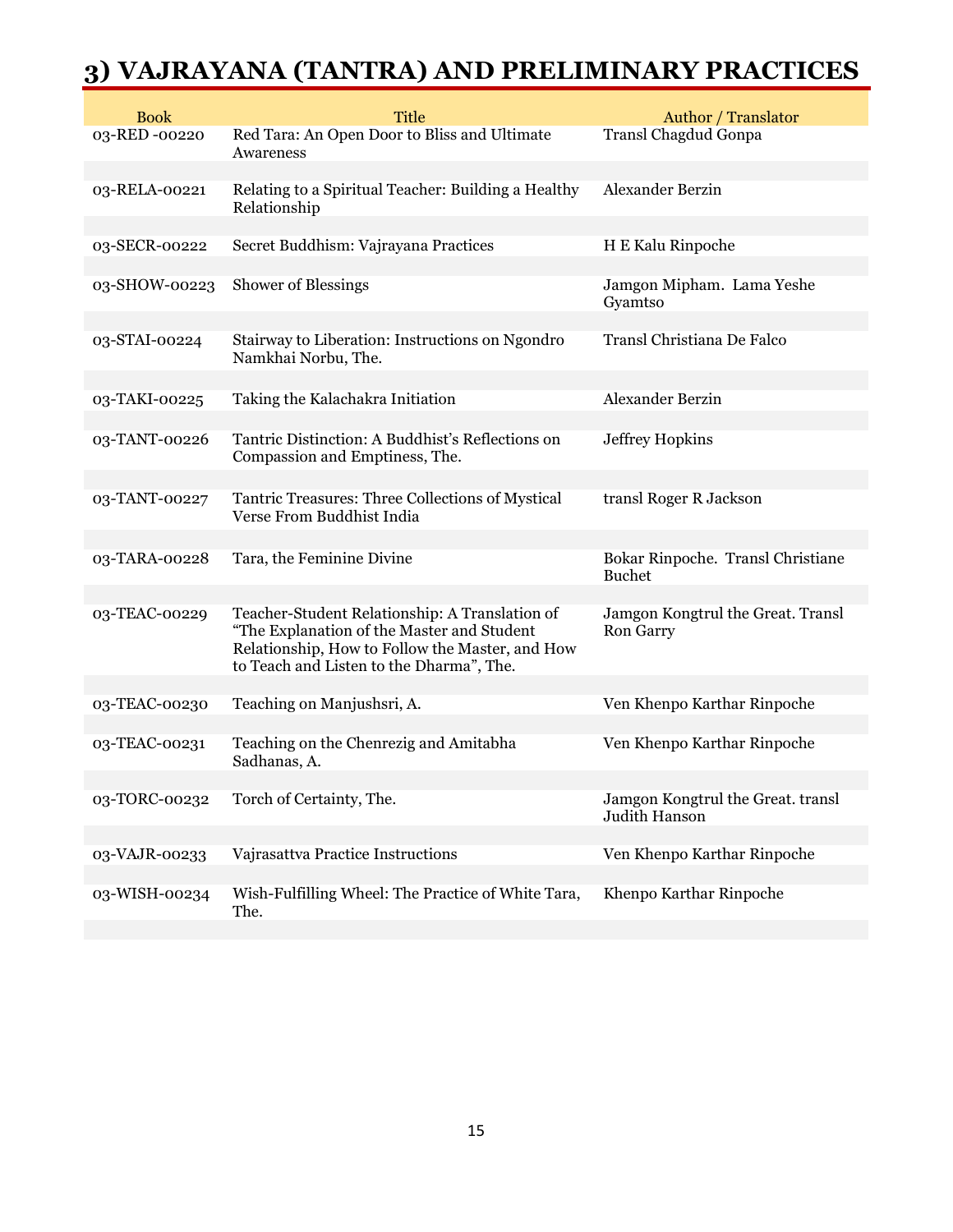## **4) INTRODUCTORY BUDDHIST TEACHINGS**

| <b>Book</b>   | <b>Title</b>                                                                                     | Author / Translator                                                   |
|---------------|--------------------------------------------------------------------------------------------------|-----------------------------------------------------------------------|
| 04-ART-00235  | Art of Happiness: A Handbook for Living, The.                                                    | HH the Dalai Lama and Howard C<br>Cutler, MD                          |
| 04-AWAK-00236 | Awakening the Sleeping Buddha                                                                    | The 12th Tai Situpa                                                   |
| 04-BASI-00237 | <b>Basic Buddhism</b>                                                                            | Henry Clarke Warren                                                   |
| 04-BEGI-00238 | Beginner's Guide to Tibetan Buddhism: notes from<br>a practitioner's journey, A.                 | <b>Bruce Newman</b>                                                   |
| 04-BUDD-00239 | Buddha and His Teachings, The.                                                                   | Samuel Bercholz and Sherab<br>Chodzin Kohn, eds                       |
| 04-BUDD-00240 | Buddha in the Palm of Your Hand                                                                  | Osel Tendzin                                                          |
| 04-DHAR-00241 | Dharma Paths                                                                                     | Ven Khenpo Karthar Rinpoche transl<br>Ngodup Burkhar and Chojor Radha |
| 04-DHAR-00242 | Dharma That Illuminates All Beings Impartially<br>Like the Light of the Sun and the Moon, The.   | Kyabje Dorje Chang Kalu Rinpoche.<br>Transl Janet Gyatso              |
| 04-ENTE-00243 | Entering the Stream: An Introduction to the<br><b>Buddha and His Teachings</b>                   | Ed Samuel Bercholz and Sherab<br>Chodzin Kohn                         |
| 04-ESSE-00244 | Essence of Buddhism, The.                                                                        | Jo Durden Smith                                                       |
| 04-ESSE-00245 | Essence of the Path to Enlightenment                                                             | Geshe Acharya Thubten Loden                                           |
| 04-ESSE-00246 | <b>Essential Tibetan Buddhism</b>                                                                | Robert AF Thurman                                                     |
| 04-FOUR-00247 | Four Noble Truths: Fundamentals of the Buddhist<br>Teachings, The.                               | HH the XIV Dalai Lama, transl<br>Geshe Thubten Jinpa                  |
| 04-HEAR-00248 | Heart of the Buddha's Path (Power of Compassion<br>And Four Noble Truths), The.                  | HH the Dalai Lama                                                     |
| 04-HEAR-00249 | Heart of the Buddha's Teachings: Transforming<br>Suffering into Peace, Joy, and Liberation, The. | Thich Nhat Hanh                                                       |
| 04-INTR-00250 | Introduction to the Buddha and His Teachings, An.                                                | Samuel Bercholz and Sherab<br>Chodzin Kohn                            |
| 04-INTR-00251 | Introduction to Tibetan Buddhism                                                                 | <b>John Powers</b>                                                    |
| 04-INTR-00252 | Introduction to Tibetan Buddhism, revised ed                                                     | <b>John Powers</b>                                                    |
| 04-JEWE-00253 | Jewelled Staircase, The.                                                                         | Geshe Wangyal                                                         |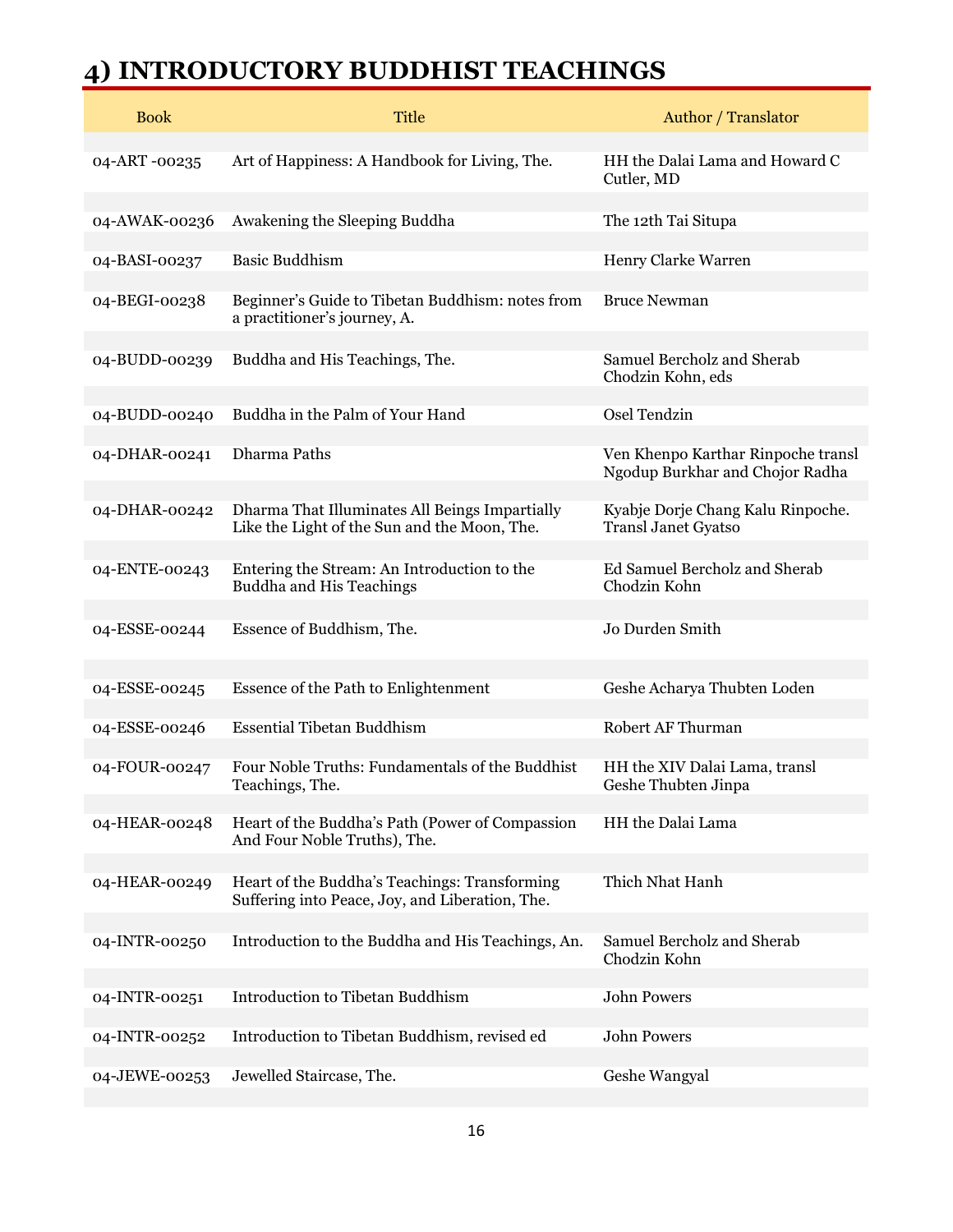#### **4) INTRODUCTORY BUDDHIST TEACHINGS**

| <b>Book</b>       | <b>Title</b>                                                                                                                          | <b>Author</b> / Translator                                       |
|-------------------|---------------------------------------------------------------------------------------------------------------------------------------|------------------------------------------------------------------|
| 04-KIND-00254     | Kindness, Clarity, and Insight                                                                                                        | The 14th Dalai Lama, HH Tenzin<br>Gyatso, transl Jeffrey Hopkins |
| 04-LIFE-00255     | Life of the Buddha According to the Pali Canon,<br>The.                                                                               | Transl by Bhikkhu Nanamoli                                       |
| 04-MEDI-00256     | Meditations on the Path to Enlightenment in<br>Tibetan Buddhism                                                                       | Geshe Acharya Thubten Loden                                      |
| 04-NOBL-00581     | Noble Eightfold Path, The                                                                                                             | Bhikkhu Bodi                                                     |
| 04-ONE-00257      | One Dharma                                                                                                                            | Joseph Goldstein                                                 |
| 04-SIMP-00258     | Simple Path: Basic Buddhist Teachings, A.                                                                                             | HH the Dalai Lama                                                |
| 04-SMAL-00259     | Small Golden Key to the Treasure of the Various<br><b>Essential Necessities of General and Extraordinary</b><br>Buddhist Dharma, The. | Thinley Norbu, transl Lisa Anderson                              |
| 04-STOR-00260     | Story of Buddhism: A Concise Guide to its History<br>and Teachings, The.                                                              | Donald S. Lopez, Jr.                                             |
| 04-TEAC-00261     | Teachings of the Buddha                                                                                                               | Jack Kornfield                                                   |
| 04-TIBE-00262     | Tibetan Buddhism from the Ground Up: A<br>Practical Approach for Modern Life                                                          | <b>B.</b> Alan Wallace                                           |
| 04-WAKE-00263     | Wake Up: A Life of the Buddha                                                                                                         | Jack Kerouac                                                     |
|                   |                                                                                                                                       |                                                                  |
| 04-WAY-00264      | Way to Freedom: Core Teachings of Tibetan<br>Buddhism, The.                                                                           | HH the Dalai Lama                                                |
| 04-WHAT-00265     | What Makes You Not a Buddhist                                                                                                         | Dzongsar Jamyang Khyentse                                        |
|                   | 04-WHAT-00266  What the Buddha Taught, revised, expanded<br>edition                                                                   | Walpola Rahula                                                   |
| 04-WHEE-<br>00582 | Wheel of Great Compassion: The Practice of the<br>Prayer Wheel in Tibetan Buddhism                                                    | Lorne Ladner                                                     |
| 04-WISD-00267     | Wisdom Energy: Basic Buddhist Teachings                                                                                               | Lama Yeshe and Lama Zopa<br>Rinpoche                             |
| 04-WORL-00268     | World of Tibetan Buddhism: An Overview of its<br>Philosophy and Practice, The.                                                        | Tenzin Gyatso the 14th Dalai Lama,<br>transl Geshe Thupten Jinpa |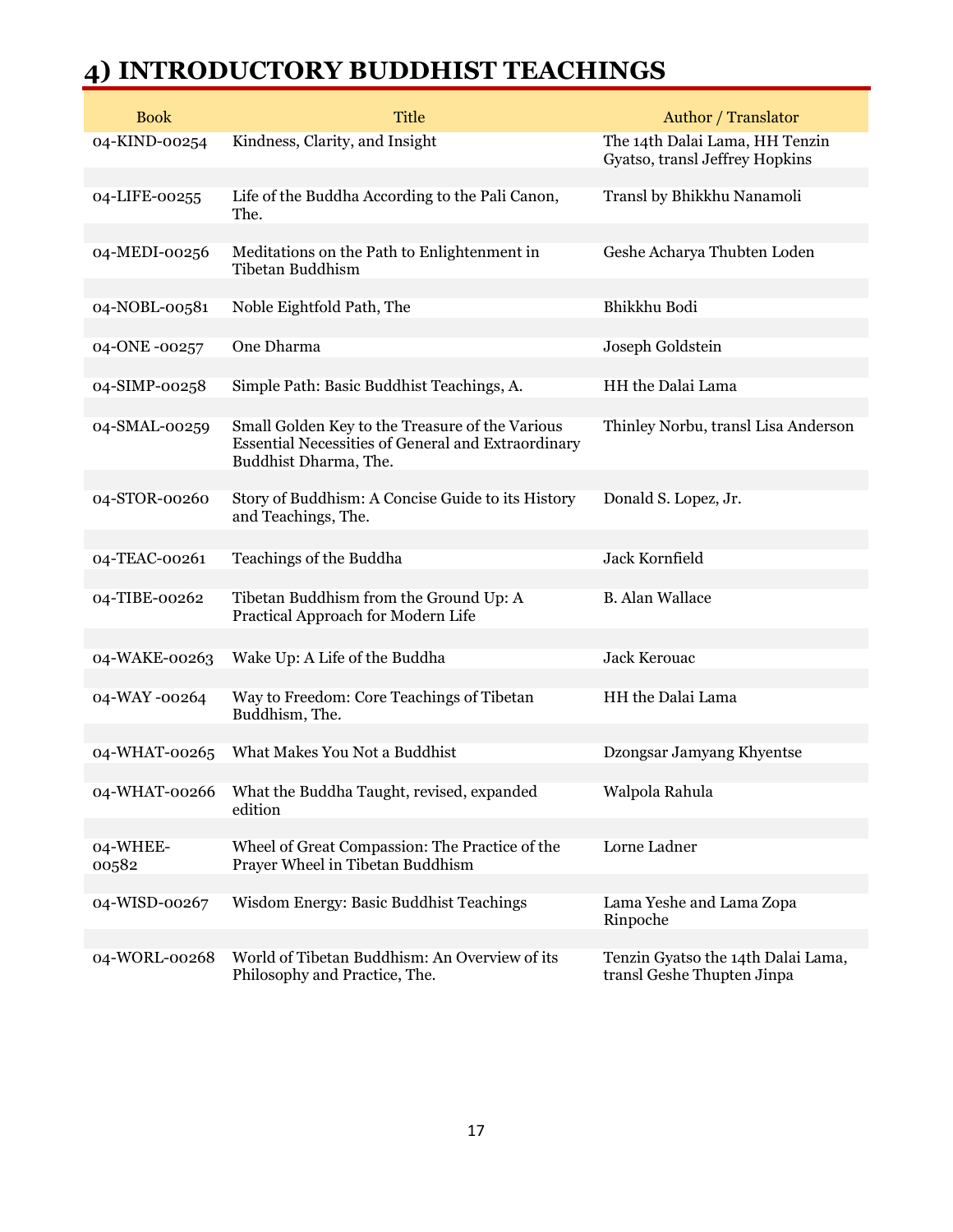## **5) MEDITATION PRACTICE**

| <b>Book</b>   | <b>Title</b>                                                                                                      | Author / Translator                                                                |
|---------------|-------------------------------------------------------------------------------------------------------------------|------------------------------------------------------------------------------------|
| 05-BALA-00269 | Balancing the Mind: a Tibetan Buddhist Approach To<br><b>Refining Attention</b>                                   | <b>B.</b> Alan Wallace                                                             |
| 05-BREA-00270 | Breath by Breath: The Liberating Practice of Insight<br>Meditation                                                | Larry Rosenberg                                                                    |
| 05-CALM-00271 | Calming the Mind: Tibetan Buddhist Teachings on<br><b>Cultivating Meditative Quiescence</b>                       | Gen Lamrimpa (Ven Jampal<br>Tenzin) Transl B Alan Wallace                          |
| 05-CULT-00272 | Cultivating a Daily Meditation: Selections from a<br>Discourse on Buddhist View, Meditation and Action            | Tenzin Gyatso, HH the Dalai Lama                                                   |
| 05-HEAL-00273 | Healing Power of Mind: Simple Meditation Exercises<br>for Health, Well-Being, and Enlightenment, The.             | Tulku Thundup                                                                      |
| 05-HEAR-00274 | Heart of Mindfulness: Teachings on Shamata<br>Meditation, The.                                                    | Ven Khenpo Karthar Rinpoche                                                        |
| 05-HOW-00275  | How to Meditate: A Guide to Self-Discovery                                                                        | Lawrence LeShan                                                                    |
| 05-HOW-00276  | How to Meditate: A Practical Guide                                                                                | Kathleen McDonald                                                                  |
| 05-KEEP-00277 | Keeping the Breath in Mind & Lessons in Samadhi                                                                   | Ajaan Lee Dhammadharo, transl<br>Thanissaro Bkikkhu                                |
| 05-LONG-00278 | Long Road Turns to Joy: A Guide to Walking<br>Meditation, The.                                                    | Thich Nhat Hanh                                                                    |
| 05-MEDI-00279 | Meditation                                                                                                        | Alan Watts                                                                         |
| 05-MEDI-00280 | <b>Meditation Advice to Beginners</b>                                                                             | Bokar Rinpoche. Transl Christiane<br><b>Buchet</b>                                 |
| 05-MEDI-00281 | Meditation Handbook: A step-by-step manual,<br>Providing a clear, practical guide to Buddhist<br>Meditation, The. | Geshe Kelsang Gyatso                                                               |
| 05-MEDI-00282 | Meditation in Action                                                                                              | Chogyam Trungpa                                                                    |
| 05-MEDI-00283 | <b>Meditation on Emptiness</b>                                                                                    | Jeffrey Hopkins                                                                    |
| 05-MEDI-00284 | Meditation, Transformation, and Dream Yoga                                                                        | Ven Gyatrul Rinpoche Transl B<br>Alan Wallace & Sangye Khandro                     |
| 05-MEDI-00285 | Meditative States in Tibetan Buddhism                                                                             | Lati Rinbochay & Denma Locho<br>Rinpochay. Transl Leah Zahler &<br>Jeffrey Hopkins |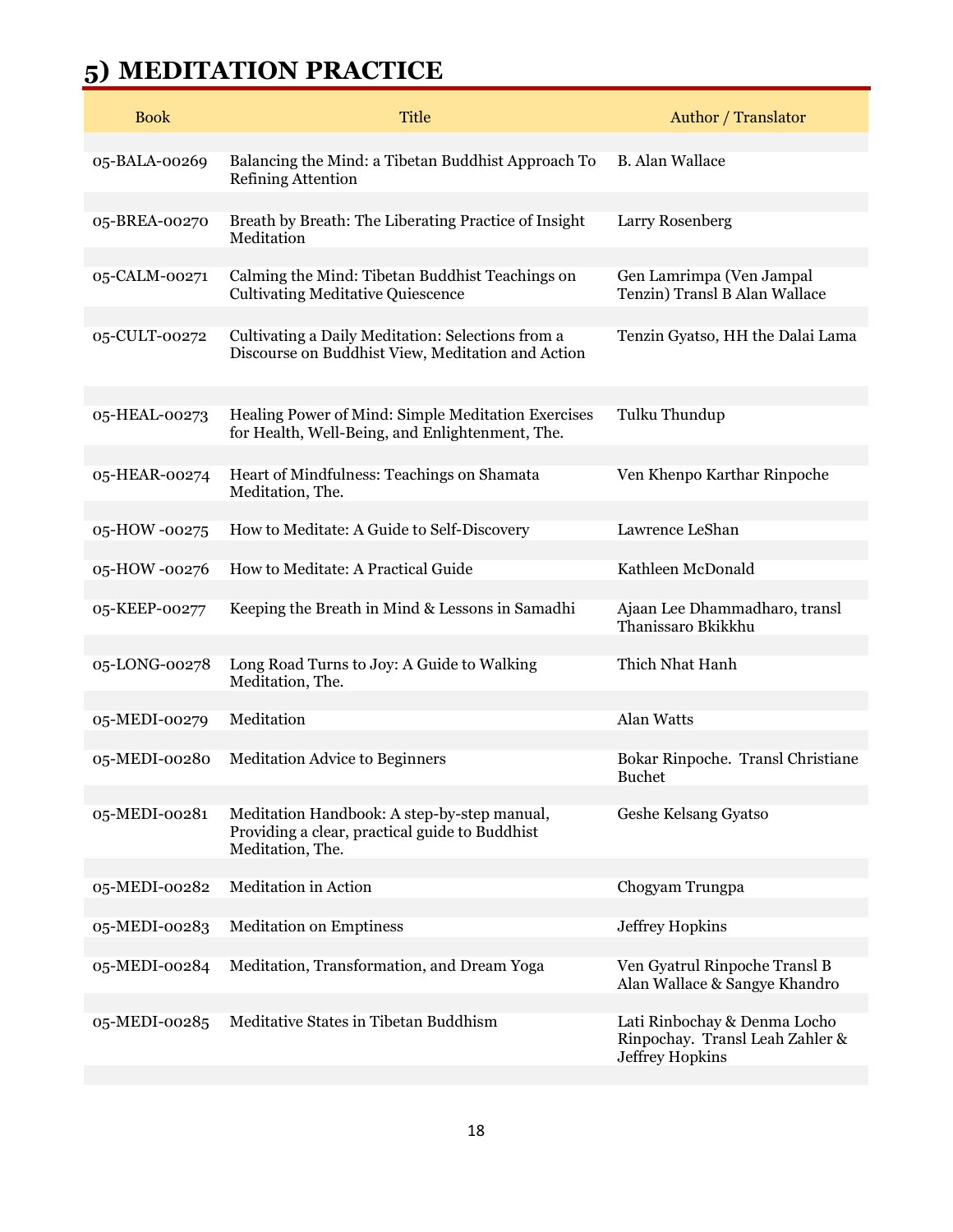## **5) MEDITATION PRACTICE**

| <b>Book</b>   | <b>Title</b>                                                                                                                                                                    | Author / Translator                                                |
|---------------|---------------------------------------------------------------------------------------------------------------------------------------------------------------------------------|--------------------------------------------------------------------|
| 05-MIRA-00286 | Miracle of Mindfulness: A Manual on Meditation,<br>The.                                                                                                                         | Thich Nhat Hanh                                                    |
| 05-MOVI-00287 | Moving into Meditation: A 12-Week Mindfulness<br>Program or Yoga Practitioners                                                                                                  | Anne Cushman                                                       |
| 05-NOIS-00288 | Noise Reduction: A Ten Minute Meditation for<br>Quieting the Mind                                                                                                               | Leonard Koren                                                      |
| 05-PATH-00289 | Path to Bliss: A Practical Guide to Stages of<br>Meditation                                                                                                                     | HH the Dalai Lama. transl<br>Thubten Jinpa                         |
| 05-POST-00290 | Posture of Meditation: A Practical Manual for<br>Meditators of All Traditions, The.                                                                                             | Will Johnson                                                       |
| 05-PRAC-00291 | Practical Guide to Buddhist Meditation (Originally:<br>Change Your Mind), A.                                                                                                    | Paramananda                                                        |
| 05-PRAC-00292 | Practice of Tranquility and Insight: A Guide to<br><b>Tibetan Buddhist Meditation</b>                                                                                           | Khenchen Thrangu transl Peter<br>Roberts                           |
| 05-PRAC-00293 | Practice of Tranquility and Insight: A Guide to<br>Tibetan Buddhist Meditation (A Commentary on the<br>Eighth chapter of the Treasury of Knowledge by<br>Jamgon Kongtrul), The. | Khenchen Thrangu, transl Peter<br>Roberts                          |
| 05-PROG-00294 | Progressive Stages of Meditation on Emptiness                                                                                                                                   | Khenpo Tsultriim Gyamtso<br>Rinpoche, transl Shenpen<br>Hookham    |
| 05-PROG-00295 | Progressive Stages of Meditation on Emptiness                                                                                                                                   | Ven Khenpo Tsultrim Gyamtso<br>Rimpoche. Transl Shenpen<br>Hookham |
| 05-REAL-00296 | Realizing Emptiness: Madhyamaka Insight<br>Meditation                                                                                                                           | Gen Lamrimpa, transl B Alan<br>Wallace                             |
| 05-RUNN-00297 | Running with the Mind of Meditation: Lessons for<br>Training the Body and Mind                                                                                                  | Sakyong Mipham                                                     |
| 05-SEND-00298 | Sending and Receiving                                                                                                                                                           | Ven Khenpo Karthar Rinpoche                                        |
| 05-SIT-00299  | Sit Like a Buddha: A Pocket Guide to Meditation                                                                                                                                 | Lodro Rinzler                                                      |
| 05-STAG-00300 | Stages of Meditation - the Dalai Lama                                                                                                                                           | Root text by Kamalashila                                           |
| 05-STIL-00301 | Stilling the Mind: Shamatha Teachings from Dudjom<br>Lingpa's "Vajra Essence"                                                                                                   | <b>Transl B Alan Wallace</b>                                       |
| 05-TEAC-00302 | Teaching on Vipasyana, A.                                                                                                                                                       | Ven Khenpo Karthar Rinpoche                                        |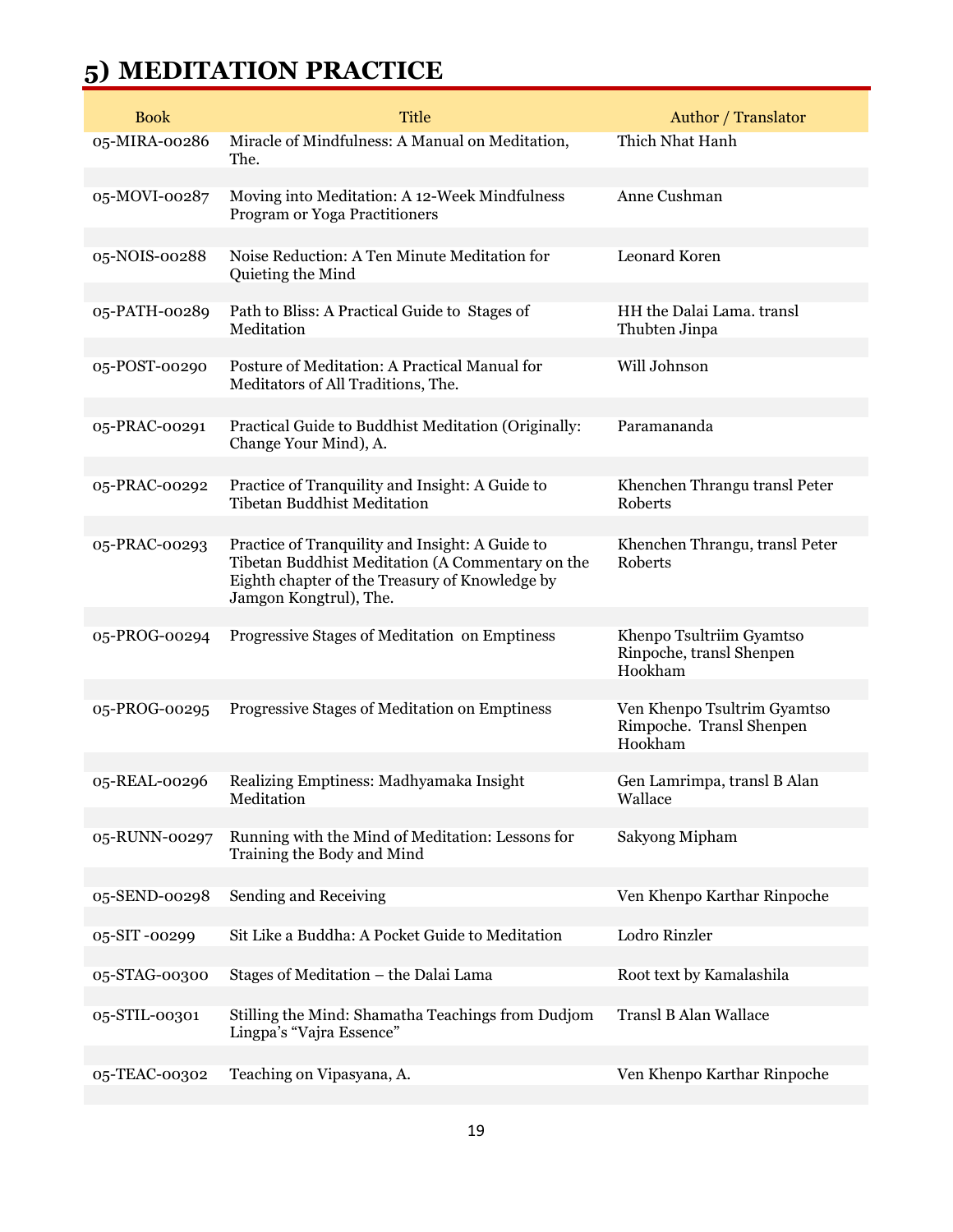# **5) MEDITATION PRACTICE**

| <b>Book</b>   | Title                                                                              | <b>Author</b> / Translator |
|---------------|------------------------------------------------------------------------------------|----------------------------|
| 05-THE -00303 | The Relaxed Mind: A Seven-Step Method for<br>Deepening Meditation Practice, The.   | Dza Kilung Rinpoche        |
|               |                                                                                    |                            |
| 05-TOUC-00304 | Touching the Earth: Intimate Conversations with the<br>Buddha (guided meditations) | Thich Nhat Hanh            |
|               |                                                                                    |                            |
| 05-TREA-00305 | Treasury of Dharma: A Tibetan Buddhist Meditation<br>Course                        | Geshe Rabten               |
|               |                                                                                    |                            |
| 05-UNLE-00306 | Unlearning Meditation: What to do when the<br>Instructions get in the way          | Jason Siff                 |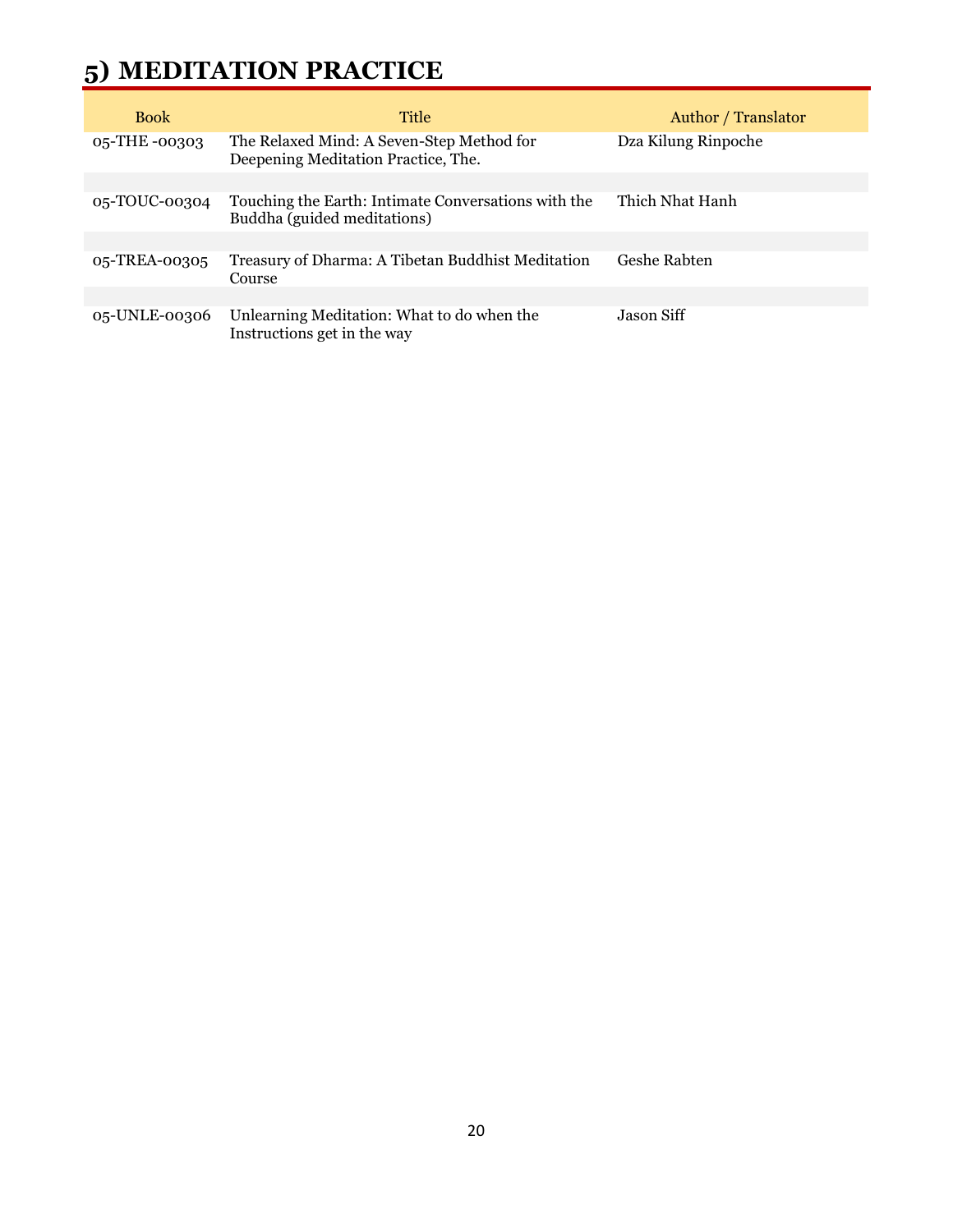## **6) MIND TRAINING (LOJONG)**

| <b>Book</b>   | <b>Title</b>                                                                                                    | <b>Author</b> / Translator                                     |
|---------------|-----------------------------------------------------------------------------------------------------------------|----------------------------------------------------------------|
| 06-ADVI-00308 | Advice from a Spiritual Friend: Buddhist Thought<br>Transformation                                              | Gesge Rabten, Geshe Ngawang<br>Dhargyey Transl Brian Beresford |
| 06-ALWA-00309 | Always Maintain a Joyful Mind and other Lojong<br>Teachings on Awakening Compassion and<br>Fearlessness         | Pema Chodron                                                   |
| 06-BUDD-00310 | Buddhism with an Attitude: The Tibetan Seven-<br><b>Point Mind Training</b>                                     | <b>B.</b> Alan Wallace                                         |
| 06-ENLI-00311 | Enlightened Courage: An Explanation of Atisha's<br>Seven Point Mind Training                                    | Dilgo Khyentse                                                 |
| 06-GREA-00312 | Great Path of Awakening: A Commentary on the<br>Mahayana Teaching of the Seven Points of Mind<br>Training, The. | Jamgon Kongtrul, Transl Ken<br>McLeod                          |
| 06-PEAC-00313 | Peacock in the Poison Grove: Two Buddhist Texts<br>on training the Mind                                         | Geshe Lhundub Sopa                                             |
| 06-PRAC-00314 | Practice of Lojong: Cultivating Compassion through<br>Training the Mind, The.                                   | Traleg Kyabgon                                                 |
| 06-STAR-00315 | Start Where You Are: A Guide to Compassionate<br>Living                                                         | Pema Chodron                                                   |
| 06-TRAI-00316 | Training the Mind and Cultivating Loving-Kindness                                                               | Chogyam Trungpa                                                |
| 06-TRAN-00317 | Transforming the Mind: Teachings on Generating<br>Compassion (Eight Verses for Training the Mind)               | HH the Dalai Lama, transl Geshe<br>Thupten Jinpa               |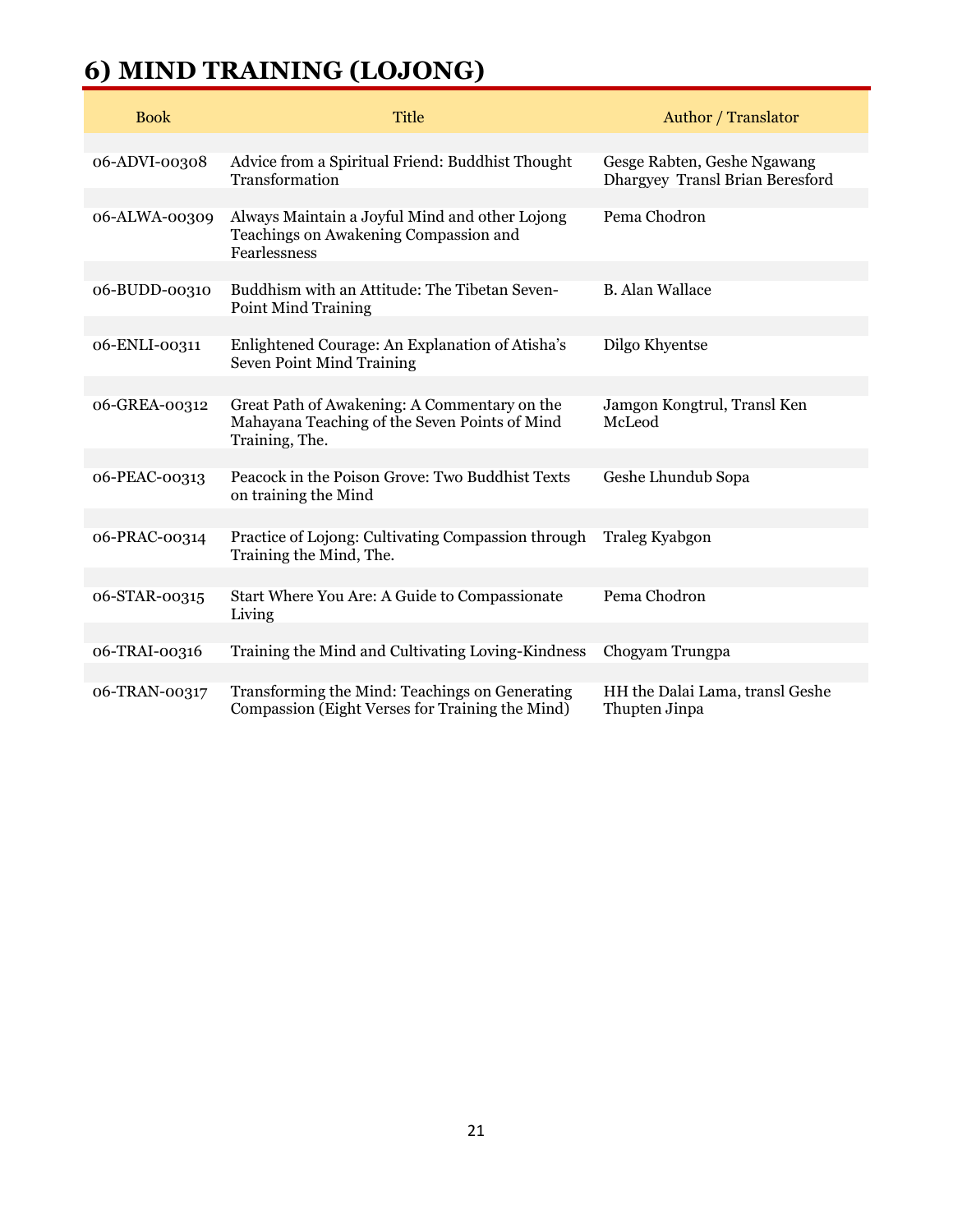# **7) MAHAMUDRA AND DZOGCHEN**

| <b>Book</b>   | <b>Title</b>                                                                                                                                                                                                                                                                                                                | Author / Translator                                                       |
|---------------|-----------------------------------------------------------------------------------------------------------------------------------------------------------------------------------------------------------------------------------------------------------------------------------------------------------------------------|---------------------------------------------------------------------------|
| 07-BUDD-00318 | Buddha Mind: An Anthology of Longchen Rabjam's<br>Writings on Dzogpa Chenpo                                                                                                                                                                                                                                                 | Tulku Thondup Rinpoche                                                    |
| 07-CLOU-00319 | Cloudless Sky: The Mahamudra Path of the Tibetan<br>Buddhist Kagyu School                                                                                                                                                                                                                                                   | The 3rd Jamgon Kongtrul, transl<br><b>Richard Gravel</b>                  |
| 07-ESSE-00320 | Essentials of Mahamudra: Looking Deeply at the<br>Mind                                                                                                                                                                                                                                                                      | Khenchen Thrangu Rinpoche                                                 |
| 07-FEAR-00321 | Fearless Simplicity: The Dzogchen Way of Living<br>Freely in a Complex World                                                                                                                                                                                                                                                | Tsoknyi Rinpoche. Transl Erik Pema<br>Kunsang & Marcia Binder Schmidt     |
| 07-FLIG-00322 | Flight of the Garuda: Teachings of the Dzogchen<br>Tradition of Tibetan Buddhism, The.                                                                                                                                                                                                                                      | Keith Dowman                                                              |
| 07-GARL-00323 | Garland of Mahamudra Practices, The.                                                                                                                                                                                                                                                                                        | Khenpo Konchog Gyaltsen                                                   |
| 07-HEAR-00324 | Heart Lamp: Lamp of Mahamudra: The<br>Immaculate Lamp that Perfectly and Fully<br>Illuminates the Meaning of Mahamudra, the<br>Essence of All Phenomena, and The Heart of the<br>Matter: The Unchanging Convergence of Vital<br>Points that Shows Exactly How to Apply the View<br>and Meditation of the Definitive Meaning | Tsele Natsok Rangdrol Transl Erik<br>Pema Kunsang                         |
| 07-KING-00325 | King of Samadhi: Commentaries on the Samadhi<br>Raja Sutra and the Song of Lodro Thaye                                                                                                                                                                                                                                      | Thrangu Rinpoche, transl Erik Pema<br>Kunsang                             |
| 07-LAMP-00326 | Lamp of Mahamudra: The Immaculate Lamp That<br>Perfectly and Fully Illuminates The Meaning of<br>Mahamudra, The Essence of All Phenomena                                                                                                                                                                                    | Tsele Natsok Rangdrol, transl Erik<br>Pema Kunsang                        |
| 07-MAHA-00327 | Mahamudra: Eliminating the Darkness of<br>Ignorance by the 9th Karmapa, Wangchuk Dorje,<br>and Fifty Stanzas of Guru-Devotion by Asvaghosa.<br>Commentary by Beru Khyentse Rinpoche, The.                                                                                                                                   | Geshe Ngawang Dhargyey, transl<br>Alexander Berzin                        |
| 07-NAKE-00328 | Naked Awareness: Practical Instructions on the<br>Union of Mahamudra and Dzogchen                                                                                                                                                                                                                                           | Karma Chagme. Commentary by<br>Gyatrul Rinpoche, transl B Alan<br>Wallace |
| 07-NINT-00329 | Ninth Karmapa's Ocean of Definitive Meaning, The.                                                                                                                                                                                                                                                                           | Khenchen Thrangu Rinpoche, transl<br>Lama Yeshe                           |
| 07-OPEN-00330 | Opening the Door to Certainty: A Simple<br>Arrangement Of Verses Summarizing Mahamudra,<br>The Ocean of Certainty                                                                                                                                                                                                           | Bokar Rinpoche, transl Christiane<br><b>Buchet</b>                        |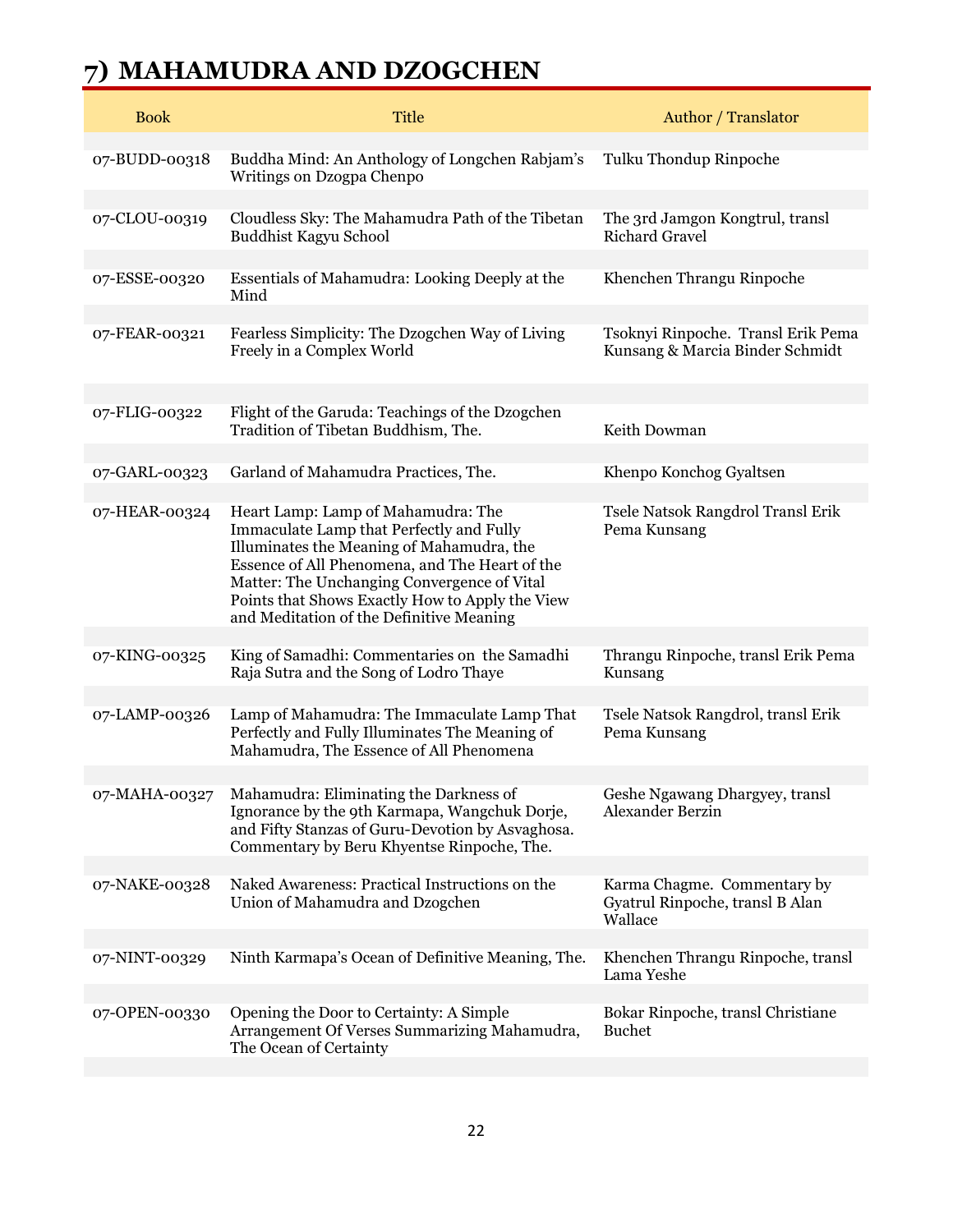#### **7) MAHAMUDRA AND DZOGCHEN**

| <b>Book</b>   | <b>Title</b>                                                                                                                                                                                | Author / Translator                               |
|---------------|---------------------------------------------------------------------------------------------------------------------------------------------------------------------------------------------|---------------------------------------------------|
| 07-POIN-00331 | Pointing Out the Dharmakaya: Teachings on the<br>Ninth Karmapa's Text by Khenchen Thrangu<br>Rinpoche                                                                                       | Transl Lama Yeshe Gyamtso                         |
|               |                                                                                                                                                                                             |                                                   |
| 07-PRAC-00332 | Practice of Mahamudra, The.                                                                                                                                                                 | Drikung Kyabgon Chetsang<br>Rinpoche              |
|               |                                                                                                                                                                                             |                                                   |
| 07-SONG-00333 | Song of Karmapa: The Aspiration of Commentary<br>by Chokyi the Mahamudra of True Meaning by<br>Lord Rangjung Dorje                                                                          | Nyima Rinpoche, transl Erik Pema<br>Kunsang       |
|               |                                                                                                                                                                                             |                                                   |
| 07-SPAC-00334 | Spacious Path to Freedom: Practical Instructions<br>on The Union of Mahamudra and Atiyoga by<br>Karma Chagme Commentary by Gyatrul Rinpoche,<br>А.                                          | Transl B. Alan Wallace                            |
|               |                                                                                                                                                                                             |                                                   |
| 07-UNIO-00335 | Union of Mahamudra and Dzogchen: A<br>Commentary on The Quintessence of Spiritual<br>Practice, The Direct Instructions Of the Great<br>Compassionate One By Karma Chagmey Rinpoche,<br>The. | Chokyi Nyima Rinpoche transl Erik<br>Pema Kunsang |
|               |                                                                                                                                                                                             |                                                   |
| 07-VIVI-00336 | Vivid Awareness: The Mind Instructions of Khenpo<br>Gangshar                                                                                                                                | Khenchen Thrangu, transl David<br>Karma Choephel  |
|               |                                                                                                                                                                                             |                                                   |
| 07-WILD-00337 | Wild Awakening: The Heart of Mahamudra and<br>Dzogchen                                                                                                                                      | Dzogchen Ponlop                                   |
|               |                                                                                                                                                                                             |                                                   |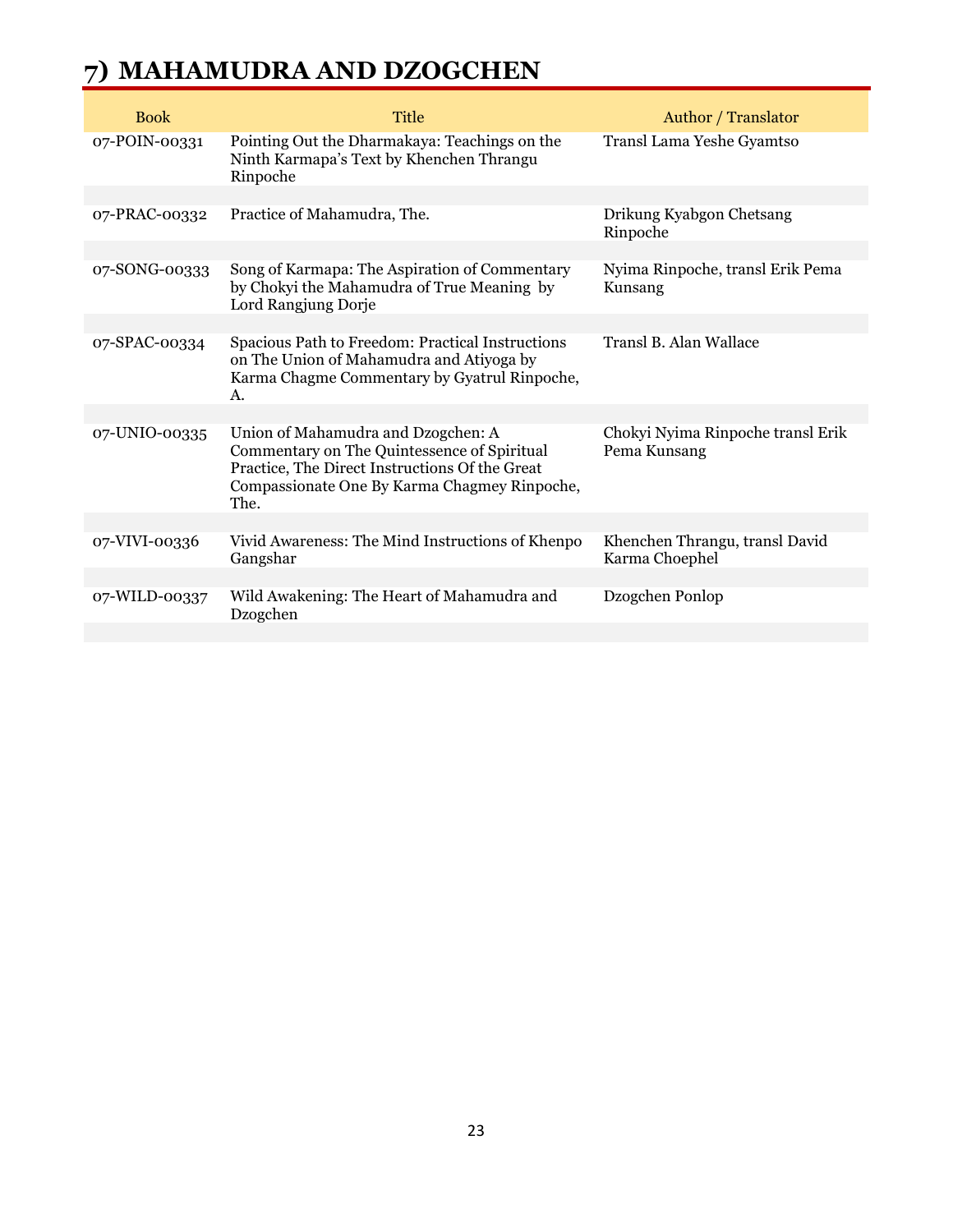## **8) SPIRITUAL BIOGRAPHIES**

| <b>Book</b>   | <b>Title</b>                                                                                                 | Author / Translator                               |
|---------------|--------------------------------------------------------------------------------------------------------------|---------------------------------------------------|
| 08-16 A-00338 | 16 Arhats: Murals at the Vajra Vidya Institute                                                               | Gene Kudirka                                      |
| 08-AMRI-00339 | Amrita of Eloquence: A Biography of Khenpo<br>Karthar Rinpoche                                               | Lama Karma Drodul. Transl Lama<br>Yeshe Gyamtso   |
| 08-AWAK-00340 | Awakened One: A Life of the Buddha, The.                                                                     | Sherab Chodzin Kohn                               |
| 08-BORN-00341 | Born in Tibet                                                                                                | Chogyam Trungpa                                   |
| 08-BRIL-00342 | Brilliant Moon: The Autobiography of Dilgo<br>Khyentse                                                       | Transl Ani Jinba Palmo                            |
| 08-BUDD-00343 | Buddha from Dolpo: A Study of the Life and<br>Thought of the Tibetan Master Dolpopa Sherab<br>Gyaltsen, The. | <b>Cyrus Stearns</b>                              |
| 08-BUDD-00344 | Buddhist Masters of Enchantment: The Lives and<br>Legends of the Mahasiddhas                                 | transl Keith Dowman, illustr Robert<br>Beer       |
| 08-COMP-00345 | Compassionate Action                                                                                         | <b>Chatral Rinpoche</b>                           |
| 08-DIVI-00346 | Divine Madman: The Sublime Life and Songs of<br>Drukpa Kunley, The.                                          | <b>Transl Keith Dowman</b>                        |
| 08-EXCE-00347 | Excellent Buddhism: An Exemplary Life - Kalu<br>Rinpoche                                                     | Kalu Rinpoche. Transl Christiane<br><b>Buchet</b> |
| 08-FREE-00348 | Freedom in Exile: The Autobiography of the Dalai<br>Lama                                                     | HH the Dalai Lama                                 |
| 08-GARL-00349 | Garland of Gold: The Early Kagyu Masters in India<br>and Tibet, A.                                           | Jampa Thaye                                       |
| 08-GREA-00350 | Great Kagyu Masters: The Golden Lineage<br>Treasury, The.                                                    | Transl Kkhenpo Koonchog Gyaltsen                  |
| 08-HIST-00351 | History of the Sixteen Karmapas, The.                                                                        | Karma Thinley                                     |
| 08-ILLU-00352 | Illusion's Game: The Life and Teachings of Naropa                                                            | Chogyam Trungpa                                   |
| 08-JOUR-00353 | Journey to Enlightenment: The Life and Works of<br>Khyentse Rinpoche, Spiritual Teacher from Tibet           | Matthieu Ricard                                   |
| 08-JOUR-00354 | Journey to Tibet's Lost Lama: A Woman's<br>Pilgrimage, The Karmapa in exile, and the Fate of<br>Modern Tibet | Gaby Naher                                        |
| 08-KAGY-00355 | Kagyu Lineage, The.                                                                                          | Ven Khenpo Karthar Rinpoche                       |
|               |                                                                                                              |                                                   |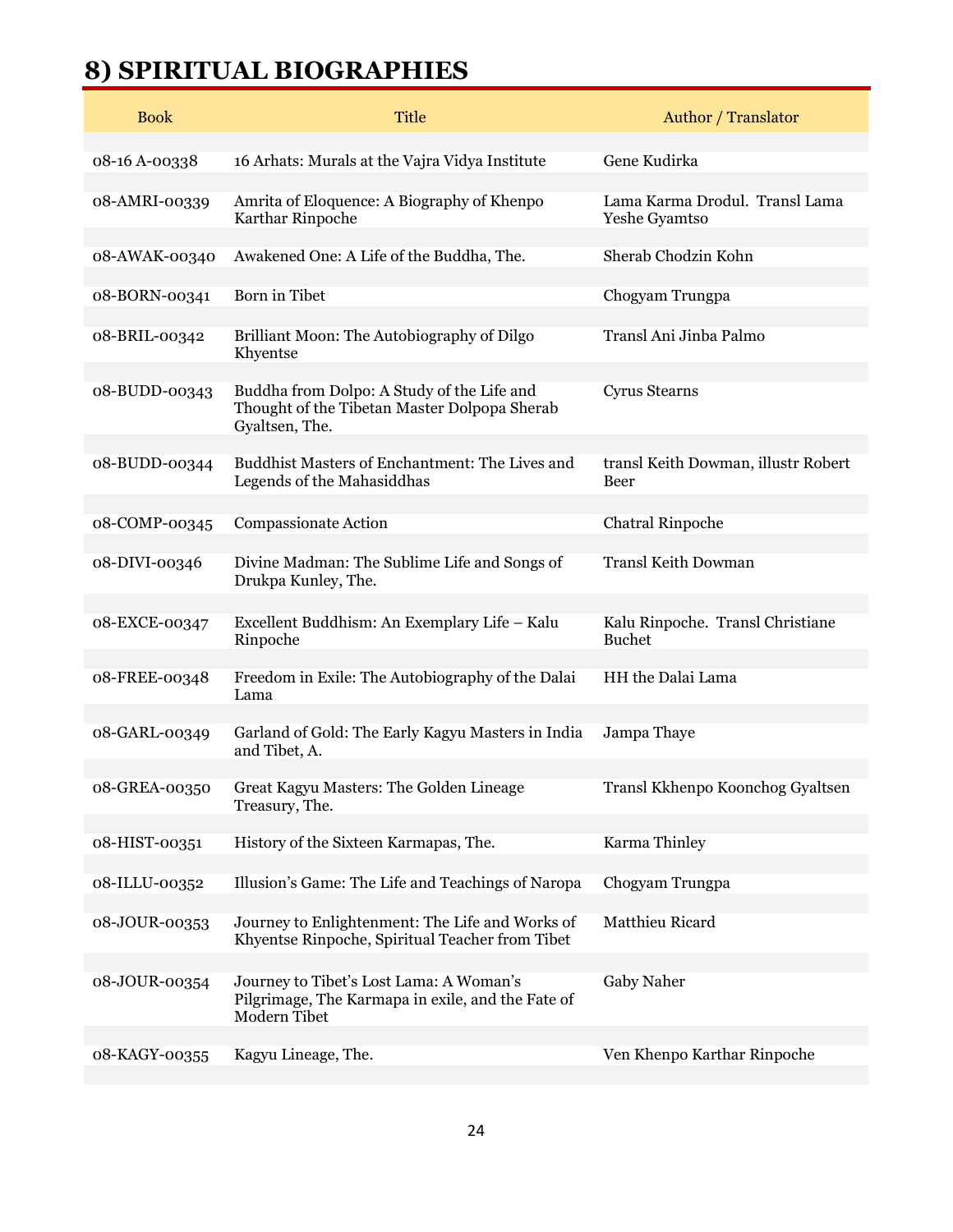## **8) SPIRITUAL BIOGRAPHIES**

| <b>Book</b>   | <b>Title</b>                                                                                                                | Author / Translator                                          |
|---------------|-----------------------------------------------------------------------------------------------------------------------------|--------------------------------------------------------------|
| 08-KARM-00356 | Karmapa 1110-2010: 900 years                                                                                                | Lhundrup Damcho (Diane Finnegan,<br>PhD)                     |
| 08-KARM-00357 | Karmapa, the Sacred Prophecy                                                                                                | (blank)                                                      |
| 08-KARM-00358 | Karmapa: The Politics of Reincarnation                                                                                      | Lea Terhune                                                  |
| 08-LADY-00359 | Lady of the Lotus-Born: The Life and<br>Enlightenment Of Yeshe Tsogyal: A Translation of<br>the Lute Song of the Gandharvas | Padmakara Translation Group                                  |
| 08-LIFE-00360 | Life and Teachings of Naropa, The.                                                                                          | Herbert Guenther                                             |
| 08-LIFE-00361 | Life and Teachings of Tsong Khapa, The.                                                                                     | Ed Robert AF Thurman                                         |
| 08-LIFE-00362 | Life of Gampopa: The Incomparable Dharma Lord<br>of Tibet, The.                                                             | Jampa Mackenzie Stewart                                      |
| 08-LIFE-00363 | Life of Marpa the Translator, The.                                                                                          | Tsang Nyon Heruka, transl Nalanda<br><b>Transl Committee</b> |
| 08-LIFE-00364 | Life of Marpa the Translator: Seeing Accomplishes<br>All, The.                                                              | Tsang Nyon Heruka. Nalanda<br><b>Translation Committee</b>   |
| 08-LIFE-00365 | Life of Milarepa, The.                                                                                                      | Lobsand P Lhalunga                                           |
| 08-LIFE-00366 | Life of Tilopa and the Ganges Mahamudra, The.                                                                               | Khenchen Thrangu Rinpoche                                    |
| 08-LIVE-00367 | Lives and Legends of Princess Mandarava, The<br>Indian Consort of Padmasambhava, The.                                       | transl Lama Chonam and Sangye<br>Khandro                     |
| 08-LORD-00368 | Lord of the Dance: The Autobiography of a Tibetan<br>Lama                                                                   | Chagdud Tulku                                                |
| 08-LOTU-00369 | Lotus-Born: The Life Story of Padmasambhava,<br>The.                                                                        | Composed by Yeshe Tsogyal, transl<br>Erik Pema Kunsang       |
| 08-MACH-00370 | Machig Labdron and the Foundations of Chod                                                                                  | Jerome Edou                                                  |
| 08-MAST-00371 | Masters of Mahamudra: Songs and Histories of the<br>Eighty-Four Buddhist Siddhas                                            | Keith Dowman                                                 |
| 08-MIRA-00372 | Miraculous 16th Karmapa: Incredible Encounters<br>With the Black Crown Buddha, The.                                         | Norma Levine                                                 |
| 08-MIRA-00589 | Miraculous 16th Karmapa: Incredible Encounters<br>with the Black Crown Buddha, The.                                         | Norma Levine                                                 |
| 08-MISH-00373 | Mishap Lineage: Transforming Confusion into<br>Wisdom, The.                                                                 | Chogyam Trungpa                                              |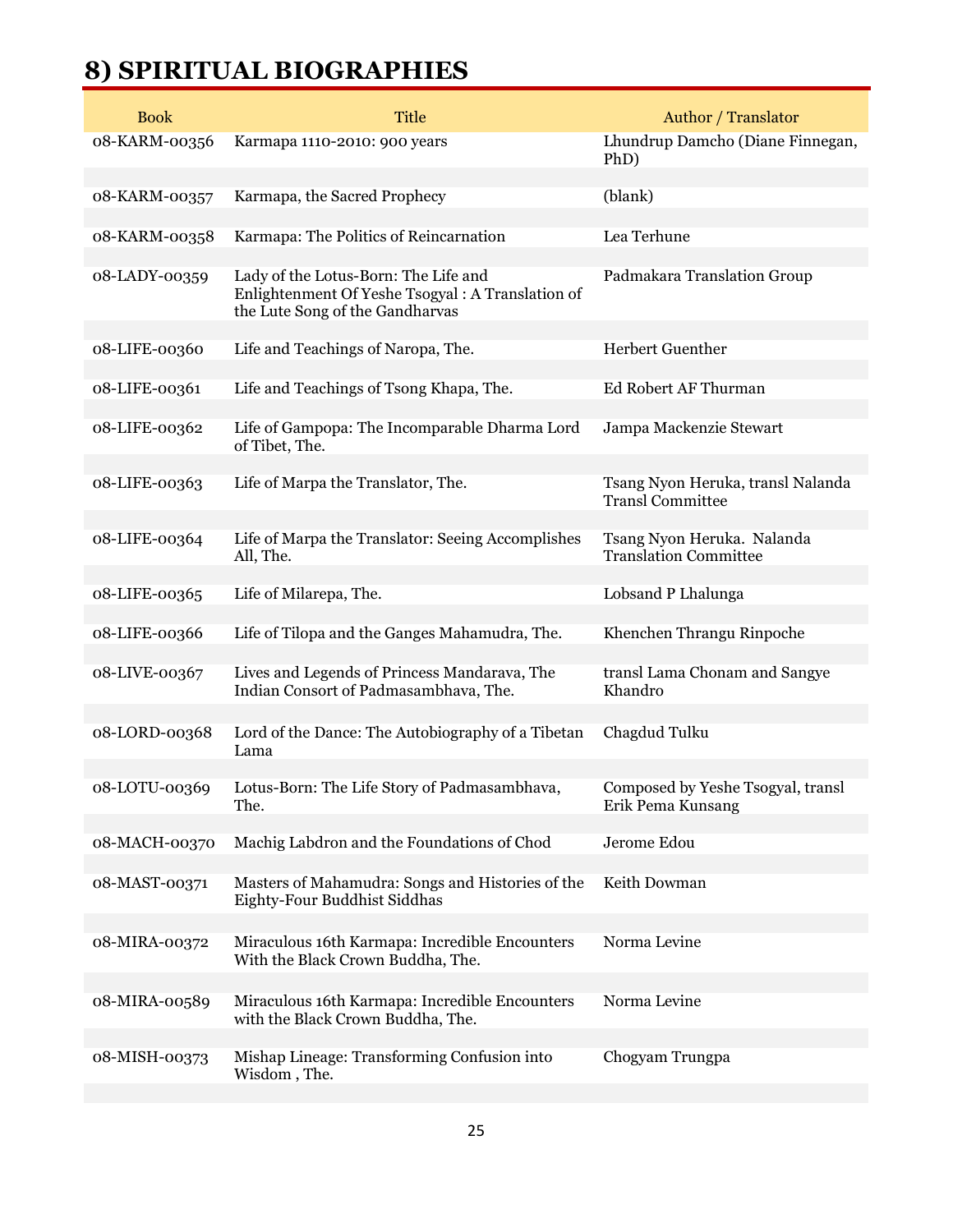## **8) SPIRITUAL BIOGRAPHIES**

| <b>Book</b>   | Title                                                                                         | Author / Translator                                 |
|---------------|-----------------------------------------------------------------------------------------------|-----------------------------------------------------|
| 08-MODE-00374 | Modern Liberation Odyssey: An Autobiography of<br>a Tibetan Buddhist Nomad Lama, A.           | Transl Tulku Yeshe Rinpoche and<br>David Spiekerman |
|               |                                                                                               |                                                     |
| 08-MUSI-00375 | Music in the Sky: The Life and Teachings of the<br>17th Karmapa Ogyen Trinley Dorje           | Michele Martin                                      |
|               |                                                                                               |                                                     |
| 08-MY L-00376 | My Life and Lives: the Story of a Tibetan<br>Incarnation                                      | Khyongla Rato                                       |
|               |                                                                                               |                                                     |
| 08-PATH-00377 | Path of the Bodhisattva Warrior: The Life and<br>Teachings of the Thirteenth Dalai Lama, The. | Glenn H Mullin                                      |
|               |                                                                                               |                                                     |
| 08-REBO-00378 | Reborn in the West: The Reincarnation Masters                                                 | Vicki Mackenzie                                     |
|               |                                                                                               |                                                     |
| 08-SIDD-00379 | Siddhas of Ga, Remembered by Khenpo Karthar<br>Rinpoche                                       | Lama Karma Drodhul, Transl Lama<br>Yeshe Gyamtso    |
|               |                                                                                               |                                                     |
| 08-WHEE-00380 | Wheel of Life: The Autobiography of a Western<br>Buddhist, The.                               | John Blofeld                                        |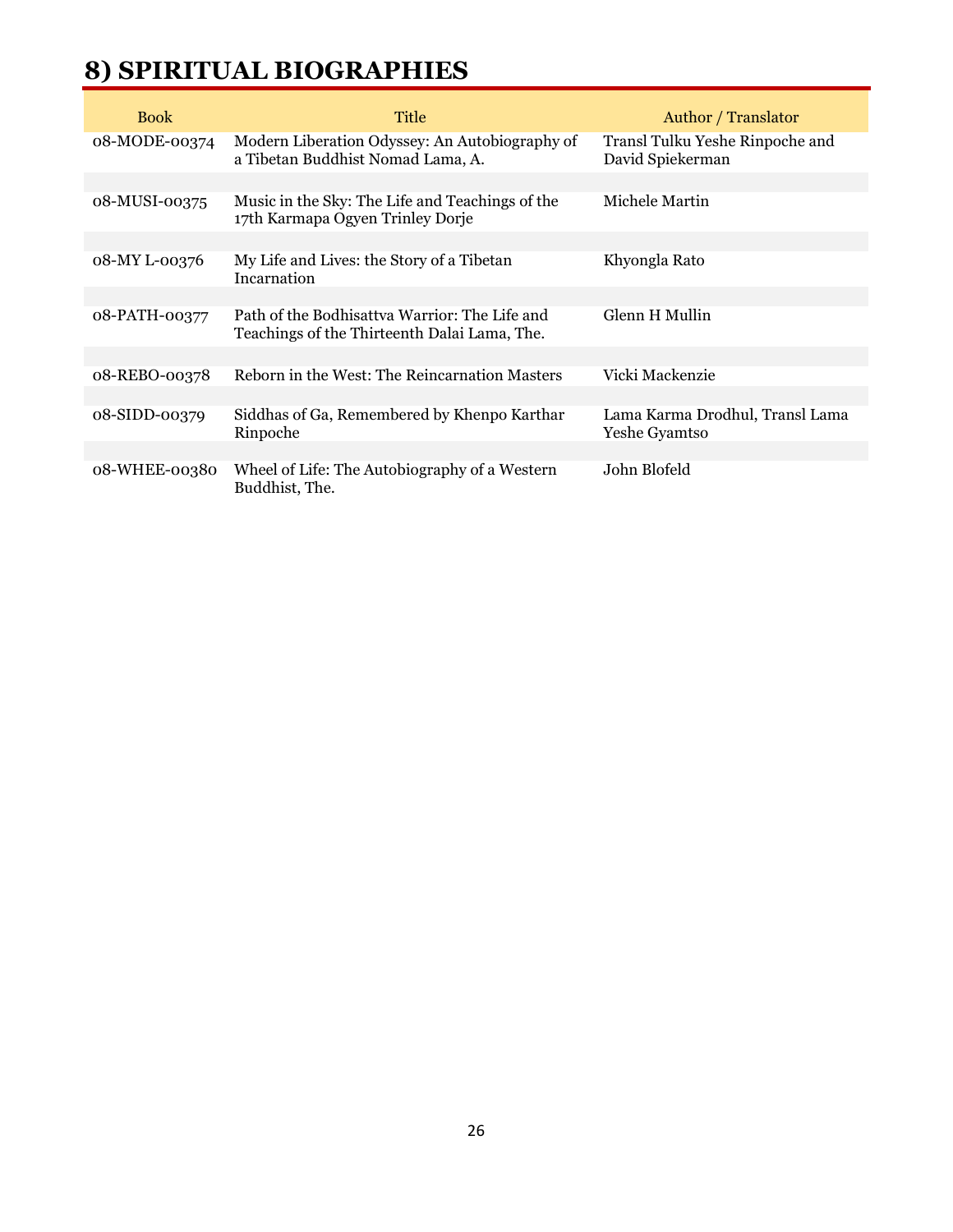## **9) ZEN TEACHINGS**

| <b>Title</b>                                                                                                                                          | <b>Author / Translator</b>               |
|-------------------------------------------------------------------------------------------------------------------------------------------------------|------------------------------------------|
| Anger: Wisdom for Cooling the Flames                                                                                                                  | Thich Nhat Hanh                          |
| Art of Communicating, The.                                                                                                                            | Thich Nhat Hanh                          |
| <b>Being Peace</b>                                                                                                                                    | Thich Nhat Hanh                          |
| Being Upright: Zen Meditation and the Bodhisattva<br>Precepts                                                                                         | <b>Reb Anderson</b>                      |
| Buddhism Plain and Simple: The practice of being<br>aware, right now, every day                                                                       | <b>Steve Hagen</b>                       |
| Call Me By My True Names: The Collected Poems of<br>Thich Nhat Hanh                                                                                   | Thich Nhat Hanh                          |
| Creating True Peace: Ending Violence in Yourself,<br>Your Family, Your Community, and the World                                                       | Thich Nhat Hanh                          |
| Diamond Sutra & The Sutra of Hui-Neng (The<br>Platform Sutra), The.                                                                                   | transl AF Price & Wong Mou-Iam           |
| Ending the Pursuit of Happiness: A Zen Guide                                                                                                          | Barry Magid                              |
| For a Future to be Possible: Contemplations on the<br><b>Five Wonderful Precepts</b>                                                                  | Thich Nhat Hanh - et al                  |
| Hazy Moonlight of Enlightenment, The.                                                                                                                 | Taizan Maezumi and Bernie<br>Glassman    |
| How to Cook Your Life: From the Zen Kitchen to<br>Enlightenment: Dogen's classic Instructions for the<br>Zen Cook, commentary by Kosho Uchiyama Roshi | <b>Transl Thomas Wright</b>              |
| Interbeing: Fourteen Guidelines for Engaged<br><b>Buddhism</b>                                                                                        | Thich Nhat Hanh                          |
| Keeping the peace: Mindfulness and Public Service                                                                                                     | Thich Nhat Hanh                          |
| Miracle of Mindfulness: A Manual on Meditation,<br>The.                                                                                               | Thich Nhat Hanh, transl Mobi Ho          |
| My Mother's robe: Memories of a Novice Monk                                                                                                           | Thich Nhat Hanh                          |
| No Beginning, No End: The Intimate Heart of Zen                                                                                                       | Jakusho Kwong                            |
|                                                                                                                                                       | <b>Edward Espe Brown</b>                 |
| Peace is Every Step: The Path of Mindfulness in                                                                                                       | Thich Nhat Hanh                          |
|                                                                                                                                                       | No Recipe: Cooking as Spiritual Practice |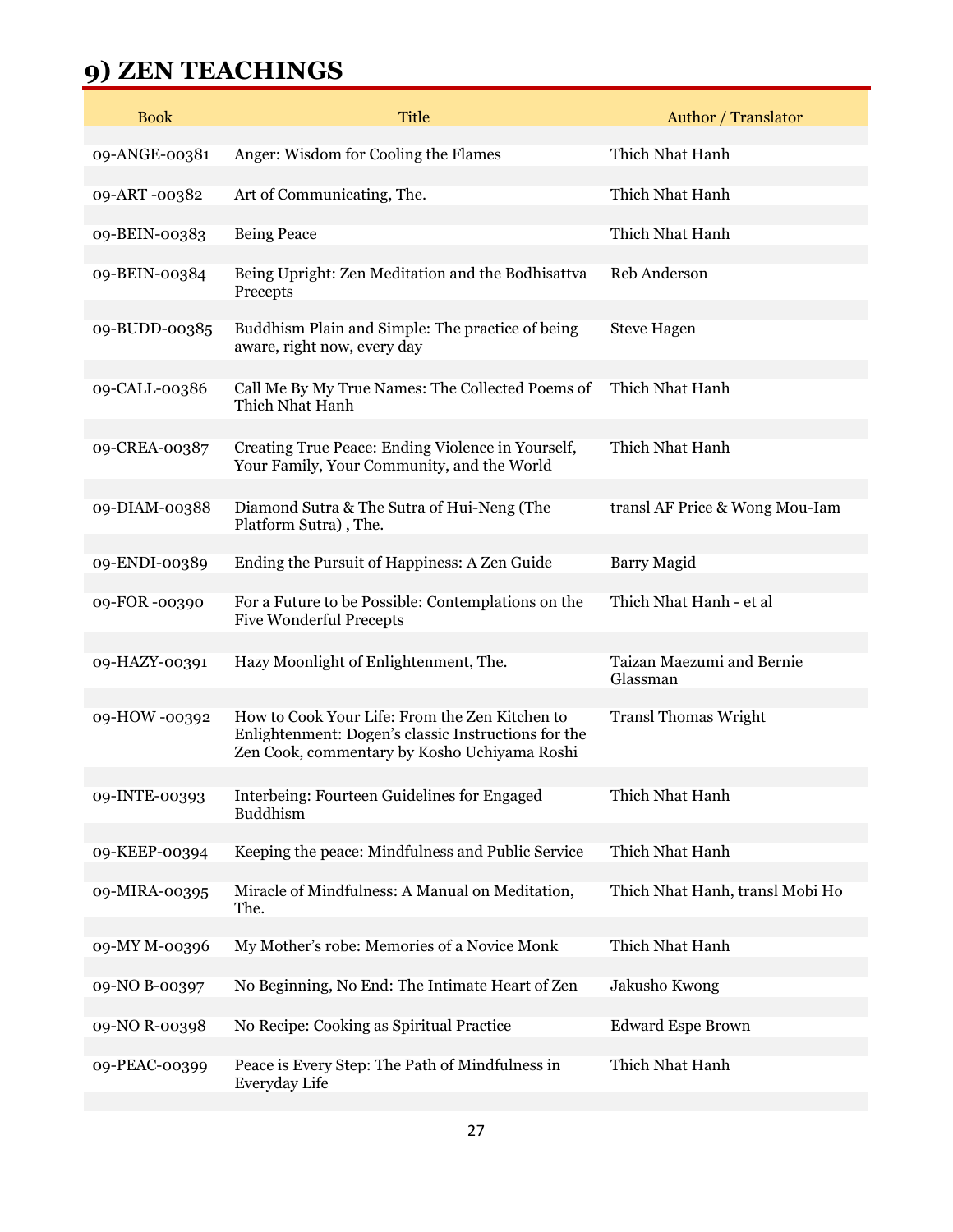## **9) ZEN TEACHINGS**

| <b>Book</b>   | <b>Title</b>                                                                | Author / Translator             |
|---------------|-----------------------------------------------------------------------------|---------------------------------|
| 09-PRES-00400 | Present Moment Wonderful Moment: Mindfulness<br>Verses for Daily Living     | Thich Nhat Hanh                 |
| 09-RECO-00401 | Reconciliation: Healing the Inner Child                                     | Thich Nhat Hanh                 |
|               |                                                                             |                                 |
| 09-SHOB-00402 | Shobogenzo: Zen Essays by Dogen                                             | transl Thomas Cleary            |
|               |                                                                             |                                 |
| 09-STON-00403 | Stone Boy and other stories, The.                                           | Thich Nhat Hanh                 |
| 09-SUFF-00404 | Suffering is Optional: Three Keys to Freedom and<br>Joy                     | Cheri Huber                     |
|               |                                                                             |                                 |
| 09-THIS-00405 | This is getting old: Zen Thoughts on Aging with<br><b>Humor</b> and Dignity | <b>Susan Moon</b>               |
| 09-TRAI-00406 |                                                                             | Norman Fischer                  |
|               | Training in Compassion: Zen Teachings on the<br>Practice of Lojong          |                                 |
| 09-TRUE-00407 | True Love: A Practice for Awakening the Heart                               | Thich Nhat Hanh                 |
|               |                                                                             |                                 |
| 09-WORK-00408 | Work of this Moment, The.                                                   | Toni Packer                     |
|               |                                                                             |                                 |
| 09-ZENA-00585 | Zen and the Birds of Appetite                                               | Thomas Merton                   |
| 09-ZEN -00409 | Zen Flesh, Zen Bones: A Collection of Zen and Pre-                          | Paul Reps                       |
|               | Zen Writings                                                                |                                 |
| 09-ZEN -00410 | Zen Master Dogen: An Introduction with Selected<br>Writings                 | Yuho Yokoi with Daizen Victoria |
|               |                                                                             |                                 |
| 09-ZEN -00411 | Zen Mind, Beginner's Mind: Informal Talks on Zen<br>meditation and practice | Shunryu Suzuki                  |
|               |                                                                             |                                 |
| 09-ZEN -00412 | Zen of Living and Dying: A Practical and Spiritual<br>Guide, The.           | Philip Kapleau                  |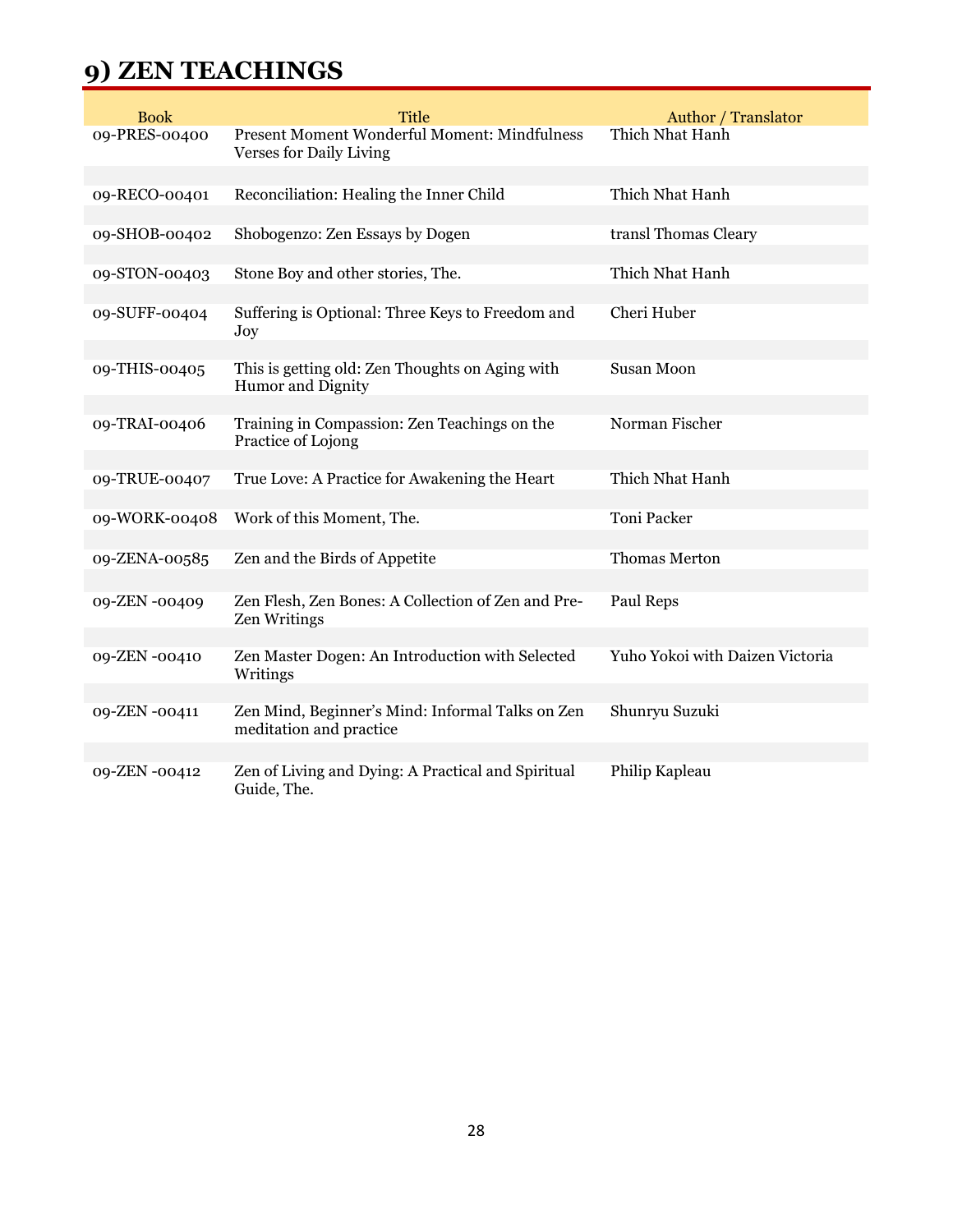#### **10) THERAVADAN TEACHINGS**

| <b>Book</b>   | <b>Title</b>                                                                                           | Author / Translator                          |
|---------------|--------------------------------------------------------------------------------------------------------|----------------------------------------------|
| 10-BE A-00413 | Be an Island: The Buddhist Practice of Inner Peace                                                     | Ayya Khema                                   |
| 10-BEIN-00414 | Being Dharma: The Essence of the Buddha's<br>Teachings                                                 | Ajahn Chah, transl Paul Breiter              |
| 10-BEIN-00415 | Being Nobody, Going Nowhere: Meditations on the<br><b>Buddhist Path</b>                                | Ayya Khema                                   |
| 10-EIGH-00416 | Eight Mindful Steps to Happiness: Walking the<br>Buddha's Path                                         | Bhante Henepola Gunaratana                   |
| 10-ELDE-00417 | Elders' Verses, Vol l: Theragatha, The.                                                                | <b>Transl K R Norman</b>                     |
| 10-ELDE-00418 | Elders' Verses, Vol II: Therigatha, The                                                                | Transl K R Norman                            |
| 10-IN T-00419 | In the Buddha's Words: An Anthology of Discourses<br>from the Pali Canon                               | Bhikkhu Bodi                                 |
| 10-IN T-00420 | In This Very Life:: The Liberation Teachings of the<br><b>Buddha</b>                                   | Sayadaw U Pandita                            |
| 10-LONG-00421 | Long Discourses of the Buddha: A Translation of the<br>Digha Nikaya, The.                              | <b>Transl Maurice Walshe</b>                 |
| 10-MIDD-00422 | Middle Length Discourses of the Buddha: A New<br>Translation of the Majjhima Nikaya, The.              | Transl Bhikkhu Nanamoli and<br>Bhikkhu Bodhi |
| 10-MIND-00423 | Mindfulness in Plain English                                                                           | Ven Henepola Gunaratana                      |
| 10-PATH-00424 | Path of Purification (Visuddhimagga) by<br>Bhadantacariya Buddhaghosa, The.                            | Transl Bhikkhu Nanamoli                      |
| 10-PSYC-00425 | Psychology and Philosophy of Buddhism: An<br>Introduction to the Abhidhamma, The.                      | Dr W F Jayasuriya                            |
| 10-THE-00426  | The 4 Foundations of Mindfulness in Plain English                                                      | <b>Bhante Gunaratana</b>                     |
| 10-THER-00427 | Theravada Buddhism: A Social History from<br>Ancient Benares to Modern Colombo - Richard F<br>Gombrich | Richard F Gombrich                           |
| 10-WHO-00428  | Who is My Self? A Guide to Buddhist Meditation                                                         | Ayya Khema                                   |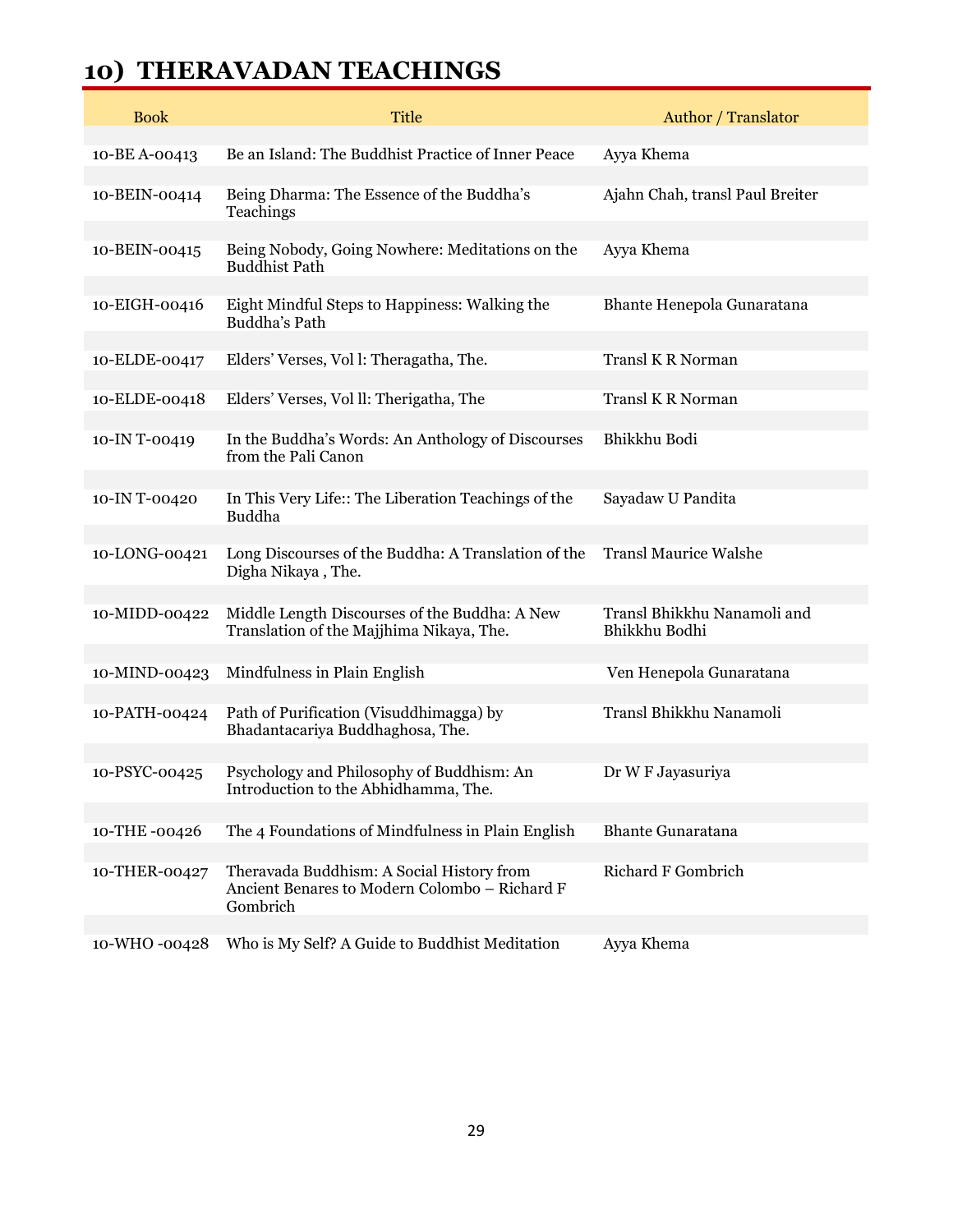## **11) INSIGHT MEDITATION / MINDFULNESS TEACHINGS**

| <b>Book</b>   | <b>Title</b>                                                                                         | Author / Translator |
|---------------|------------------------------------------------------------------------------------------------------|---------------------|
|               |                                                                                                      |                     |
| 11-AFTE-00429 | After the Ecstasy, the Laundry: How the Heart<br>Grows Wise on the Spiritual Path - Jack Kornfield   | Jack Kornfield      |
| 11-COMP-00430 | Compassion: Listening to the Cries of the World                                                      | Christina Feldman   |
| 11-DON'-00431 | Don't Just Do Something, Sit There: A Mindfulness<br>Retreat                                         | Sylvia Boorstein    |
| 11-FULL-00432 | Full Catastrophe Living: Using the Wisdom of Your<br>Body and Mind to Face Stress, Pain, and Illness | Jon Kabat-Zinn      |
| 11-IT'S-00433 | It's Easier Than You Think: The Buddhist Way to<br>Happiness                                         | Sylvia Boorstein    |
| 11-LOVI-00434 | Loving-Kindness: The Revolutionary Art of<br>Happiness                                               | Sharon Salzberg     |
| 11-ONE -00435 | One Dharma: the Emerging Western Buddhism                                                            | Joseph Goldstein    |
|               |                                                                                                      |                     |
| 11-PATH-00436 | Path with Heart: A Guide through the Perils and<br>Promises of Spiritual Life, A.                    | Jack Kornfield      |
| 11-THAT-00437 | That's Funny, You Don't Look Buddhist: On Being a<br>Faithful Jew and a Passionate Buddhist          | Sylvia Boorstein    |
|               |                                                                                                      |                     |
| 11-WHER-00438 | Wherever You Go, There You Are: Mindfulness<br>Meditation in Everyday Life                           | Jon Kabat-Zinn      |
|               |                                                                                                      |                     |
| 11-WISE-00439 | Wise Heart: A Guide to the Universal Teachings Of<br>Buddhist Psychology, The.                       | Jack Kornfield      |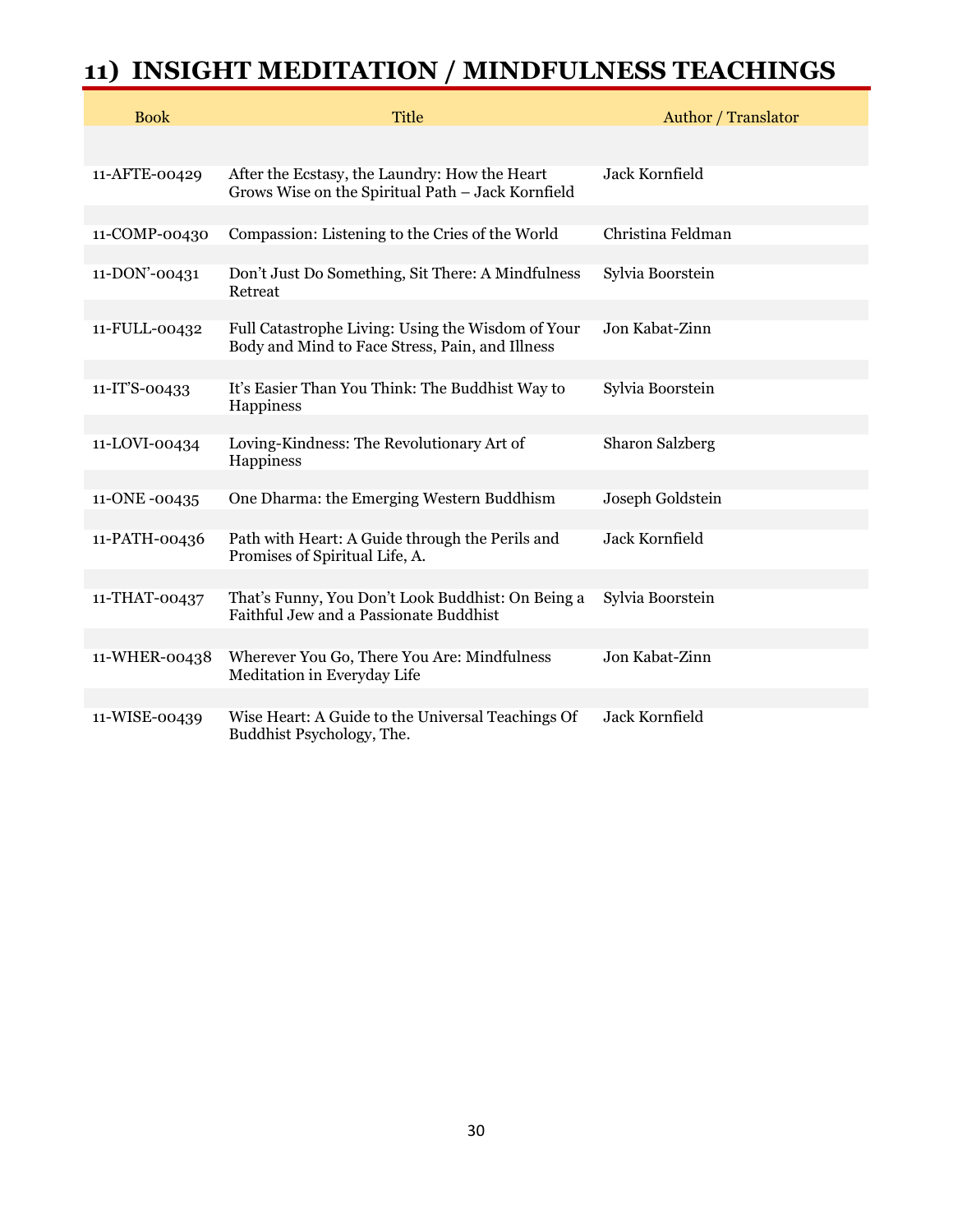#### **12) POST-BUDDHIST THOUGHT**

| <b>Book</b>   | <b>Title</b>                                                     | Author / Translator |
|---------------|------------------------------------------------------------------|---------------------|
|               |                                                                  |                     |
| 12-AFTE-00440 | After Buddhism: Rethinking the Dharma for A Secular<br>Age       | Stephen Bachelor    |
|               |                                                                  |                     |
| 12-ALON-00441 | Alone with Others: An Existential Approach to<br><b>Buddhism</b> | Stephen Batchelor   |
|               |                                                                  |                     |
| 12-BUDD-00442 | Buddhism without Beliefs: A Contemporary Guide To<br>Awakening   | Stephen Batchelor   |
|               |                                                                  |                     |
| 12-FAIT-00443 | Faith to Doubt: Glimpses of Buddhist Uncertainty, The.           | Stephen Batchelor   |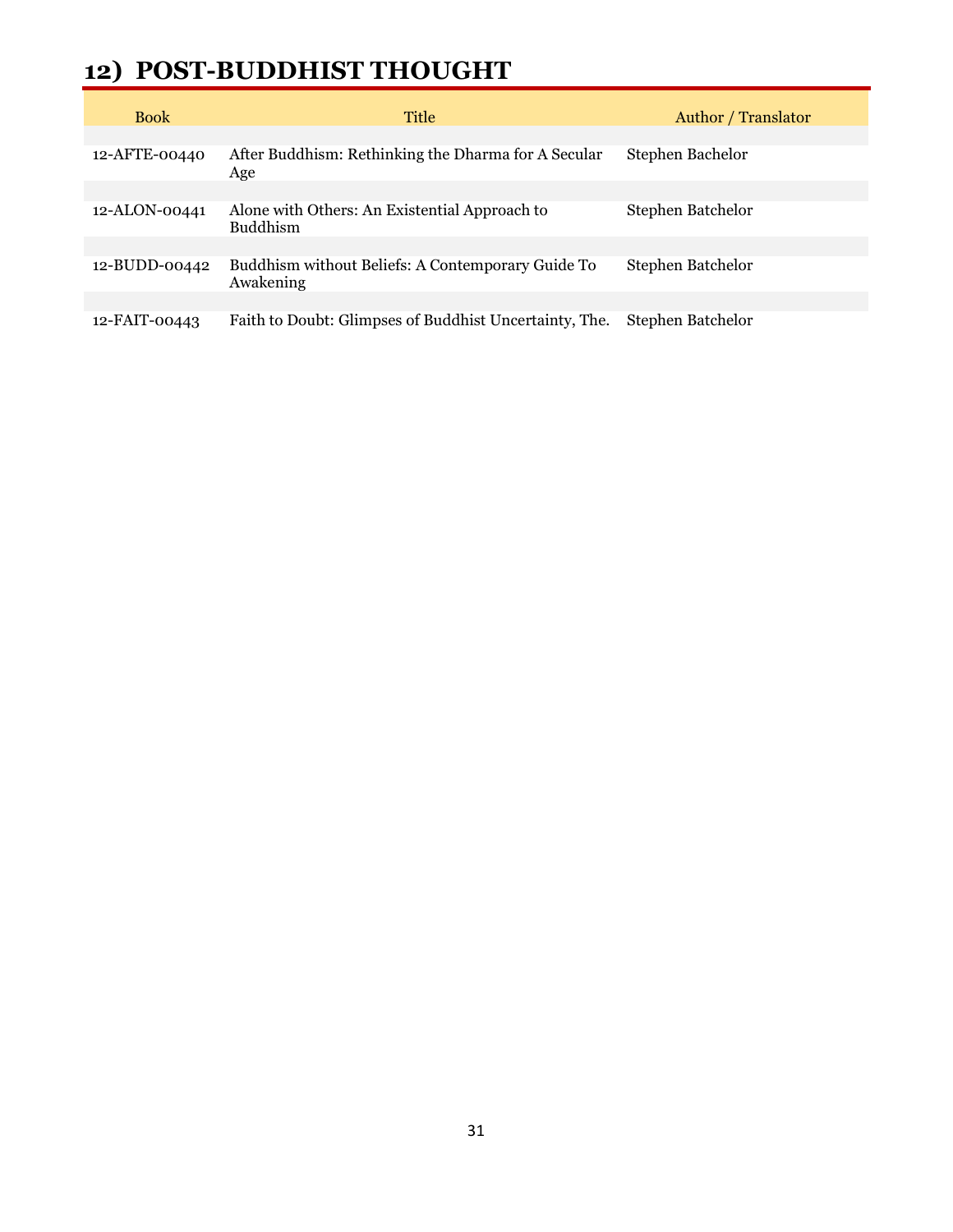## **13) DEATH AND DYING, BARDO, REINCARNATION**

| <b>Book</b>   | <b>Title</b>                                                                                                                 | <b>Author</b> / Translator                                 |
|---------------|------------------------------------------------------------------------------------------------------------------------------|------------------------------------------------------------|
| 13-BARD-00444 | Bardo Teachings: The Way of Death and Rebirth                                                                                | Ven Lama Lodo                                              |
| 13-BEIN-00445 | Being with Dying: Cultivating Compassion and Fearlessness in the<br><b>Presence of Death</b>                                 | Joan Halifax                                               |
| 13-CONV-00446 | Conversation: A Revolutionary Plan for End-of-Life Care, The.                                                                | Angelo E Volandes,<br>MD                                   |
| 13-DEAT-00447 | Death and Dying: The Tibetan Tradition                                                                                       | Glann H Mullin                                             |
| 13-DEAT-00448 | Death and the Art of Dying in Tibetan Buddhism                                                                               | Bokar Rinpoche,<br>transl Christiane<br><b>Buchet</b>      |
| 13-DELO-00449 | Delop: Journey to Realms Beyond Death                                                                                        | Delog Dawa Drolma                                          |
| 13-GOOD-00450 | Good Life, Good Death                                                                                                        | Gehlek Rimpoche                                            |
| 13-GRAC-00451 | Graceful Exits: How Great Beings Die: Death Stores of Hindu,<br>Tibetan, Buddhist, and Zen Masters                           | Sushila Blackman                                           |
| 13-HOW -00452 | How to Enjoy Death: Preparing to Meet Life's Final Challenge<br>without Fear                                                 | Lama Zopa Rinpoche                                         |
| 13-HOW -00453 | How to Help Others Enjoy Death and Go Happily to Their Next<br>Rebirth                                                       | Ven Robina Courtin                                         |
| 13-JOUR-00454 | Journey of the Mind: Putting the Teachings on the Bardo into<br>effective Practice                                           | Khenchen Thrangu<br>Rinpoche. transl<br>Lama Yeshe Gyamtso |
| 13-KING-00455 | King Udrayana and the Wheel of Life                                                                                          | <b>Sermey Geshe</b><br>Lobsang Tharchin                    |
| 13-LIFE-00456 | Life in Relation to Death - Chagdud Tulku Rinpoche                                                                           | Chagdud Tulku<br>Rinpoche                                  |
| 13-LIVI-00457 | Living in the Light of Death: On the Art of Being Truly Alive                                                                | Larry Rosenberg                                            |
| 13-LIVI-00458 | Living with Death & Dying: Teachings on the Six Bardos                                                                       | Ven Lama Karma<br>Samten                                   |
| 13-LUMI-00586 | Luminous Emptiness: Understanding the Tibetan Book of the Dead                                                               | Francesca Fremantle                                        |
| 13-MIND-00459 | Mind Beyond Death                                                                                                            | Dzogchen Ponlop                                            |
| 13-NATU-00460 | Natural Liberation: Padmasambhava's Teachings On the Six<br><b>Bardos</b>                                                    | Gyatrul Rinpoche,<br>transl B Alan Wallace                 |
| 13-P'HO-00461 | P'howa Commentary: Instructions for the Practice of<br>Consciousness transference as Revealed by Rigdzin Lonogsal<br>Nyingpo | Chagdud Khadro                                             |
| 13-PEAC-00462 | Peaceful Death, Joyful Rebirth: A Tibetan Buddhist Guidebook                                                                 | Tulku Thondup                                              |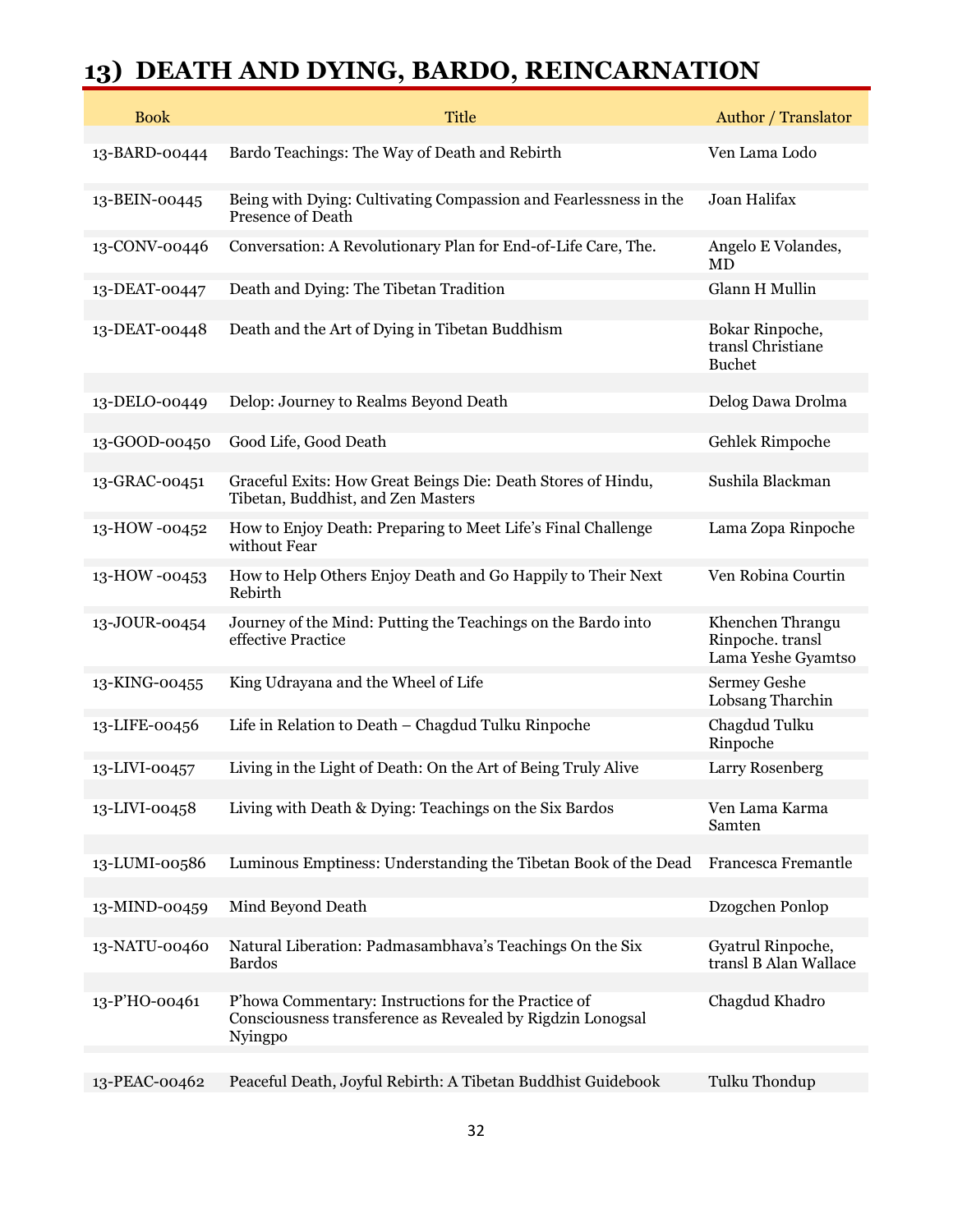## **13) DEATH AND DYING, BARDO, REINCARNATION**

| <b>Book</b>   | <b>Title</b>                                                                                          | <b>Author</b> / Translator                          |
|---------------|-------------------------------------------------------------------------------------------------------|-----------------------------------------------------|
| 13-PREP-00463 | Preparing to Die: Practical Advice and Spiritual Wisdom from the<br><b>Tibetan Buddhist Tradition</b> | <b>Andrew Holecek</b>                               |
|               |                                                                                                       |                                                     |
| 13-REBI-00464 | Rebirth: The Tibetan Game of Liberation                                                               | Mark Tatz and Jody<br>Kent                          |
|               |                                                                                                       |                                                     |
| 13-SLEE-00465 | Sleeping, Dreaming, and Dying: An Exploration of Consciousness<br>with the Dalai Lama                 | (blank)                                             |
|               |                                                                                                       |                                                     |
| 13-THER-00466 | There's more to Dying than Death: a Buddhist Perspective                                              | Lama Shenpen<br>Hookham                             |
|               |                                                                                                       |                                                     |
| 13-TIBE-00467 | Tibetan Book of Living and Dying, The.                                                                | Sogyal Rinpoche                                     |
| 13-TIBE-00468 | Tibetan Book of the Dead - ed John Baldock, The.                                                      | ed John Baldock<br>transl Lama Kazi<br>Dawa-Samddup |
|               |                                                                                                       |                                                     |
| 13-TIBE-00469 | Tibetan Book of the Dead, The.                                                                        | <b>Transl Robert A F</b><br>Thurman                 |
|               |                                                                                                       |                                                     |
| 13-TIBE-00470 | Tibetan Book of the Dead: The Great Liberation through Hearing<br>in the Bardo, The.                  | transl Francesca<br>Fremantle &<br>Chogyam Trungpa  |
|               |                                                                                                       |                                                     |
| 13-TRAN-00471 | Transcending Madness: The Experience of the Six Bardos                                                | Chogyam Trungpa                                     |
|               |                                                                                                       |                                                     |
| 13-WHO-00472  | Who Dies? An Investigation of Conscious Living And Conscious<br>Dying                                 | Stephen Levine                                      |
|               |                                                                                                       |                                                     |
| 13-WHOL-00473 | Wholesome Fear: Transforming your Anxiety about Impermanence<br>and Death                             | Lama Zopa Rinpoche<br>and Kathleen<br>McDonald      |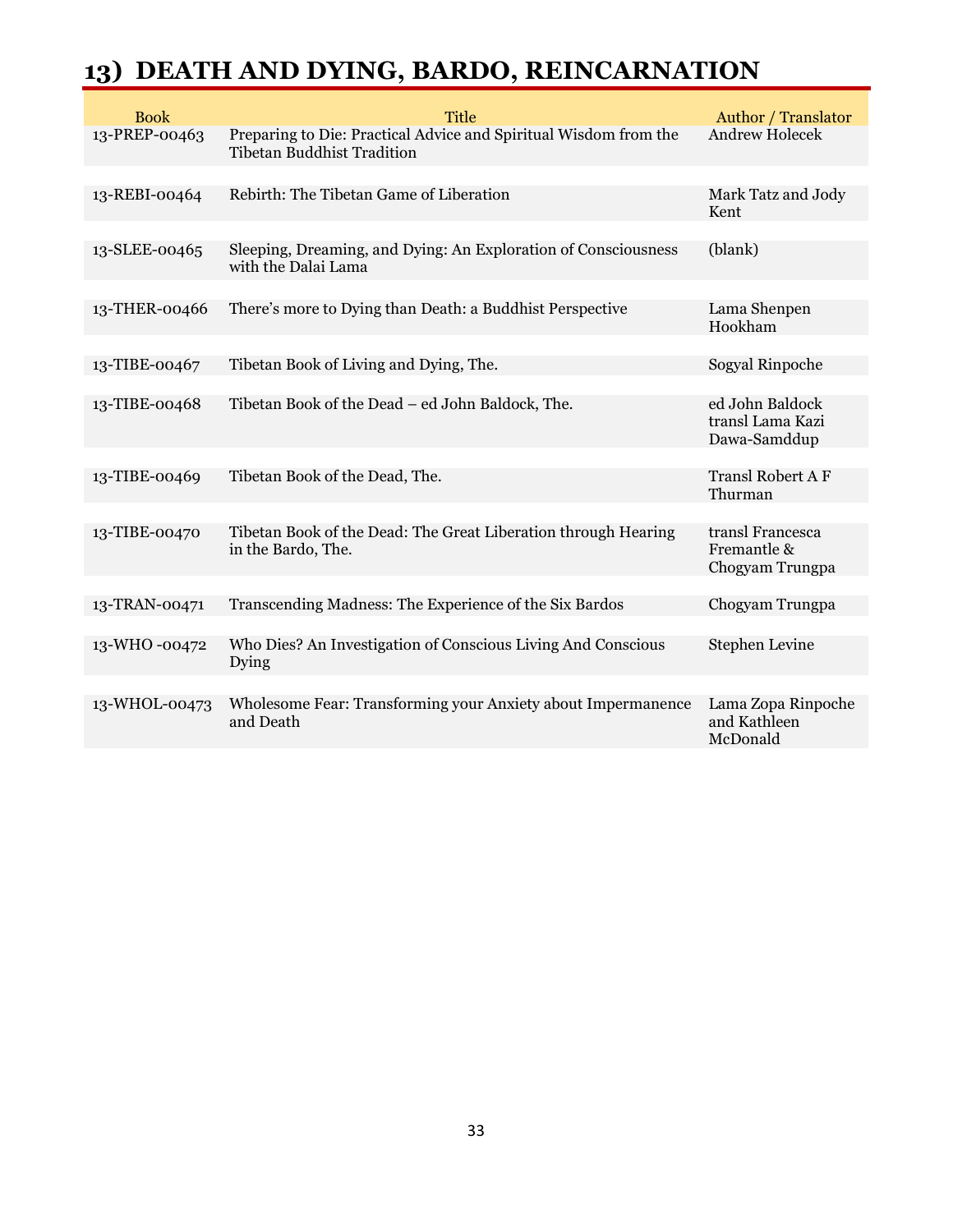#### **14) CONTEMPORARY ISSUES IN BUDDHISM, BUDDHISM IN THE WEST**

| <b>Book</b>   | <b>Title</b>                                                                                                            | <b>Author</b> / Translator                          |
|---------------|-------------------------------------------------------------------------------------------------------------------------|-----------------------------------------------------|
| 14-ANCI-00474 | Ancient Wisdom, Modern World: Ethics for the New<br>Millenium                                                           | HH the Dalai Lama                                   |
| 14-ANSW-00475 | Answers: Discussions with Western Buddhists                                                                             | HH the Dalai Lama                                   |
| 14-AUTO-00476 | Autobiography of a Tibetan Monk, The.                                                                                   | Palden Gyatso                                       |
| 14-BEYO-00477 | Beyond Religion: Ethics for a Whole World                                                                               | HH the Dalai Lama                                   |
| 14-DHAR-00478 | Dharma That Illuminates All Beings Impartially Like<br>the Light of the Sun and the Moon, The.                          | Kalu Rinpoche, Lama Norhlat.<br>transl Janet Gyatso |
| 14-ECHO-00479 | Echoes: The Boudhanath Teachings                                                                                        | <b>Thinley Norbu</b>                                |
| 14-ENGA-00480 | <b>Engaged Buddhist Reader</b>                                                                                          | Ed Arnold Kotler                                    |
| 14-FIVE-00481 | Five Things We Cannot Changeand the Happiness<br>We Find by Embracing Them, The.                                        | David Richo                                         |
| 14-HEAR-00584 | Heart is Noble, The: Changing the World from the<br>Inside Out                                                          | 17th Karmapa, Ogyen Trinley<br>Dorje                |
| 14-HOUS-00482 | House of the Turquoise Roof                                                                                             | Dorje Yudon Yuthok. Transl<br>Michael Harlin        |
| 14-HOW -00483 | How the Swans Came to the Lake: A Narrative History<br>of Buddhism in America.                                          | <b>Rick Fields</b>                                  |
| 14-HOW -00484 | How to Be a Help Instead of a Nuisance: Approaches to<br>Giving Support, Service & Practical Encouragement to<br>Others | Karen Kissel Wegela                                 |
| 14-RADI-00485 | Radical Acceptance: Embracing your Life with the<br>Heart of a Buddha                                                   | Tara Brach, PhD                                     |
| 14-RULI-00486 | Ruling Your World: Ancient Strategies for Modern Life                                                                   | Sakyong Mipham                                      |
| 14-SAFE-00487 | Safe Harbor: Guidelines, Process and Resources for<br>Ethics and Right Conduct in Buddhist Communities                  | Alan Senauke                                        |
| 14-SKIL-00488 | Skillful Means: Gentle Ways to Successful Work                                                                          | <b>Tarthang Tulku</b>                               |
| 14-TRUE-00489 | True Refuge: Finding Peace and Freedom in Your Own<br><b>Awakened Heart</b>                                             | Tara Brach, PhD                                     |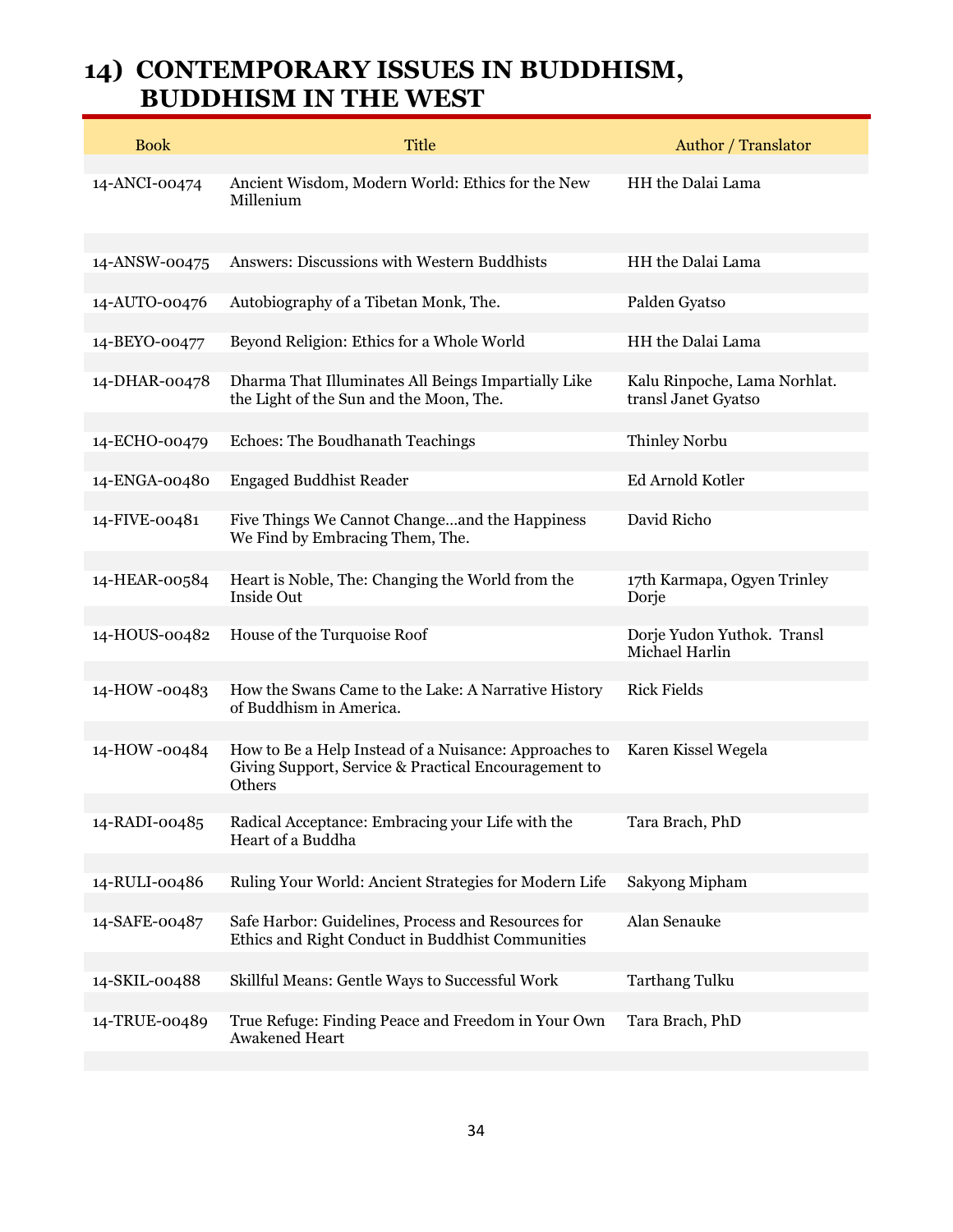#### **14) CONTEMPORARY ISSUES IN BUDDHISM, BUDDHISM IN THE WEST**

| <b>Book</b>   | Title                                                                                                                         | <b>Author</b> / Translator |
|---------------|-------------------------------------------------------------------------------------------------------------------------------|----------------------------|
| 14-WAKI-00490 | Waking the Buddha: how the most dynamic and<br>Empowering Buddhist movement in history is<br>Changing our concept of religion | Clark Strand               |
|               |                                                                                                                               |                            |
| 14-WHAT-00491 | What Would Buddha Do? 101 Answers to Life's Daily<br><b>Dilemmas</b>                                                          | <b>Franz Metcalf</b>       |
|               |                                                                                                                               |                            |
| 14-WORK-00582 | Work, Sex, Money: Real Life on the Path of<br>Mindfullness                                                                    | Chogyam Trungpa            |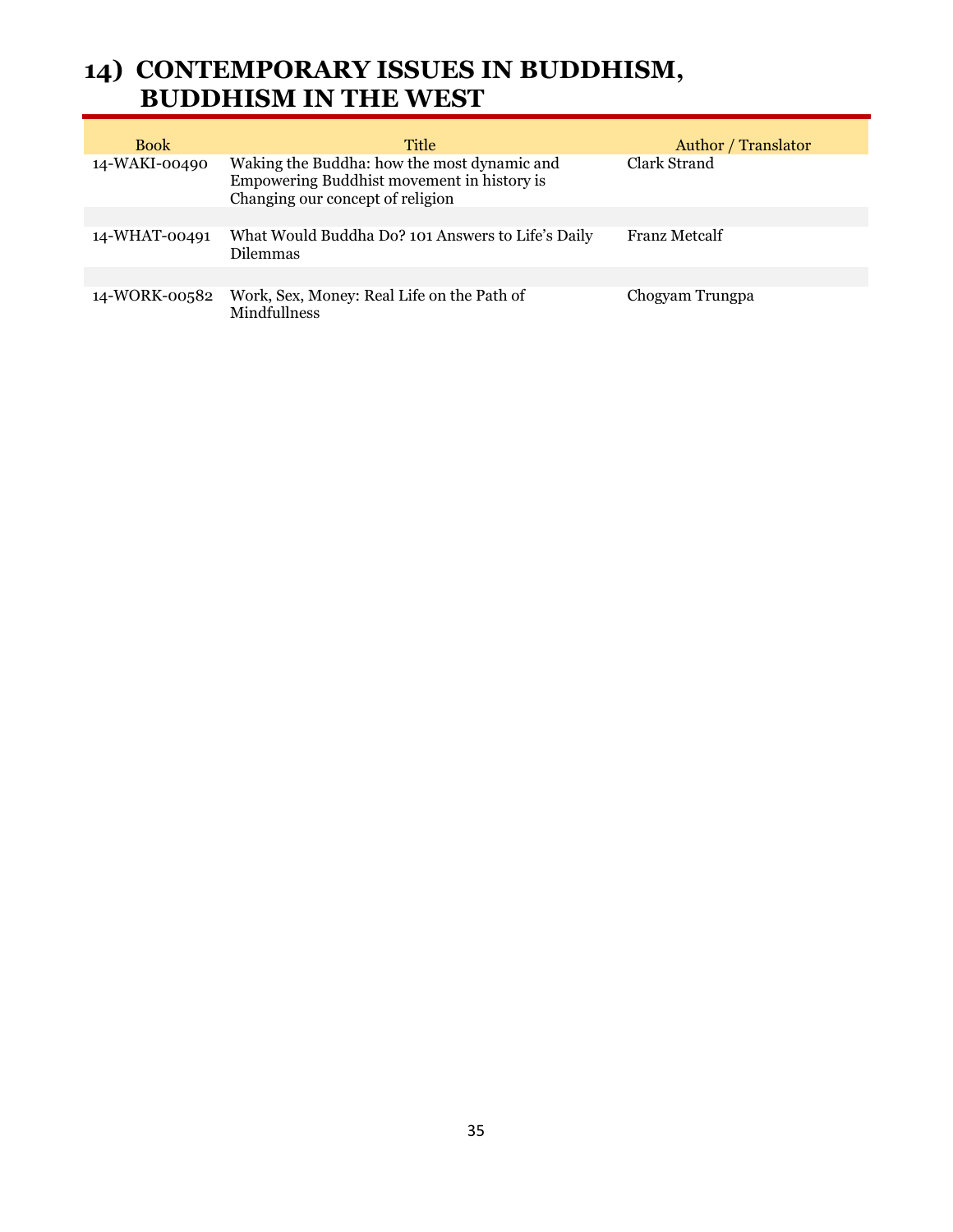## **15) BUDDHISM AND SCIENCE**

| <b>Book</b>   | Title                                                                                                                                              | <b>Author</b> / Translator                           |
|---------------|----------------------------------------------------------------------------------------------------------------------------------------------------|------------------------------------------------------|
|               |                                                                                                                                                    |                                                      |
| 15-BUDD-00492 | Buddhism and Science: Breaking New Ground                                                                                                          | <b>B</b> Alan Wallace                                |
|               |                                                                                                                                                    |                                                      |
| 15-GENT-00493 | Gentle Bridges: Conversations with the Dalai Lama On<br>the Sciences of Mind                                                                       | Jeremy W Hayward, PhD And<br>Francisco J Varela, PhD |
|               |                                                                                                                                                    |                                                      |
| 15-MARR-00494 | Marriage of Sense and Soul: Integrating Science And<br>Religion, The.                                                                              | Ken Wilbur                                           |
|               |                                                                                                                                                    |                                                      |
| 15-MIND-00495 | Mind Science: An East-West Dialogue, Harvard Mind<br>Science Symposium - The Dalai Lama et al                                                      | The Dalai Lama et al                                 |
|               |                                                                                                                                                    |                                                      |
| 15-MIND-00496 | Mindful Compassion: how the science of compassion<br>can help you understand your emotions, live in the<br>present, and connect deeply with others | Paul Gilbert, PhD and Choden                         |
|               |                                                                                                                                                    |                                                      |
| 15-MONK-00497 | Monk and the Philosopher: A Father and Son Discuss<br>the Meaning of Life, The.                                                                    | Jean-Francois Revel and<br>Matthieu Ricard           |
|               |                                                                                                                                                    |                                                      |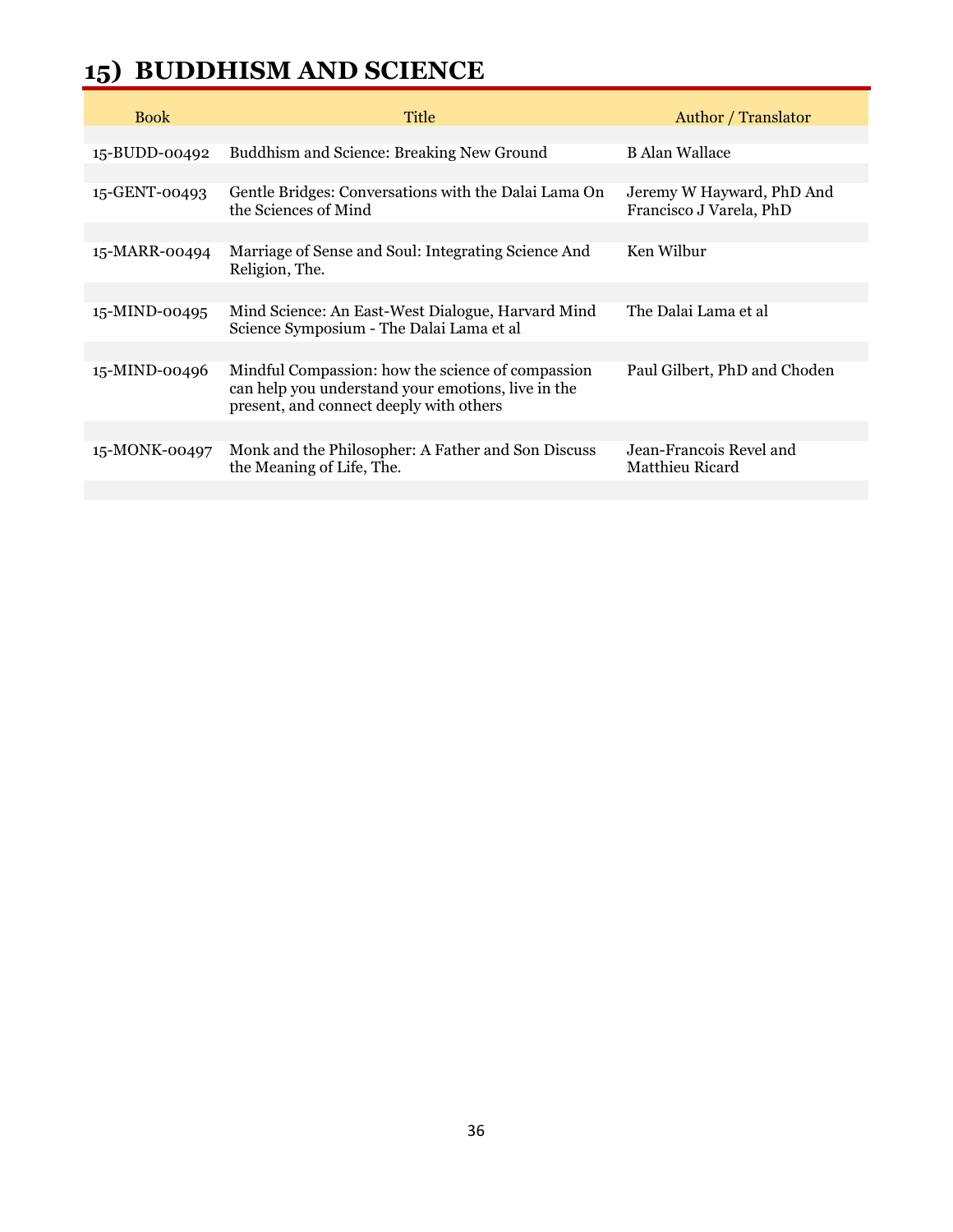## **16) TIBETAN MEDICINE; MEDICINE AND BUDDHISM**

| <b>Book</b>   | <b>Title</b>                                                                                            | <b>Author</b> / Translator                 |
|---------------|---------------------------------------------------------------------------------------------------------|--------------------------------------------|
|               |                                                                                                         |                                            |
| 16-BODY-00499 | Body and Emotion: The Aesthetics of Illness and<br>Healing in the Nepal Himalayas                       | Robert R Desjarlais                        |
| 16-BOUN-00500 | Boundless Healing: Meditation Exercises to Enlighten<br>the Mind and Heal the Body                      | Tulku Thondup                              |
| 16-BUDD-00501 | Buddha's Art of Healing: Tibetan Paintings<br>Rediscovered, The.                                        | John F Avedon, et al                       |
| 16-HEAL-00502 | Heal Thy Self: Lessons on Mindfulness in Medicine                                                       | Saki Santorelli                            |
|               |                                                                                                         |                                            |
| 16-HEAL-00503 | Healing from the Source: The Science and Lore of<br><b>Tibetan Medicine</b>                             | Dr Yeshi Dhonden. Transl B Alan<br>Wallace |
| 16-HEAL-00504 | Healing with Form, Energy and Light: The Five<br>Elements In Tibetan Shamanism, Tantra, and<br>Dzogchen | Tenzin Wangyal Rinpoche (Bon<br>tradition) |
| 16-HEAL-00505 | Health Through Balance: An Introduction to Tibetan                                                      | Dr Yeshi Dhonden. Transl                   |
|               | Medicine - Dr Yeshi Donden                                                                              | Jeffrey Hopkins                            |
|               |                                                                                                         |                                            |
| 16-THOU-00506 | Thoughts Without a Thinker: Psychology from a<br><b>Buddhist Perspective</b>                            | Mark Epstein, MD                           |
| 16-THOU-00507 | Thoughts without a Thinker: Psychotherapy from a                                                        | Mark Emstein, MD                           |
|               | <b>Buddhist Perspective</b>                                                                             |                                            |
|               |                                                                                                         |                                            |
| 16-TIBE-00508 | Tibetan Art of Healing, The.                                                                            | Ian Baker. Illustrated Romio<br>Shrestha   |
|               |                                                                                                         |                                            |
| 16-TIBE-00509 | Tibetan Buddhist Medicine & Psychiatry: The Diamond<br>Healing                                          | Terry Clifford                             |
| 16-TIBE-00585 | Tibetan Medicine Cards: Illustrations and Text from                                                     | Sangye Gyamtso                             |
|               | the Blue Beryl Treatise of Sangye Gyamtso (1653-1705<br>)                                               |                                            |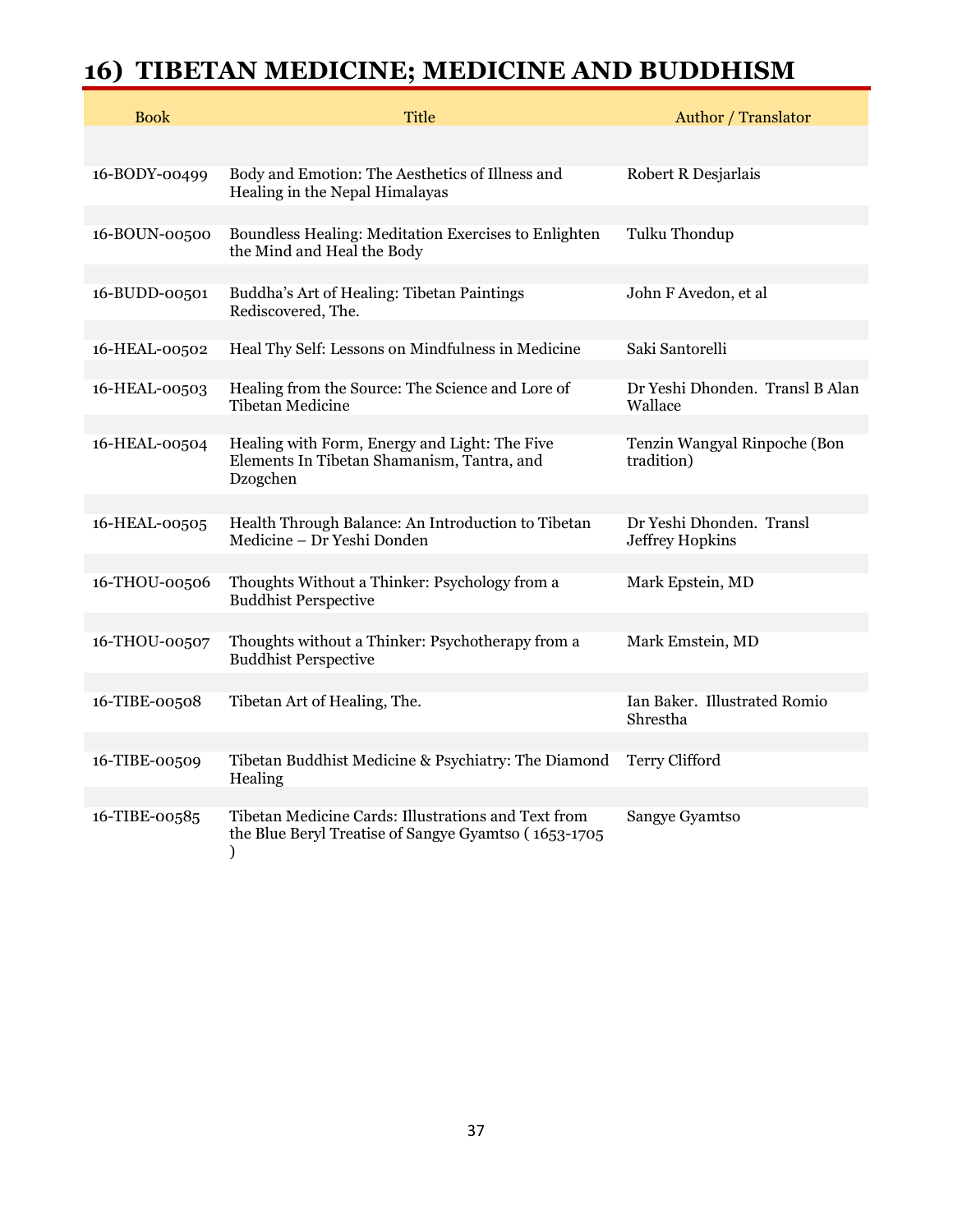## **17) WOMEN AND BUDDHISM**

| <b>Book</b>   | Title                                                                                        | <b>Author</b> / Translator           |
|---------------|----------------------------------------------------------------------------------------------|--------------------------------------|
|               |                                                                                              |                                      |
| 17-CAVE-00510 | Cave in the Snow: Tenzin Palmo's Quest for<br>Enlightenment                                  | Vicki Mackenzie                      |
|               |                                                                                              |                                      |
| 17-FEMA-00511 | Female Buddhas: Women of Enlightenment in Tibetan<br><b>Mystical Art</b>                     | Glenn H Mullin & Jeff J Watt         |
|               |                                                                                              |                                      |
| 17-FIRS-00512 | First Buddhist Women: Poems and Stories of<br>Awakening                                      | Susan Murcott                        |
|               |                                                                                              |                                      |
| 17-MEET-00513 | Meetings with remarkable Women: Buddhist Teachers<br>in America, revised and updated edition | Leanna Friedman                      |
|               |                                                                                              |                                      |
| 17-SORR-00583 | Sorrow Mountain: The Remarkable Story of a Tibetan<br><b>Warrior Nun</b>                     | Ani Pachen and Adelaide<br>Donnelley |
|               |                                                                                              |                                      |
| 17-WOME-00514 | Women of Wisdom                                                                              | Tsultrim Allione                     |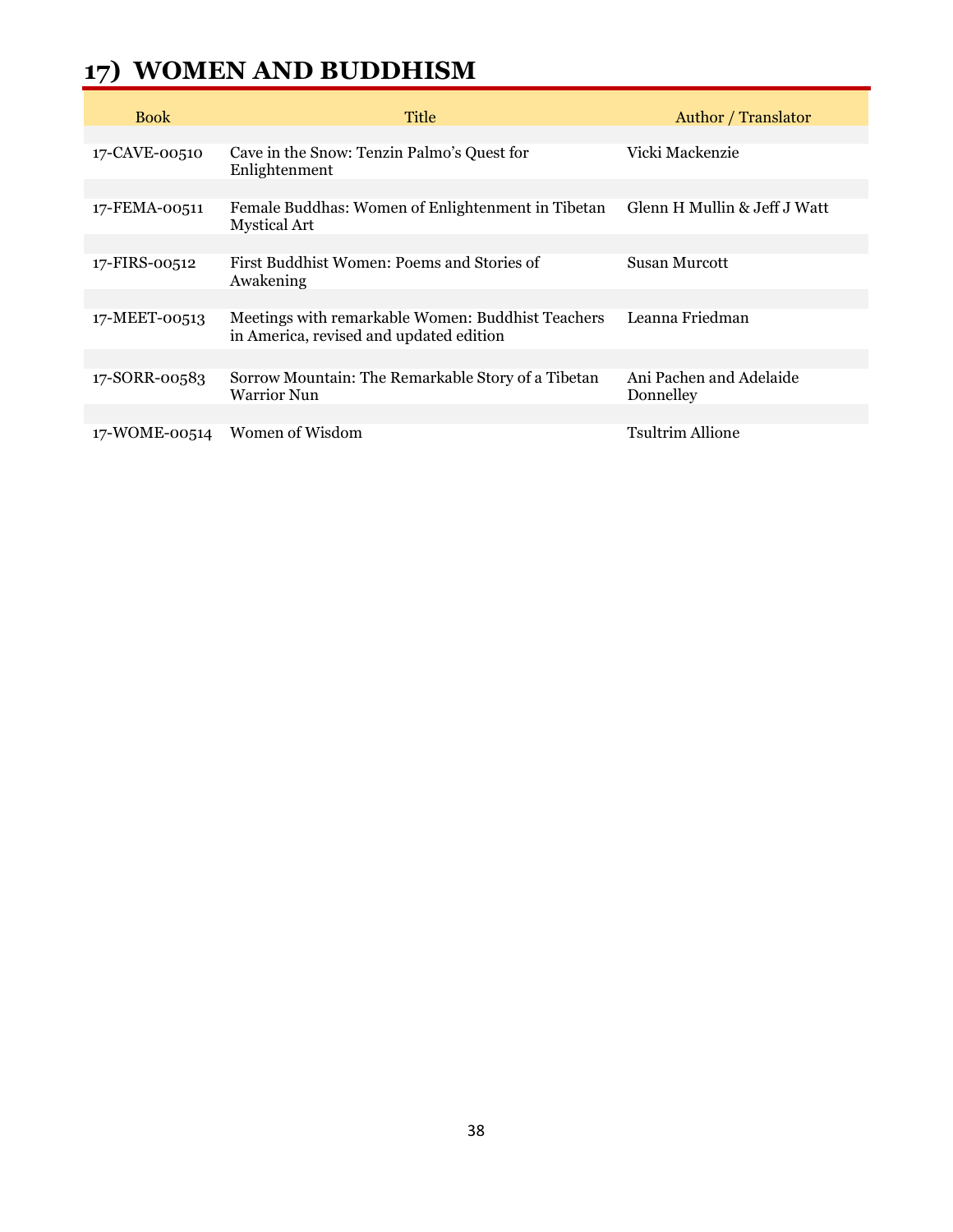## **18) LARGE ART AND PHOTOGRAPHY**

| <b>Book</b>   | <b>Title</b>                                                                                        | <b>Author</b> / Translator                                                                       |
|---------------|-----------------------------------------------------------------------------------------------------|--------------------------------------------------------------------------------------------------|
| 18-ART-00515  | Art of Contemplation: A Facsimile Manuscript With<br>Doodles by Alan Watts, The.                    | Alan Watts                                                                                       |
| 18-ART-00516  | Art of Enlightenment: A Perspective on the Sacred Art<br>of Tibet                                   | Yeshe De Project                                                                                 |
| 18-ART-00517  | Art of Living: A guide to contentment, joy and<br>Fulfillment, The.                                 | HH the Dalai Lama, transl Geshe<br>Thupten Jinpa, photos Ian<br>Cumming                          |
| 18-BUDD-00518 | Buddhist Stupas in Asia: The Shape of Perfection                                                    | Joe Cummings, photogr Bill<br>Wassman                                                            |
| 18-CELE-00519 | Celebrating Karmapa: Remembering His Kindness                                                       | (blank)                                                                                          |
| 18-CHO -00520 | Cho Yang: The Voice of Tibetan Religion and Culture.<br>Year of Tibet Edition                       | (blank)                                                                                          |
| 18-CIRC-00521 | Circle of Bliss: Buddhist Meditational Art, The.                                                    | John C Huntington & Dina<br>Bangdel                                                              |
| 18-CREA-00522 | Creativity: Magnificent images will be born                                                         | XII Tai Situpa                                                                                   |
| 18-HOLY-00523 | Holy Madness: Portraits of Tantric Siddhas                                                          | Rob Linrothe, ed Rubin Museum<br>of Art, NY and Serindia Pub,<br>2006 oversize cloth             |
| 18-ILLU-00524 | Illustrated Teachings of the Dalai Lama: A Guide to<br>Contentment, Joy and Fulfillment             | transl Geshe Tjupten Jinpa                                                                       |
| 18-IMAG-00525 | Images of Enlightenment: Tibetan Art in Practice                                                    | Jonathan Landaw and Andy<br>Weber                                                                |
| 18-LAMA-00526 | Lamaism in Sikhim                                                                                   | LA Waddell                                                                                       |
| 18-LIKE-00527 | Like a Diamond: Transformation in the Three Yanas<br>Teachings from the Nyingma Summer Seminar 2002 | Ven Dzigar Kongtrul Rinpoche                                                                     |
| 18-OFFE-00528 | Offerings: Buddhist Wisdom for Every Day/Spiritual<br>Wisdom to Change Your Life                    | Danielle and Oliver Follmi                                                                       |
| 18-SACR-00529 | Sacred Art (19 loose images of Buddhas and Deities)                                                 | (blank)                                                                                          |
| 18-SACR-00530 | <b>Sacred Buddhist Painting</b>                                                                     | Anjan Chakraverty                                                                                |
| 18-SPIR-00531 | Spirit of Peace: Teachings on Love, Compassion And<br>Everyday Life, The.                           | HH the Dalai Lama with<br>Federique Hatier, transl<br>Dominique Side, Photography<br>Ian Cumming |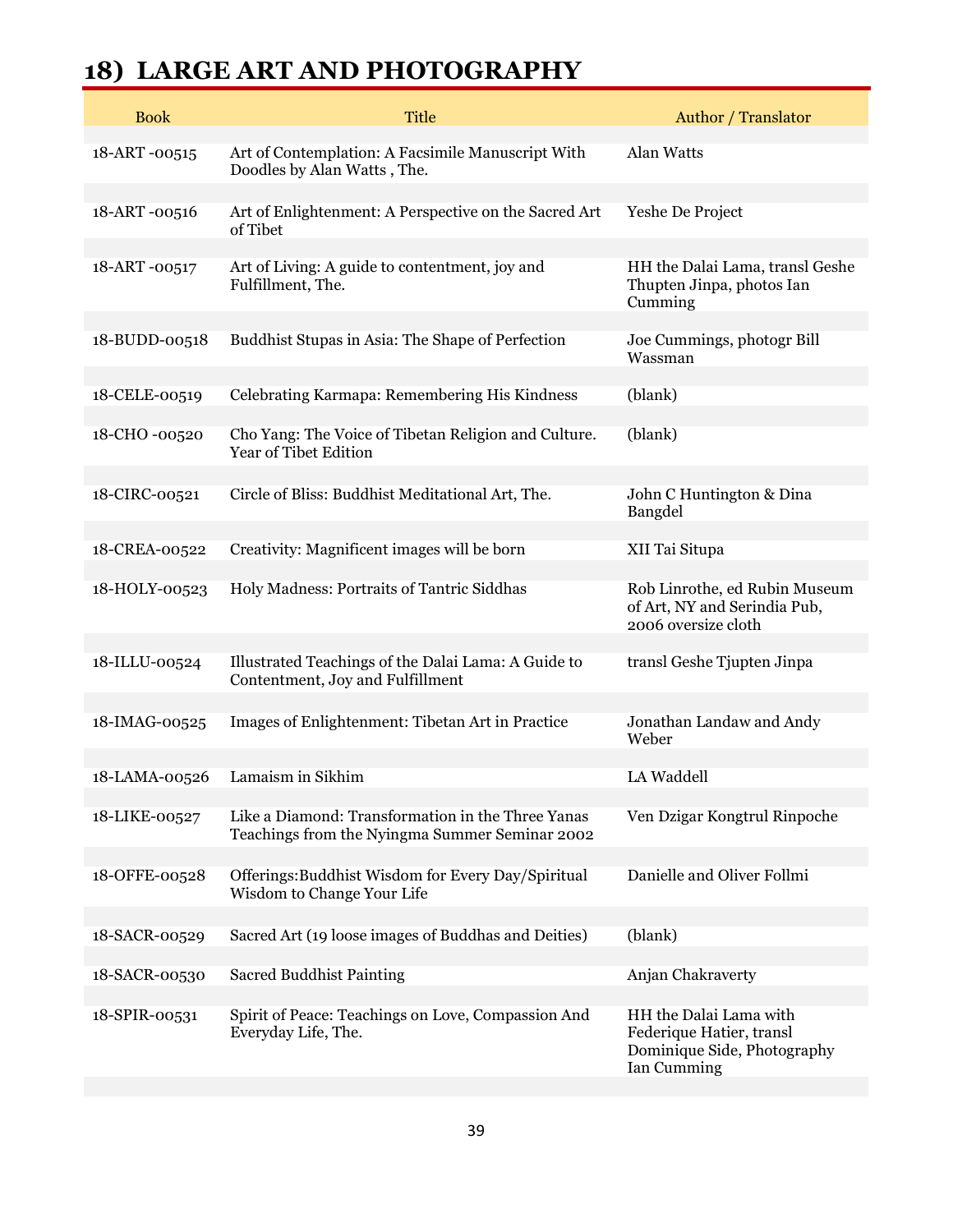#### **18) LARGE ART AND PHOTOGRAPHY**

| <b>Book</b>   | Title                                                                                     | <b>Author</b> / Translator               |
|---------------|-------------------------------------------------------------------------------------------|------------------------------------------|
| 18-SURV-00532 | Survey of Tibet – Compiling Committee of the Photo<br>Collection of A Survey of Tibet, A. | (blank)                                  |
|               |                                                                                           |                                          |
| 18-TIBE-00533 | Tibet's Ancient Religion BON                                                              | Christoph Baumer                         |
|               |                                                                                           |                                          |
| 18-TIBE-00534 | Tibetan Buddhist Life                                                                     | Don Farber                               |
|               |                                                                                           |                                          |
| 18-TIBE-00588 | Tibetan Thangka Painting: Methods and Materials                                           | David Jackson and Janice<br>Jackson      |
|               |                                                                                           |                                          |
| 18-TREA-00535 | Treasures of the Buddha: The Glories of Sacred Asia                                       | Tom Lowenstein                           |
|               |                                                                                           |                                          |
| 18-VISI-00536 | Visions of Buddhist Life                                                                  | Don Farber                               |
|               |                                                                                           |                                          |
| 18-WISD-00537 | Wisdom and Compassion, expanded edition: The<br>Sacred Art of Tibet                       | Marilyn M Rhie and Robert A F<br>Thurman |
|               |                                                                                           |                                          |
| 18-WORL-00538 | Worlds of Transformation: Tibetan Art of Wisdom And<br>Compassion                         | Marilyn M Rhie and Robert A F<br>Thurman |
|               |                                                                                           |                                          |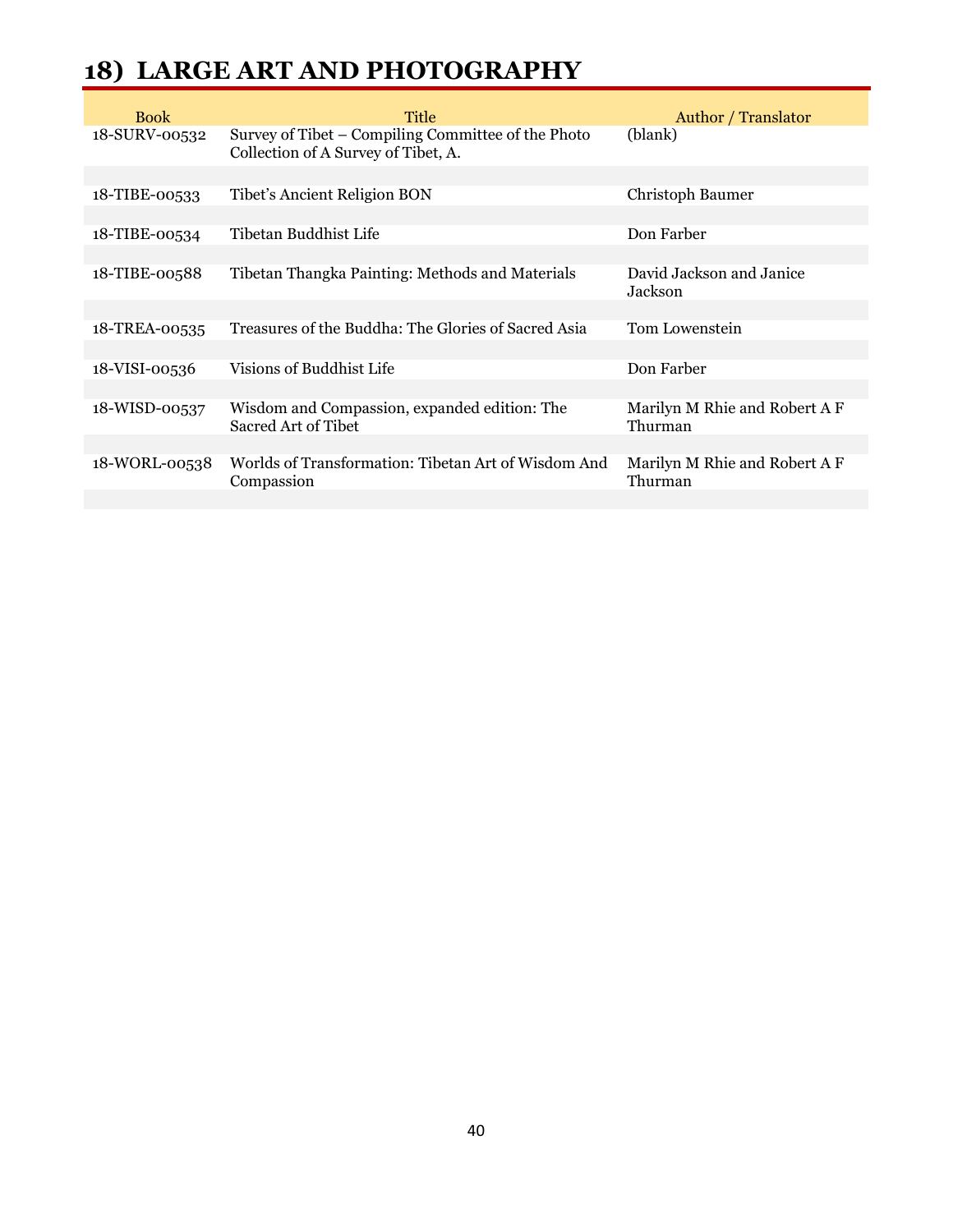## **19) PILGRIMAGE/TRAVEL**

| <b>Book</b>   | <b>Title</b>                                                                                      | <b>Author</b> / Translator                  |
|---------------|---------------------------------------------------------------------------------------------------|---------------------------------------------|
| 19-ANGK-00539 | Angkor, the Serenity of Buddhism                                                                  | Marc Riboud                                 |
| 19-BUDD-00540 | <b>Buddhist Pilgrimage</b>                                                                        | Brij Tankha                                 |
| 19-HEAR-00541 | Heart of the World; A Journey to Tibet's Lost Paradise,<br>The.                                   | Jan Baker                                   |
| 19-HEAR-00542 | Heart of the World: A Journey to the Last Secret Place,<br>The.                                   | Ian Baker                                   |
| 19-HIMA-00543 | Himalaya: Encounters with Eternity                                                                | Ashvin Mehta and Maurice<br>Herzog          |
| 19-HIMA-00544 | Himalayan Kingdoms: Gods, People and the Arts                                                     | Stephanie and Ghislaine zu                  |
|               |                                                                                                   | Windsich-Graetz                             |
| 19-MY T-00545 | My Tibet - the Dalai Lama and Galen Rowell                                                        | HH the Dalai Lama and Galen<br>Rowell       |
| 19-PORT-00546 | Portrait of Nepal                                                                                 | Kevin Bubriski                              |
|               |                                                                                                   |                                             |
| 19-TIBE-00547 | <b>Tibet</b>                                                                                      | David Bonavia and Magnus<br><b>Bartlett</b> |
| 19-TIBE-00548 | Tibet in Exile                                                                                    | Raghu Rai and Jane Perkins                  |
| 19-TIBE-00549 | Tibet: A Book by Jugaslovenska Revija, Belgrade And<br>the Shanghai People's Art Publishing House | Ngapo Ngawang Jigmei et al                  |
| 19-TIBE-00550 | Tibet: Life, Myth, and Art                                                                        | Michael Willis                              |
| 19-TIBE-00551 | Tibet: The Roof of the World between Past and Present                                             | Maria Antonia Sironi Diemberger             |
|               |                                                                                                   |                                             |
| 19-WAY-00552  | Way of the White Clouds: A Buddhist Pilgrim in Tibet,<br>The.                                     | Lama Anagarika Govinda                      |
| 19-WAY-00553  | Way of the White Clouds' A Buddhist Pilgrim in Tibet,                                             | Lama Anagarika Govinda                      |
|               | The.                                                                                              |                                             |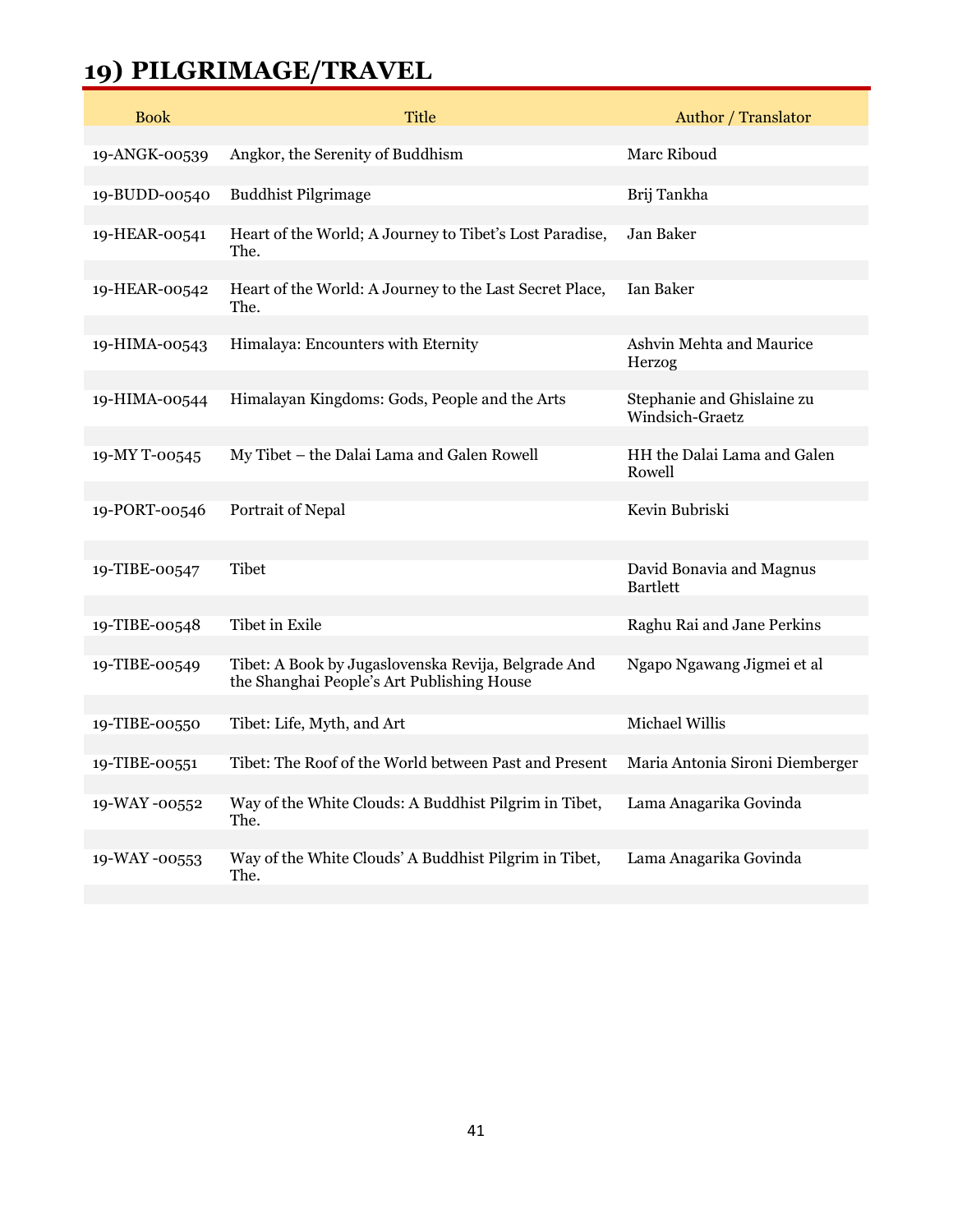#### **20) POETRY / FICTION**

| <b>Book</b>   | Title                                                       | <b>Author</b> / Translator |
|---------------|-------------------------------------------------------------|----------------------------|
| 20-DALA-00554 | Dalai Lama's Cat, a novel, The.                             | David Michie               |
| 20-FIRS-00555 | First thought, Best Thought: 108 Poems                      | Chogyam Trungpa            |
| 20-SNOW-00556 | Snow Lion's Turquoise Mane: Wisdom Tales from               | Surva Das                  |
|               | Tibet, The.                                                 |                            |
| 20-WISD-00557 | Wisdom Anthology of North American Buddhist<br>Poetry, The. | <b>Andrew Schelling</b>    |

#### **21) CHILDRENS BOOKS**

| <b>Book</b>   | Title                                                                                                    | Author / Translator                        |
|---------------|----------------------------------------------------------------------------------------------------------|--------------------------------------------|
|               |                                                                                                          |                                            |
| 21-GREA-00558 | Great Gift and the Wish-Fulfilling Gem: A Jataka Tale.<br>Retold by Lama Mipham                          | (blank)                                    |
|               |                                                                                                          |                                            |
| 21-PRIN-00559 | Prince Siddhartha: The Story of Buddha                                                                   | Jonathan Landaw and Janet<br><b>Brooke</b> |
|               |                                                                                                          |                                            |
| 21-TEAC-00560 | Teaching Meditation to Children: The Practical Guide<br>to the Use and Benefits of Meditation Techniques | David Fontana and Ingrid Slack             |
|               |                                                                                                          |                                            |
| 21-VALU-00561 | Value of Friends: A Jataka Tale, The.                                                                    | Illustratred by Eric Meller                |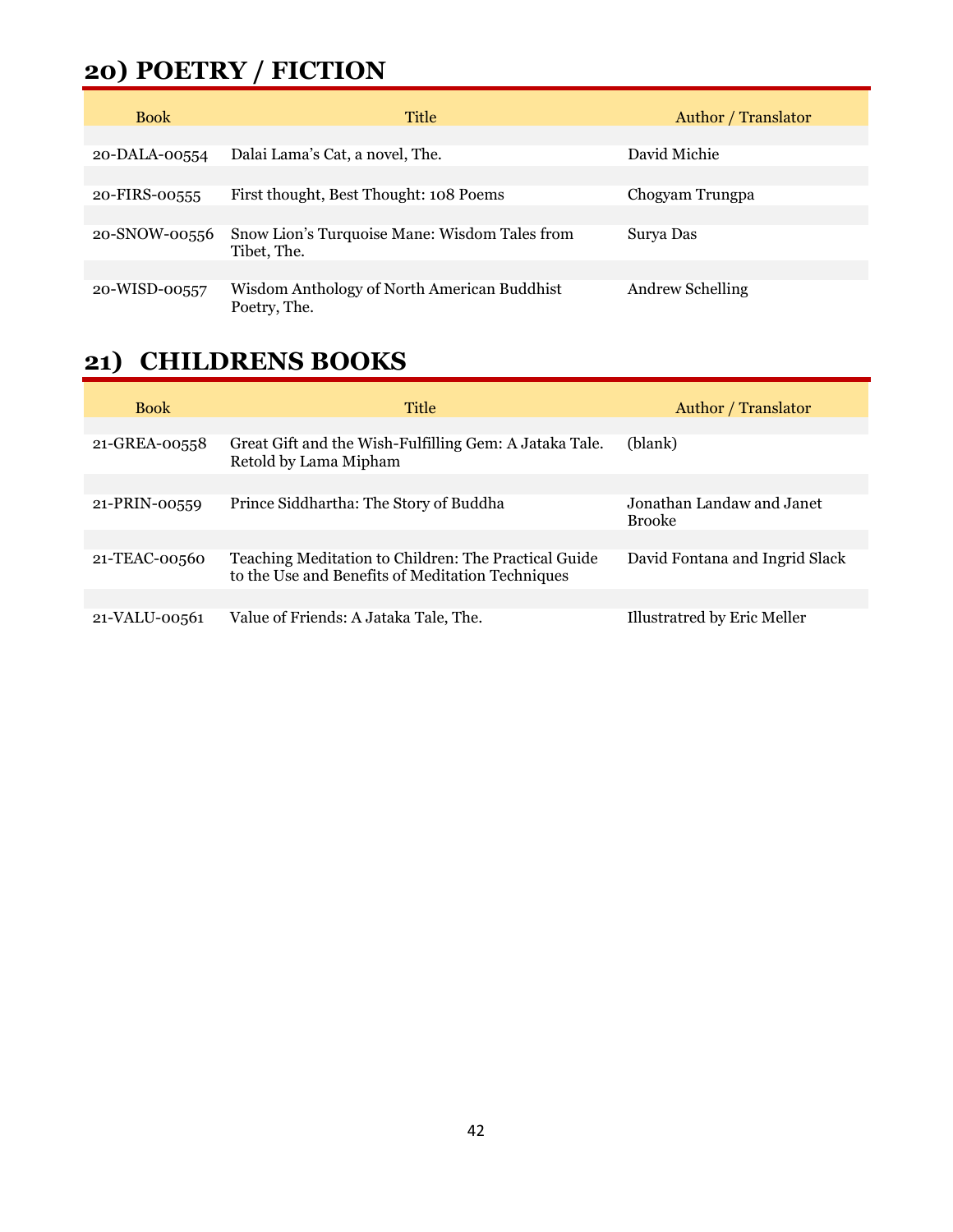## **22) TIBETAN LANGUAGE, PALI LANGUAGE**

| <b>Book</b>       | <b>Title</b>                                                                            | <b>Author</b> / Translator              |
|-------------------|-----------------------------------------------------------------------------------------|-----------------------------------------|
| 22-DIVI-00596     | Divine Tree: Essence of Ton-mi's Treatise in Thirty<br>Verses - CD                      | David Curtis                            |
| 22-ESSE-<br>00562 | Essentials of Modern Literary Tibetan: A Reading<br><b>Course and Reference Grammar</b> | Melvin C Goldstein                      |
| 22-INTR-<br>00590 | Introduction to Tibetan Language - CD (2 Discs)                                         | David Curtis                            |
| 22-INTR-00591     | Introduction to Tibetan Language / LEVEL 1 - DVD (2)<br>and $CD(4)$                     | David Curtis                            |
| 22-INTR-<br>00592 | Introduction to Tibetan Language / LEVEL 1 - DVD (2)                                    | David Curtis                            |
| 22-INTR-<br>00593 | Introduction to Tibetan Language / LEVEL II Course:<br>Summary Version - DVD (1)        | David Curtis                            |
| 22-INTR-<br>00594 | Introduction to Tibetan Language / LEVEL II Course:<br>Summary Version - DVD (1)        | David Curtis                            |
| 22-NEW-<br>00563  | New Course in reading Pali: Entering the World of the<br>Buddha, A.                     | James W Gair & W S<br>Karunatillake     |
| 22-NEWL-<br>00584 | New Light English-Tibetan Dictionary, The.                                              | T.G. Dhongthog                          |
| 22-TIBE-00564     | Tibetan Calligraphy: How to Write the Alphabet and<br>More                              | Sanje Elliott                           |
| 22-TIBE-00565     | <b>Tibetan Phrasebook</b>                                                               | Andrew Bloomfield and Yanki<br>Tshering |
| 22-TIBE-00566     | Tibetan-English Dictionary, compact edition Reprinted<br>from 1st Calcutta edition 1902 | Chandra Das                             |